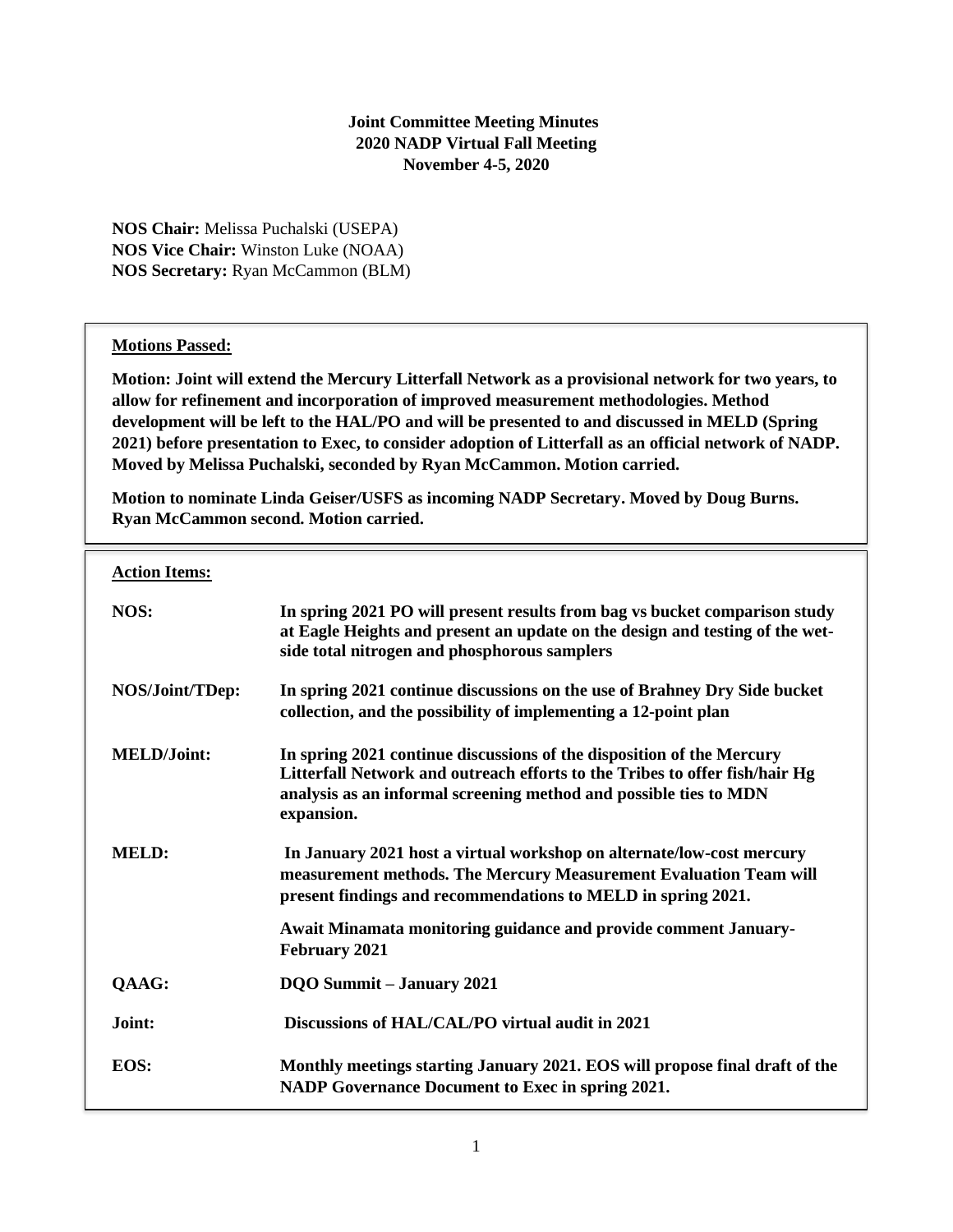**Joint Subcommittee Meeting Agenda, 2020 NADP Virtual Fall Business Meeting**

**First Session (November 4th, 11:00 AM – 1:00 PM, EST)**

**11:00-11:10 AM Introduction (Greg Wetherbee/Jamie Schauer) 11:10-11:15 AM Meeting Logistics (Melissa Puchalski) 11:15-11:45 AM State of NADP (David Gay/Mark Olson) 11:45-12:15 PM Strategic Planning & MDN Network Viability Discussion (David Gay) 12:15-12:35 PM Update on CLAD Products – (Mike Bell) 12:35-1:00 PM COVID-19 Sampling Analysis (Janice Brahney)**

**Second Session (November 5th, 2:00 – 3:30 PM EST)**

**2:00 – 2:45 PM Subcommittee/Science Committee Recap (Chairs) TDep/CityDep (Greg Beachley/Katie Benedict/Greg Wetherbee) CLAD (Linda Geiser/Jeff Herrick) MELD (Rick Haeuber/Colleen Flanagan-Pritz) AMSC (Andy Johnson) QAAG (Camille Danielson/Martin Shafer) DMAG (Bob Larson) NOS (Melissa Puchalski) EOS (Chris Rogers/Catherine Collins)**

**2:45 – 3:05 PM PFAS Update (Martin Shafer/John Offenburg)**

**3:05 – 3:30 PM USGS External QA Program (Greg Wetherbee)** 

**Third Session (November 5th, 4:00 – 5:30 PM)**

- **4:00 – 4:20 PM AMNet/MDN/Litterfall Network Update (Mark Olson/Doug Burns)**
- **4:20 – 4:35PM Eagle Heights/WSLH Special Study Projects (Mark Olson)**
	- **KJJ Sampler Procurement Update**
- **4:35 – 4:55 PM COVID19 Impacts on Data/Networks (PO/Sponsors)**
- **4:55 – 5:10 PM Data Quality Summit (Camille Danielson/Martin Shafer)**
- **5:10 – 5:15 PM Nomination of NADP Secretary (Doug Burns)**
- **5:15 – 5:20 Fall 2021 Science Symposium (John Walker)**
- **5:20 – 5:25 Spring Meeting (Winston Luke)**
- **5:25 – 5:30 PM Wrap Up**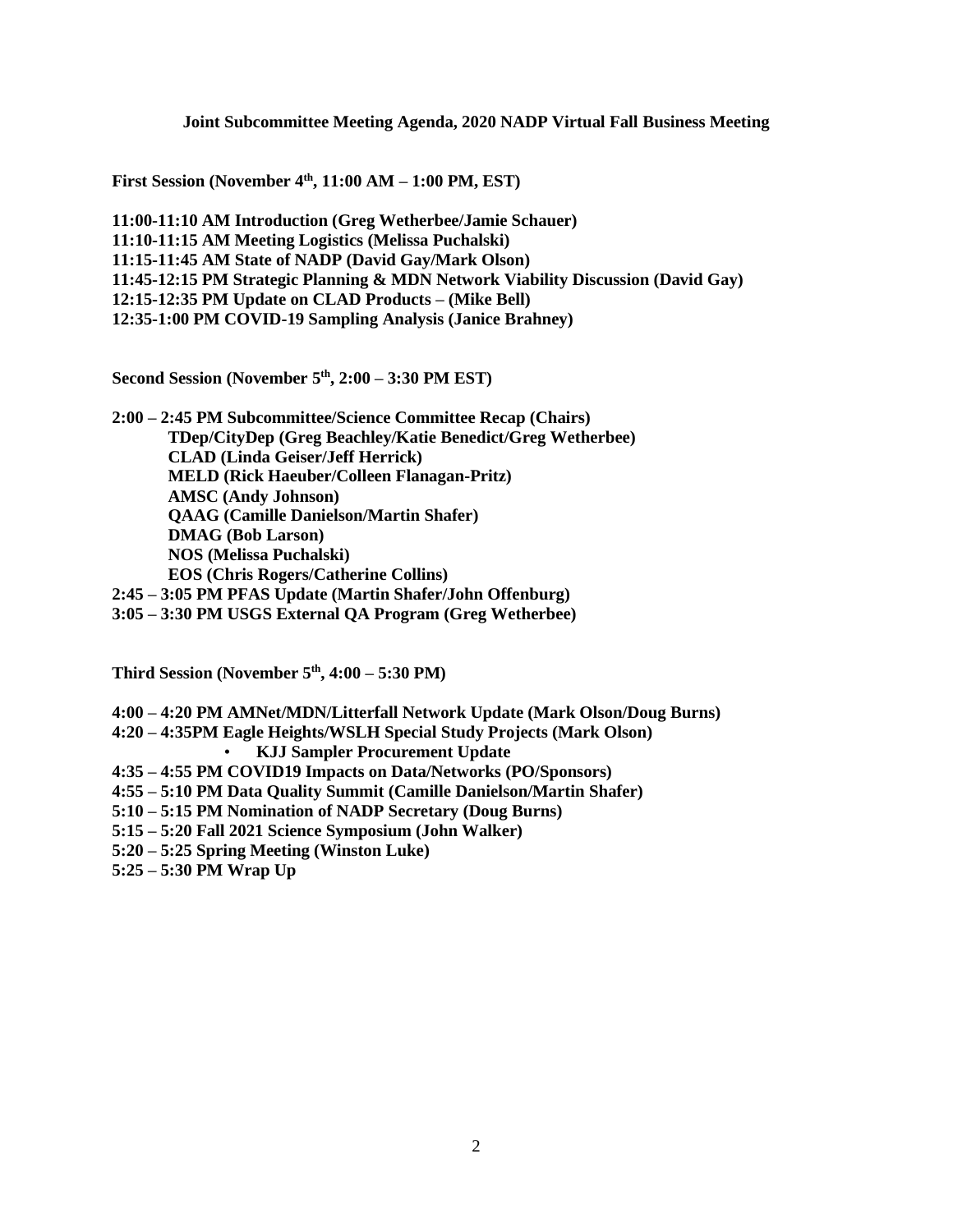# **First Session (November 4th, 11:00 AM – 1:00 PM, EST)**

## **Introduction (Greg Wetherbee/Jamie Schauer)**

- Greg opened the meeting and welcomed everyone
- We had a very successful 2020 Scientific Symposium
	- o 324 attendees from 17 countries
	- o 62 presentations
	- o More women were in attendance than last year
		- 44% of attendees were women
		- This compares to 13% on 1983
		- Shows progress, but we can and should do even better
- Dr. LaToya Myles (NOAA) delivered a terrific keynote address.
- Richard Tanabe will post recordings of the talks to the NADP website
- Thanks to everyone at UW for their hard work, and to Melissa as well
- Question for the NADP community how will NADP and other networks meet future challenges to monitor important pollutants in a changing world?
	- o Covid pandemic has turned the world upside down and successful monitoring programs are needed now more than ever
	- o But we are faced with an uncertain financial future due to the pandemic
	- o Greg asked the group to take these developments into account and to help NADP evolve and transform to ensure a sustainable program going forward
	- o What will you do/sacrifice to keep NADP going?
- Dr. Jamie Schauer welcomed the participants to a productive meeting
	- o Jamie is the Principal Investigator of NADP
	- o Stressed resilience, especially in how we move forward
		- Partnerships
		- International partnerships
		- Many challenges but many opportunities PFAS, reduced nitrogen, etc.

## **Meeting Logistics (Melissa Puchalski)**

- Melissa opened the virtual meeting by highlighting the meeting logistics and online etiquette protocols for the virtual meeting, and shared call-in numbers and the Zoom meeting ID
	- o Melissa praised the efforts of the PO, committee chairs, presenters, etc. for their efforts to plan the meeting
	- o Encouraged us all to stay focused on the meeting despite distractions and challenges
	- o Requested that subcommittee reports be brief given the compressed time schedule
	- o Melissa thanked the WSLH for maintaining the supply chain and sample processing activities during the COVID-19 pandemic and praised the dedication of site operators in keeping the networks up and running.

## **NADP Program Office Report (David Gay/Mark Olson)**

- David Gay presented an overview of the Program Office report
	- o With COVID and lockdowns, the PO worked right through all weeks
		- At worst, about 13% of sites were not operational
		- We will have some data loss, but not nearly what it could have been  $(-580 \text{ samples})$ of 13,000, or  $\sim 5\%$ )
		- Two sites are still not back up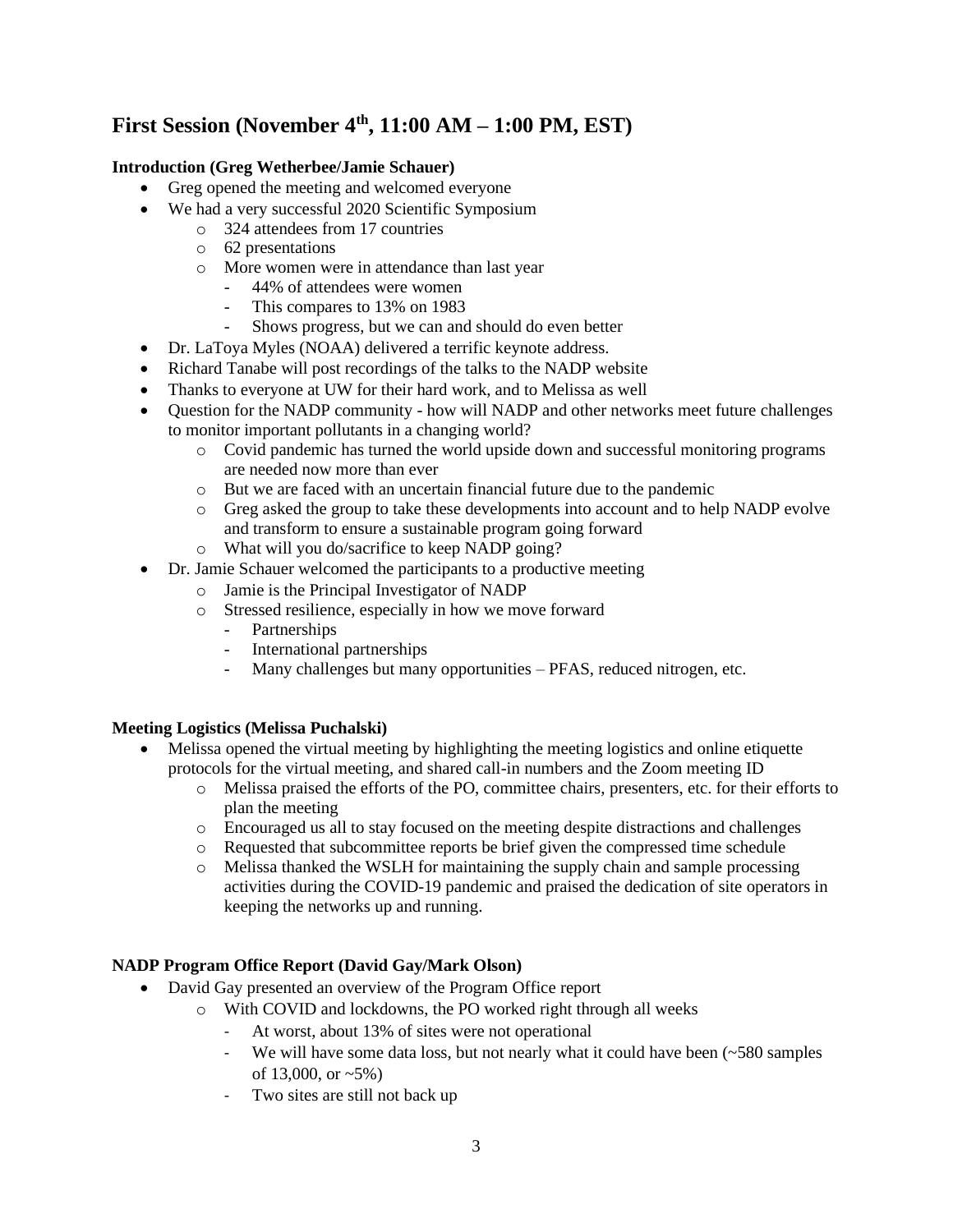- Overall, we weathered this storm quite nicely.
- Financial Notes
	- o Financially doing fine
		- Budgets prepared for 2021 (July 1, 2020 to June 30, 2021 -Wisconsin FY)
		- PO is working on AMON measurements to reduce costs; more details later
		- MDN costs in line with previous operations (Eurofins Frontier Geosciences)
	- o Budgeting is somewhat different now
		- All networks are combined in one budget now (at WSLH)
	- o No subcontractors now
	- o No meeting costs since Covid-19 pandemic
		- Saving about \$45,000 by not holding fall meeting live last week
		- Spring 2021 Another \$30,000 saved
		- Meeting costs, PO travel costs combined
	- o No travel costs
		- No AMNet travel
		- Meeting to speak, represent NADP cannot do with Covid restrictions
	- o Employees
		- Richard Tanabe is full time at PO
		- PO will hire two  $\frac{1}{2}$  people, focus on site problems, keeping sites running, equipment
- Map Summary
	- o A bit late this year
	- o AIRMoN data are presented on the cover to commemorate the network's 2019 wrap-up
	- o How should the summaries be distributed this year?
		- Printing costs are in line with those at UI, \$2500-\$3000 for 1500-2500 copies
- **NTN** Update
	- o 262 sites, holding steady or a slow rise over the last few years
	- o Bag Sampling in the NTN
		- First bag sample came off October 8, 2020
		- Transition to all sites over the next few month
		- We have been making "kits" at the PO/CAL
		- As sites need supplies they will be brought into the bag world
		- Have lots of bags on hand (CAL uses same bags as Canadian Supplier)
		- More details in NOS
- MDN Update
	- o Slow loss of sites over time (down 30-35% from its peak)
		- Results in significant holes in the map summaries, esp. in the Western U.S.
		- PO is developing a plan to stop site loss
		- Will present details here and in Exec
	- o PO is developing a new MDN report
		- Meant as a year-end report to supervisors to make their data meaningful and more useful, and enable site supervisors to encourage continued site support
			- Muge Kafadar is leading this
		- Sections of the report
			- Concentration, deposition, ppt
			- Current Year Measurements
			- Versus previous years
			- Timelines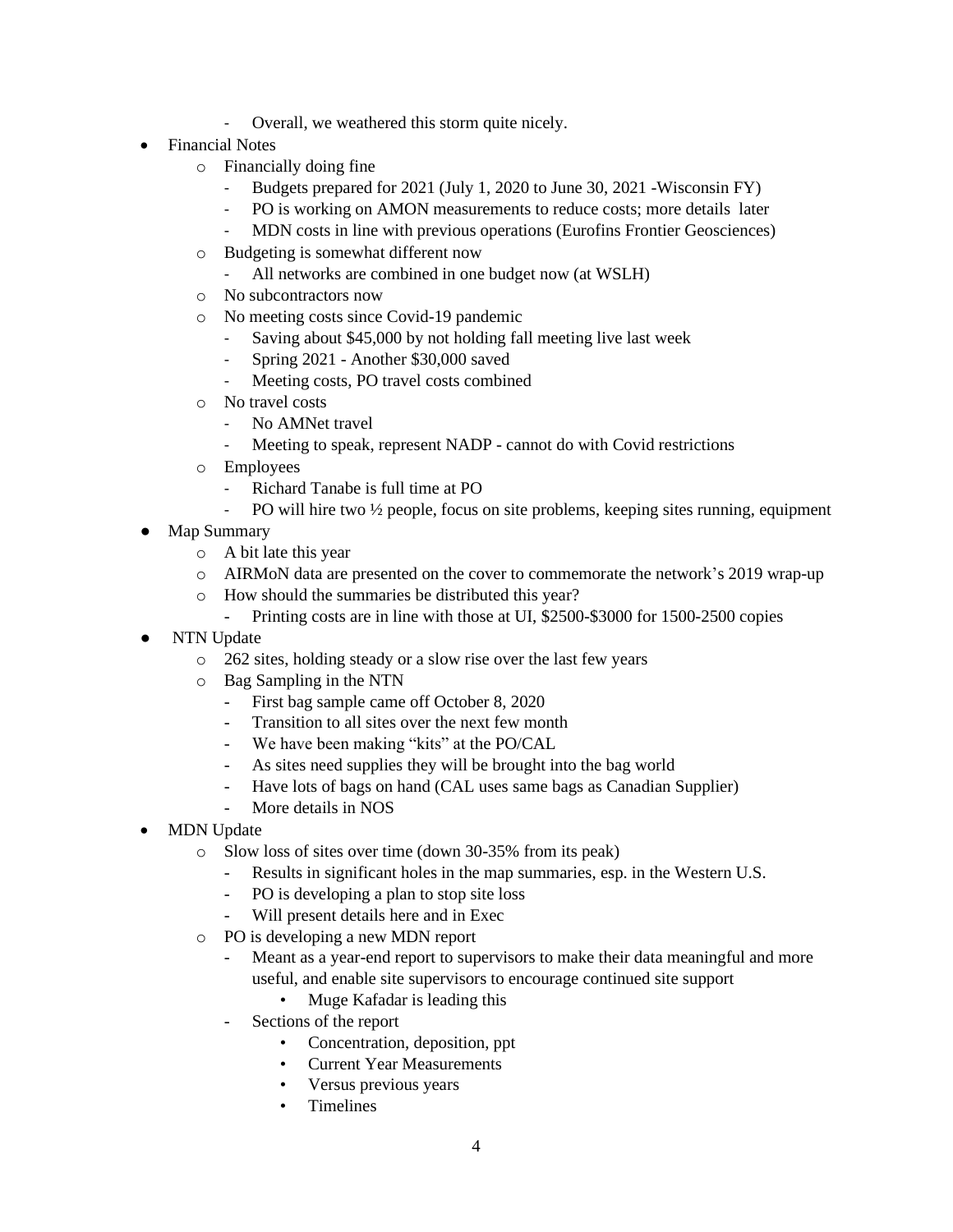- Comparisons to nearby sites for spatial context
- Mercury emissions nearby
- Trends over time
- Back trajectories of select weeks
- Correlation of results with NTN for co-located sites
- Will go to sites automatically and annually
- AMoN Update
	- o AMoN continues to grow
	- o Controlling and reducing site/network operation costs is needed and is ongoing
		- Reuse bodies and maybe cores?
		- Lots of QA work to do
- AMNet Update
	- o Continued site loss very expensive startup and operational costs
	- o Hard to keep it going, but PO will redouble efforts
- Data Highlights
	- o PO broke out data availability for precip amount for first time this year, treating as its own; PO is caught up on data review for precip
	- o NTN data has flowed through the lab through the end of May
	- o MDN and AMoN data reviewed through end of June
	- o Some sites do not submit data in a timely fashion
- Archive Plan
	- o New plan in place to realign with reduced freezer space at UW
	- o No additional money needed
	- o Plan envisions using refrigerators and one large freezer
	- o Can easily store 3 years of NTN, 2 years AMoN data (refrigerated rather than frozen)
	- o Further details in Amy Mager's presentation at NOS, and in Exec
- New Website
	- o NADP will be getting a completely redesigned website
	- o Work will start ~ Tuesday, November 10, to last about 3 months (?)
	- o UW "DoIT" in charge of the fundamental restructuring
	- o Goals:
		- Easier to use
		- Multiple people can adjust the website
		- Utilize more current techniques/programming
- PFAS in NADP Samples
	- o Participating sites will send in regular NTN samples, and will include a 50 ml methanol bucket rinse
		- NTN sample processed as normal
		- If excess precip is available (need  $\sim$  500 mls) it is analyzed along with MeOH bucket rinse
		- analyzed at WSLH Organics Lab
	- o WSLH makes up wash kits, bottles, methanol, and sends to sites
	- o No impact on normal operations
	- $\circ$  Started ~ Sept. 1, 2020
	- o Sites include NY98 (Whiteface Mtn.), NJ99 (Washington Crossing), NC30 (Duke Forest), ME96 (Casco Bay)
		- Two additional QA sites to be added at Duke Forest, will include NTN collection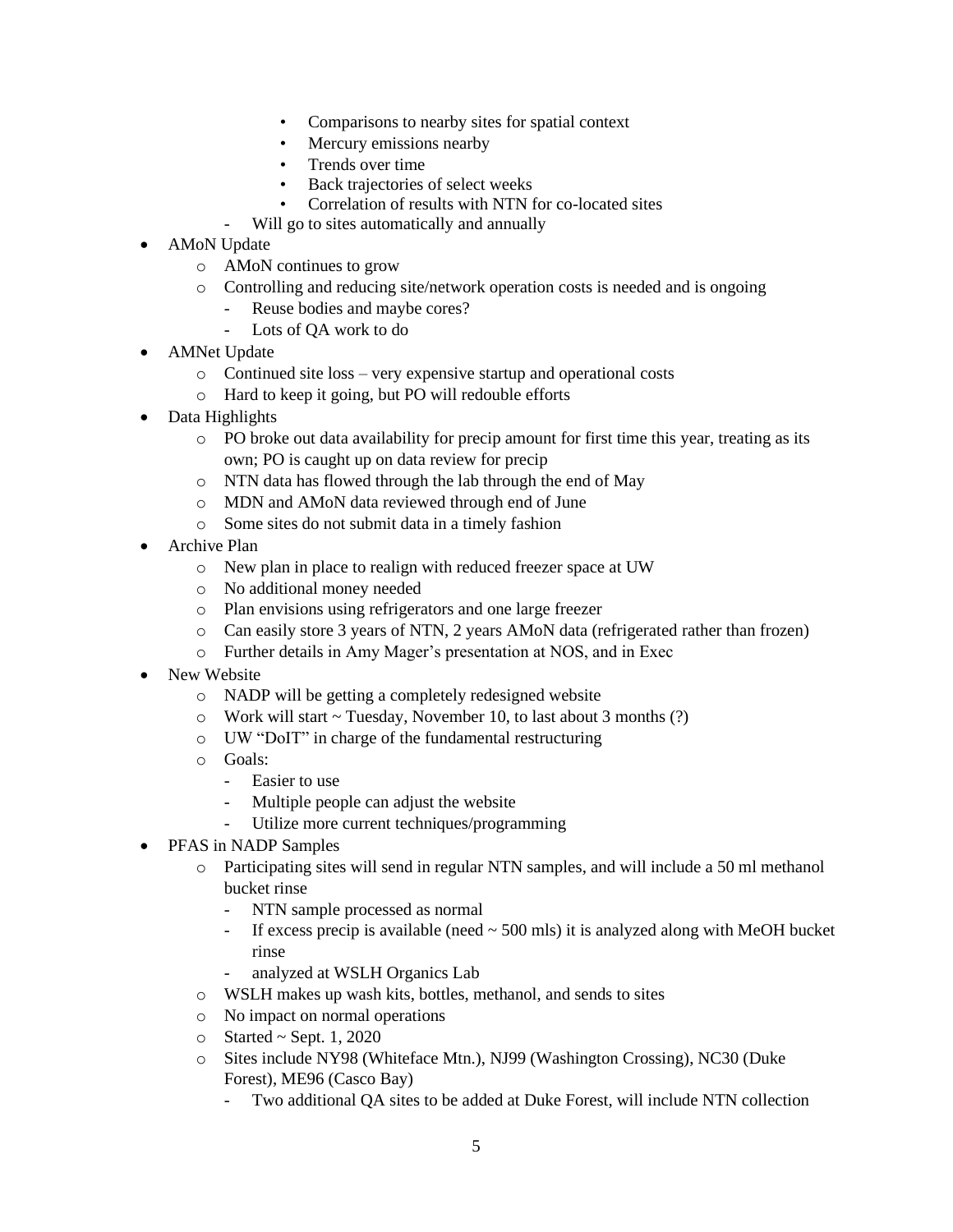- Additional QA samples
- o Funds completely separate from NADP
	- \$20/sample is collected by NADP for expenses related to PFAS
	- Reporting goes from PFAS Lab to funders
	- Funded by US EPA ORD
- Push to create new sampler for Total N and P
	- o A separate sampler is attached to the NTN bucket and fits under the sealing lid
		- Sampler consists of a 250 ml bottle with 2.5" opening PVC funnel, 6-inch holding capacity. Bottles used without cleaning
		- o Should provide very inexpensive measurements of total N and P
		- o If it works, it could be added the regular NTN operation with no interference
		- o Add as inexpensive standard or stand-alone option to NTN measurements?
		- o More info in NOS with Chris Worley
- Talks and Travel
	- o PO is still under a travel ban
	- o David recently spoke with the Eagle Heights Preserve Board of Directors

Selma Isil asked if the NTN bags are or will be recycled? Amy Mager - Lab is trying to identify ways to do this. Cheryl Sue noted that CAPMoN bags are recycled. Camille noted that the lab will be using fewer bags now than before - as each bucket was placed in a bag.

Colleen Flanagan-Pritz commended the new MDN site reports.

Regarding the sample archive plan - Camille noted that UI was refrigerating most of its samples as well.

Greg Wetherbee asked if the new website will include all the site photos? DG assumes so, but this has not been discussed - it is an option.

Ann Mebane asked if the new website will allow provision of new map services for users? Specifically to reduce the need on the part of the user to import the data and create their own maps (errors). Bob Larson indicated that provision of map services is unrelated to the new website –a different server and software would handle these services. It will be a challenge – there are few ArcGIS experts in the PO. Jaime noted that students are implementing products like the MDN reports, and map services might be an area to explore using student help. Bob noted that data retrieval issues have not been discussed with UWDoIT – they may ask the PO to write web services that can be consumed in the new website, allowing web-based data services to be provided to the public. Richard Tanabe noted that a forthcoming survey would query what content the users want to see on the site.

Rodolfo Sosa indicated interest in collaborating on the implementation of the new total nitrogen methodology in wet atmospheric deposition.

John Offenberg asked -can more than one total N and P collector be deployed on a single bucket? DG said this is dependent on lid size - a larger lid can accommodate more samplers. Mark Olson commented that the current configuration (NCON) collector could handle up to two such additional collectors. Greg commented that lid centering and adjustment would be very important with this new sampler. That is not easy with N-CON lids. In addition, an ACM can be used along with the dry side Brahney bucket, and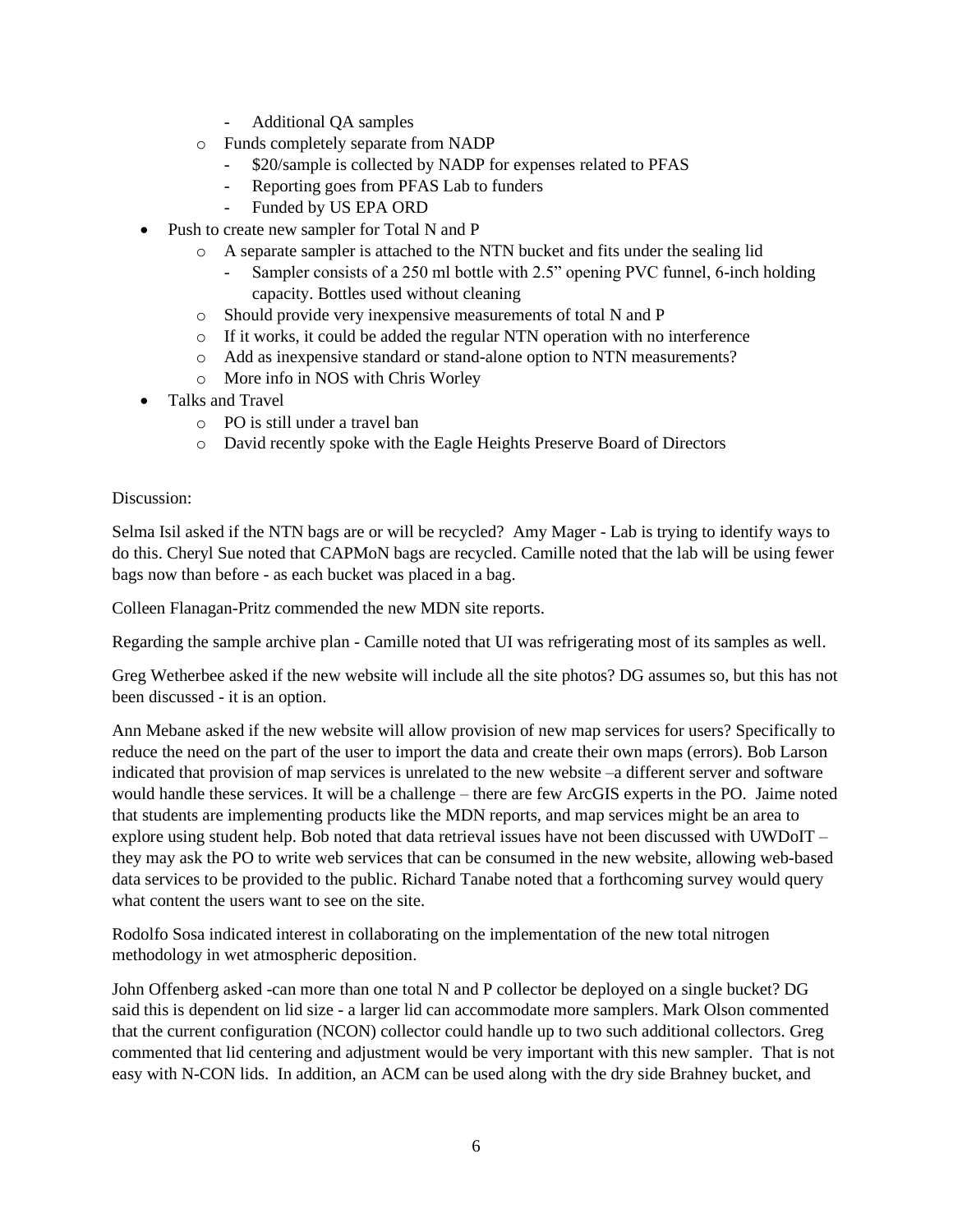would be his choice for total N and P (both wet and dry). Ann Mebane offered to weigh in with trial sites for the TN/TP samplers in the western U.S.

## **Strategic Planning & MDN Business Development Discussion (David Gay)**

- SP effort began with the move to UW
	- o Both SP and MDN business plans were altered by Covid and its financial implications
- Strategic Plan: Review
	- o During 2018 and 2019, a strategic planning exercise was developed.
	- o From Boulder, a short list of 9 general areas was accepted as the basis of planning.
	- $\circ$  David summarized these in a short write up in May 2020 will be discussed in Exec.
- Strategic Plan: Points Identified
	- o NADP Governance and Organizational Changes
	- o Networks and Network Initiatives
	- o Expansion of NADP Participation and Audience
	- o Using New Technologies
	- o New Products to Increase Scientific Relevance
	- o Research and Scientific Developments
	- o Develop Strategies for International Engagement and Capacity Building
	- o Sustainability of NADP Networks
	- o Actions to Change and Improve the PO and Laboratories
- Strategic Plan: Next Steps?
	- o What David will recommend to Exec
		- I do not think we can "focus" on all nine of these areas prioritize
		- What about COVID/no travel, etc. How does this affect things?
		- Formulate a small committee (3-4) to review the document
			- Review the document and the original document for ideas
			- Either Exec or the Subcommittee needs to choose 3-4 short term priorities
			- Write up and defend their position.
			- Have Exec pass or not pass these priorities
			- And then move forward

#### Discussion:

Greg Wetherbee and David Schmeltz like the approach. DS suggested prioritizing low-hanging fruit among the nine SP elements and focus on that, with an eye toward financial constraints/implications as well as focusing on those areas where NADP members have specific interests/energy. David Gay responded that the planning need not be solely a PO/Lab function, and that some elements are already receiving scrutiny.

Greg noted that USGS has re-allocated unused travel money to equipment, etc., and perhaps that concept could be applied to the SP. Those interested in David's SP write-up can contact him for the document.

- MDN Business Plan
	- o Mike Olson put together a plan in 2017/2018, with some good ideas.
- David Gay added a few ideas
	- o 13 elements/ideas to stabilize, promote, MDN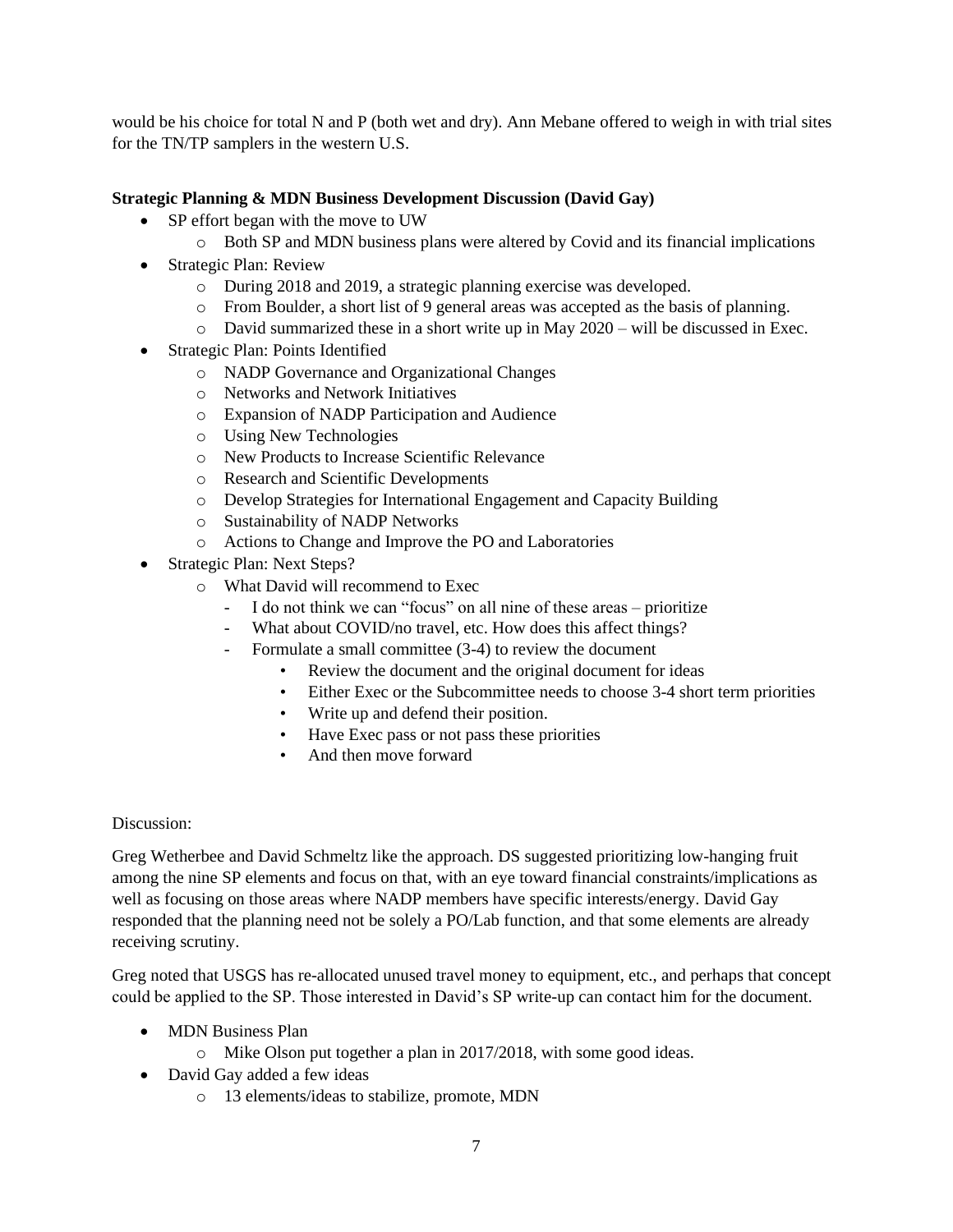- o Top Priorities (as per David Gay) to serve as a kickoff to discussion
	- Retention of existing sites by adding value
		- Automated station –specific reports
		- Develop on-line products that present NADP data in ways to facilitate research
		- Automated dry deposition calculations
	- MELD/Minimata Convention Needs
		- Other monitor9ng /new monitoring configurations
	- Focus on California by engaging CARB (TMDLs?)
	- Low-cost sampling options
	- Reduce costs of existing measurements/collecting samples
	- Engage the Water Quality community though TMDLs
		- TMDLs? Clean Water Act 303d?
		- Tie-in with CLAD?
- o Secondary Priorities
	- Continue travel meetings (impossible now due to Covid)
	- Work with CityDep to demonstrate a need for mercury deposition monitoring in cities
	- Move Federal MDN sites/resources to western US
	- Engage other Groups
		- Fish hatcheries
		- Anti-Asia group
		- **Stores**
		- Commercial fishing operations
		- Minimata needs
	- Better connect monitoring with Minimata Convention needs
	- Research grants to fund samples or develop a foundation fund
		- Private funding?
- o Low Priority
	- Formulate a plan to promote Federal funding of MDN sites.
		- Difficult proposition

Donna Schwede commented on the importance of measurements for model evaluation – how important are models to stakeholders? David replied "very important" and that many states are supportive of models so that data feed into the models for predictions. How do we get the modeling community to advocate for measurements? Donna: Internal support for CMAQ development for mercury has been sparse, but there have been many recent advances from other groups to improve representation of mercury in other models. Donna proposes exploring the need for measurement/model fusion for mercury. David Schmeltz: Funding mercury research in EPA is tough – the agency's position is that the mercury problem in air and water has been "solved". Support for Hg in EPA has been more bottom-up than top-down. Perhaps collaboration with agencies interested in Hg for international issues (GOS4M, State Dept.) may build EPA support for measurements and modeling studies. Donna suggested engaging water community with model estimates of deposition of Hg to watersheds rather than focusing on air concentrations. David Schmeltz said that building in monitoring and modeling to the TMDLs is important, and sees a role for NADP and USGS (QA) to support GOS4M and Minimata effectiveness evaluation. Emphasis on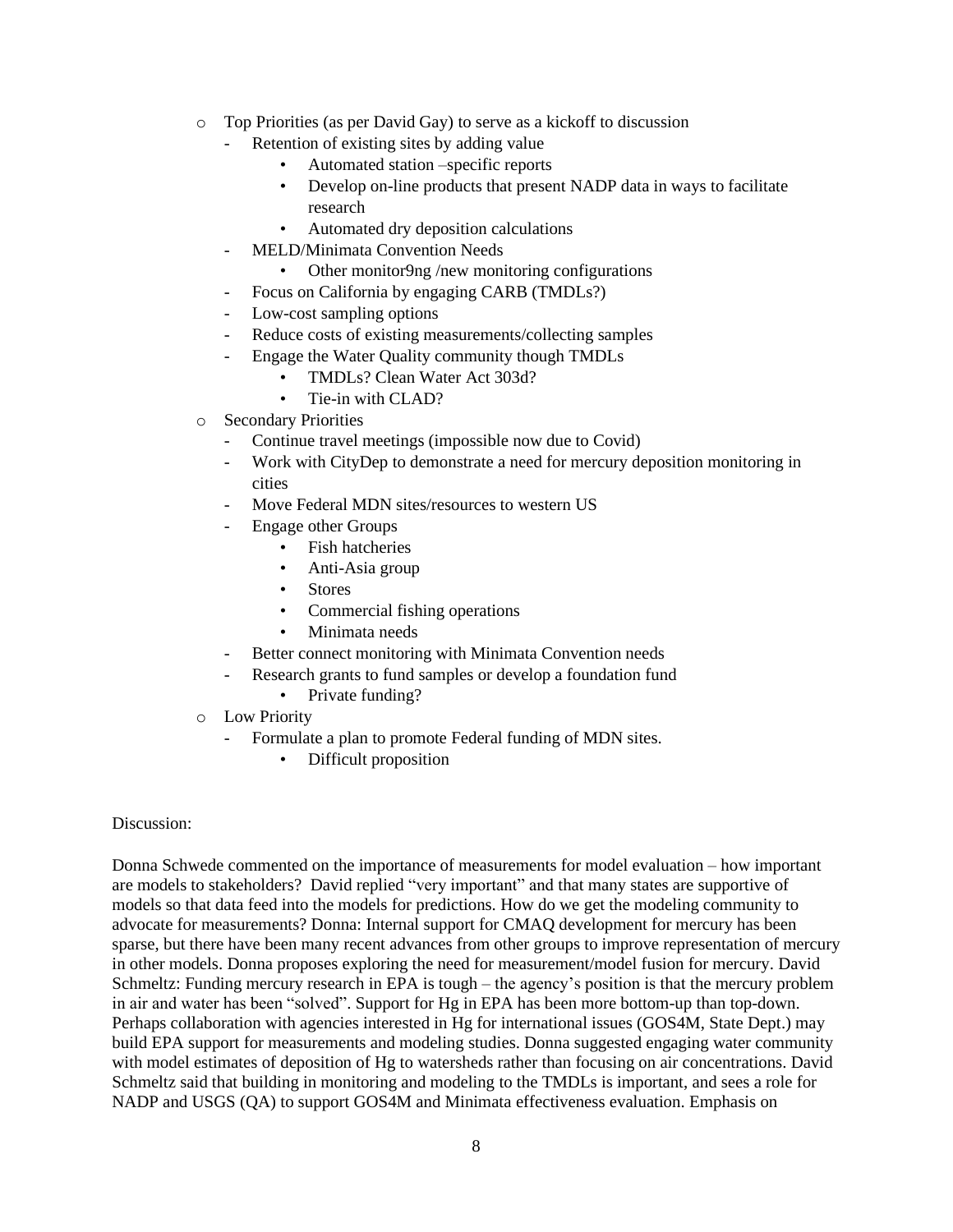harmonizing data, comparable methods, etc. – QA needs to be a part of that, and NADP and USGS can provide support here.

Greg Wetherbee: Suggest re-ordering low cost sampler options to secondatry priority. What about petroleum industry – the move to natural gas is reducing Hg deposition. Wildfires as a source of Hg can be a hook for CA interest. David agreed that literature demonstrates natural gas's role in reducing Hg deposition. Wildfires can contribute 20-50% of global inputs. Melissa suggested building support among the tribes (lots of fish consumption, so Hg is important).

Greg Wetherbee: Cities are not going to have any money for years post-Covid. CityDep is going to have challenges gaining sites, and MDN would probably be considered a "nice-to-do" activity in cities as well.

David Gay cautioned that we are in for tough times as MDN lost support from the states (esp KS and OK) as Covid-imposed financial constraints hit.

Jamie stressed resilience, and urged creativity in expanding the stakeholder base (a group effort). There was broad agreement with this point. Greg suggested assembling an interstate coalition (e.g. fires in CA liberating Hg which is deposited downwind. Can this be a drive to build multi-state coalitions? David Schmeltz: This approach is used in Great Lakes research consortium (LADCO) and may serve as a model for cooperation among Western states. John Walker suggested the Western Regions Air Partnership (WRAP) as well.

John Offenberg: Is there a desire to also include 'Contaminants of Emerging Concern' in this planning focus discussion, rather than existing or established contaminants/pollutants (e.g. N, S, Hg, and the usual suspects)? Is there a match-up with UCMR efforts (water) for exploring 'new contaminants'? John Walker: John O - The strategic plan does include some discussion of emerging contaminants/issues.

Colleen Flanagan-Pritz: Wildfires can be a significant source of Hg emissions. I would add also that oil and gas operations may be, as well. Between all of the engines used for drilling and what goes on prior to production, truck traffic, etc., I think you have non-trivial sources of Hg. Greg Wetherbee advocated for more industry involvement – e.g., illustrating the benefits of increased gas production on Hg deposition – and sponsoring sites to do so (deep pockets)

Ann Mebane: WRAP has the intermountain air quality study which helps with ozone monitoring as well as serving as the data warehouse. Could expand this to mercury. This is joint work between feds and states, but money is still an issue.

Catherine Collins: The other option might be to reach out to some conservation groups as well. Ryan McCammon: I agree with Ann, we could try to leverage WRAP and the Intermountain West Data Warehouse.

Colleen Flanagan-Pritz: WRAP and WESTAR might also be interested in Hg contributions from oil and gas operations.

#### **Update on CLAD Products/CLAD WG-3/CL Synthesis (Mike Bell)**

- Critical Loads of Atmospheric Deposition (CLAD) Science Committee
	- o Facilitate technical information sharing on critical loads topics within a broad multiagency/entity audience;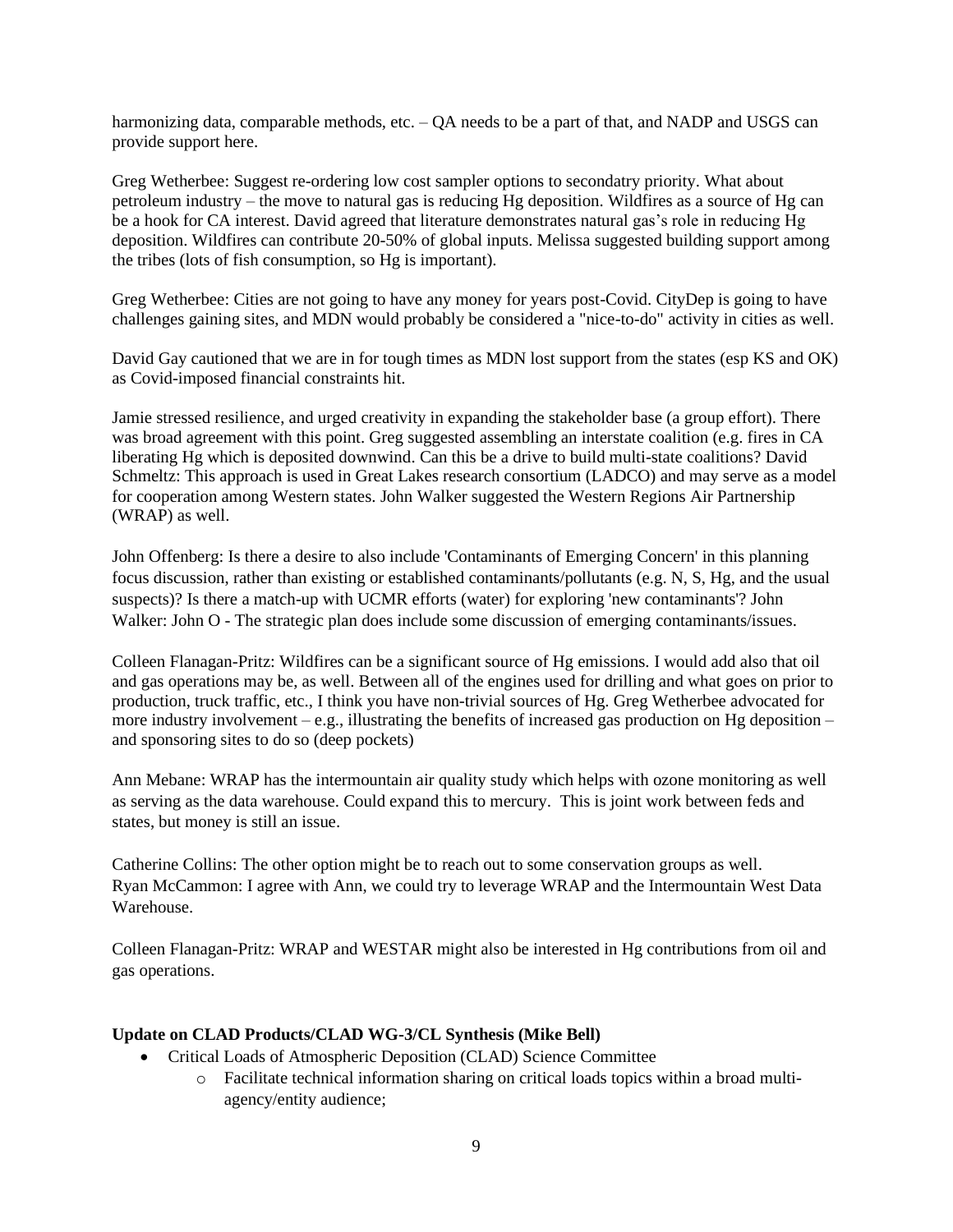- o Fill gaps in critical loads development in the US;
- o Provide consistency in development and use of critical loads in the US;
- o Promote understanding of critical loads approaches through development of outreach and communications materials.
- Critical Load
	- o A quantitative estimate of exposure to one or more pollutants below which significant harmful effects on specified sensitive elements of the environment do not occur according to present knowledge. (Nilsson and Grennfelt 1988; UBA, 2004)
	- o Deposition effects can take on a number ecosystem responses
		- Some species induce a positive ecosystem response until the CL is exceeded then induces a negative response
		- Some species induce a straight decrease in ecosystem outcomes
		- Multivariate effects induce a complicated, multidimensional response shape
- CLAD WG-3 | CL Synthesis
	- o Objective
		- Develop standards on how to use critical load data to assess risk within federal land units
		- Determine how to synthesis all relevant critical load data to assess total risk to a land unit
	- o 2020 Products
		- Completed Bridger-Teton National Forest case study report
		- Held monthly meetings to advance discussions on BTNF report and how to integrate new CLs
- Rocky Mountain National Park: Continuum of Impacts to Ecological Health
	- o A range of ecosystem responses (e.g., change in aquatic plant species composition, Increase in Alpine sedge growth, change in foliate chemistry, etc.) is considered as a function of N load.
	- $\circ$  At the current wet dep N load (2.7 hg ha-1 yr-1) and total N load (5.8 kg ha-1 yr-1) a number of ecosystem component responses are already seen
- Case Study Report: Bridger-Teton National Forest
	- o Focus in EOS tomorrow is how to publish the report as an NADP document, and in using the report as a template for future reports
	- o A variety of figure table and maps ion the report focus on specific ecosystem responses to deposition of specific compounds (N, S, etc.)
	- o Predictions of magnitude and severity of various ecosystem responses gives federal land managers tools to gauge effects of increasing./decreasing deposition
- Methods Appendix
	- o Dataset
	- o Deposition Data
	- o Analytical Methods
	- o Uncertainty
	- o Application of Critical Load
- Critical Load Application Handbook
	- o Develop an agreed upon process for how to apply a critical load to federal lands.
	- o Will be dependent on what data is available within the area and how it compares to the data used to set the critical load.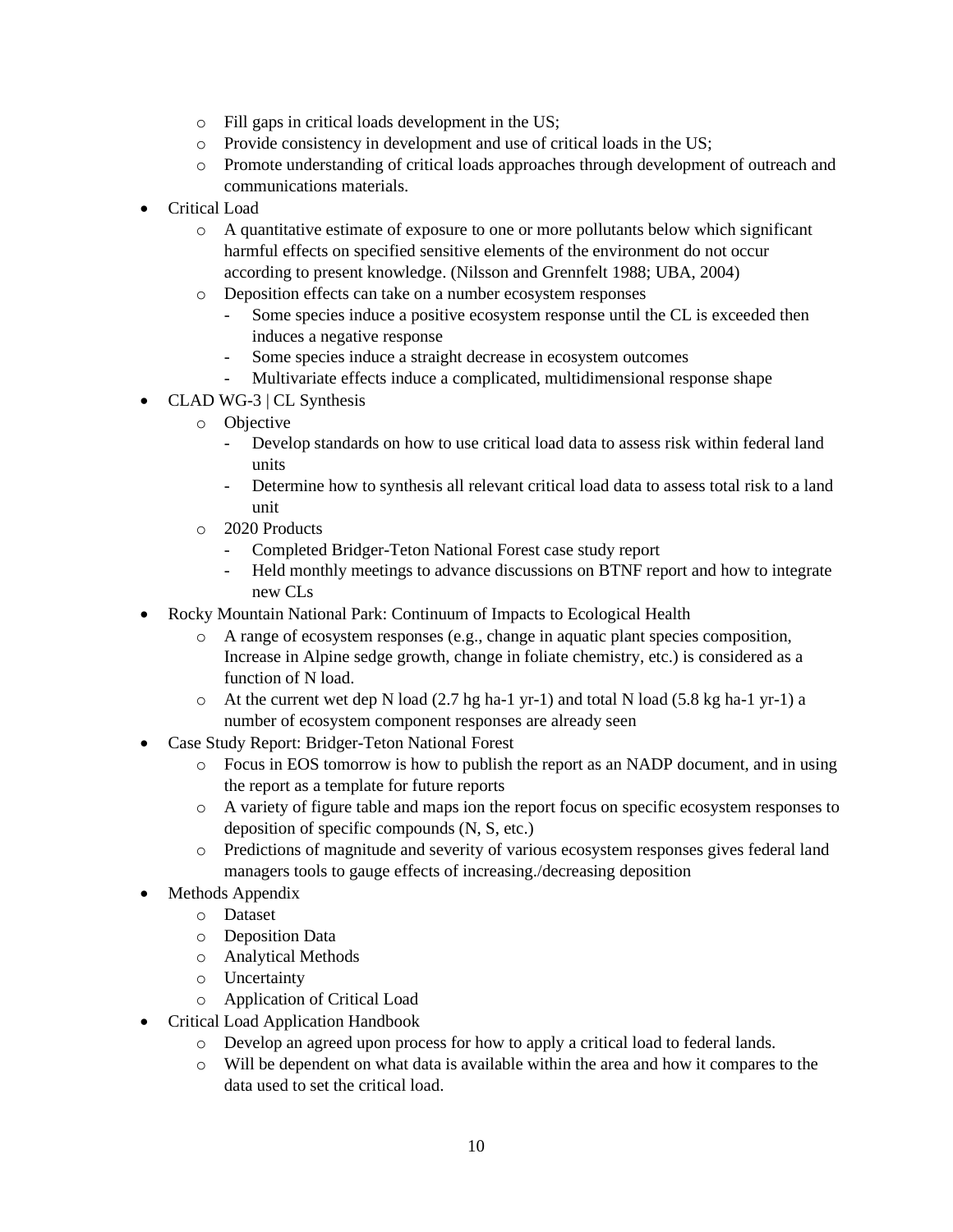- o Will provide direction to agencies and interested parties in a consistent way to evaluate risk to ecosystems from air pollution based on current knowledge.
- o CLAD started pulling data together to apply these tools to all national forests and parks, detailing Min and Max Total N deposition and CLs for a number of ecosystem responses in a color-coded table to denote which responses are affected at current levels of deposition
- o Also created a summary plot looking at a time series (2002-2018) of critical load exceedance across all national forests and individual forests, and specific ecosystem responses (e.g. Lichen Species Richness Exceedance, Herbaceous Species Richness Exceedance) across all parks over time.
- WG-3 Next Steps
	- o Finalize outputs across parks and forests
	- o Incorporate FWS and Tribal Lands
	- o Develop standards of critical load application and exceedance calculation to go along with management priorities

Doug Burns: Ozone likely co-varies with N and S deposition – how confident are you that ozone effects are not contributing to the N and S effects that are the basis for your CL assessment? If this is true, does it matter or not? Mike: The team is uncertain in its confidence that ozone effects are/are not influencing these results, but is performing a new analysis on tree responses to acid deposition including ozone considerations, and looking at the responses regionally. If an ozone effect is seen, we can re-evaluate herbaceous responses. Ozone effects are of great importance in the Ag community. CLAD is also trying to pool more herbaceous data into relevant data sets, which should allow this issue to be addressed.

## **COVID-19 Sampling Analysis (Janice Brahney, Utah State University)**

- Dust Enhanced Survivorship of Viruses
	- o Does the association with particles enhance virus survival?
		- Very little is known about the long-range transport of viruses in the atmosphere
		- The association with dust particles may enhance survival and travel distance, due to:
			- Shielding of UV radiation
			- Moisture
			- Provisioning of host cells
			- Studies from the 1980s and 1990s
	- o Chen et al. (2010 Env. Health Persp.) looked at transport of Influenza and Avian Flu virus in Taiwan
	- o On dust days X10 increase in Influenza A in samples, Avian Flu detected (transport from China to Taiwan?)
- Long range transport of Viruses on dust
	- o Reche et al 2019, ISME
	- o Saw more viruses associated with particles than free viruses in air masses influenced by Sahara and Marine environments
- Air Pollution to human transmission of COVID-19
	- o Does the association with particles enhance survival?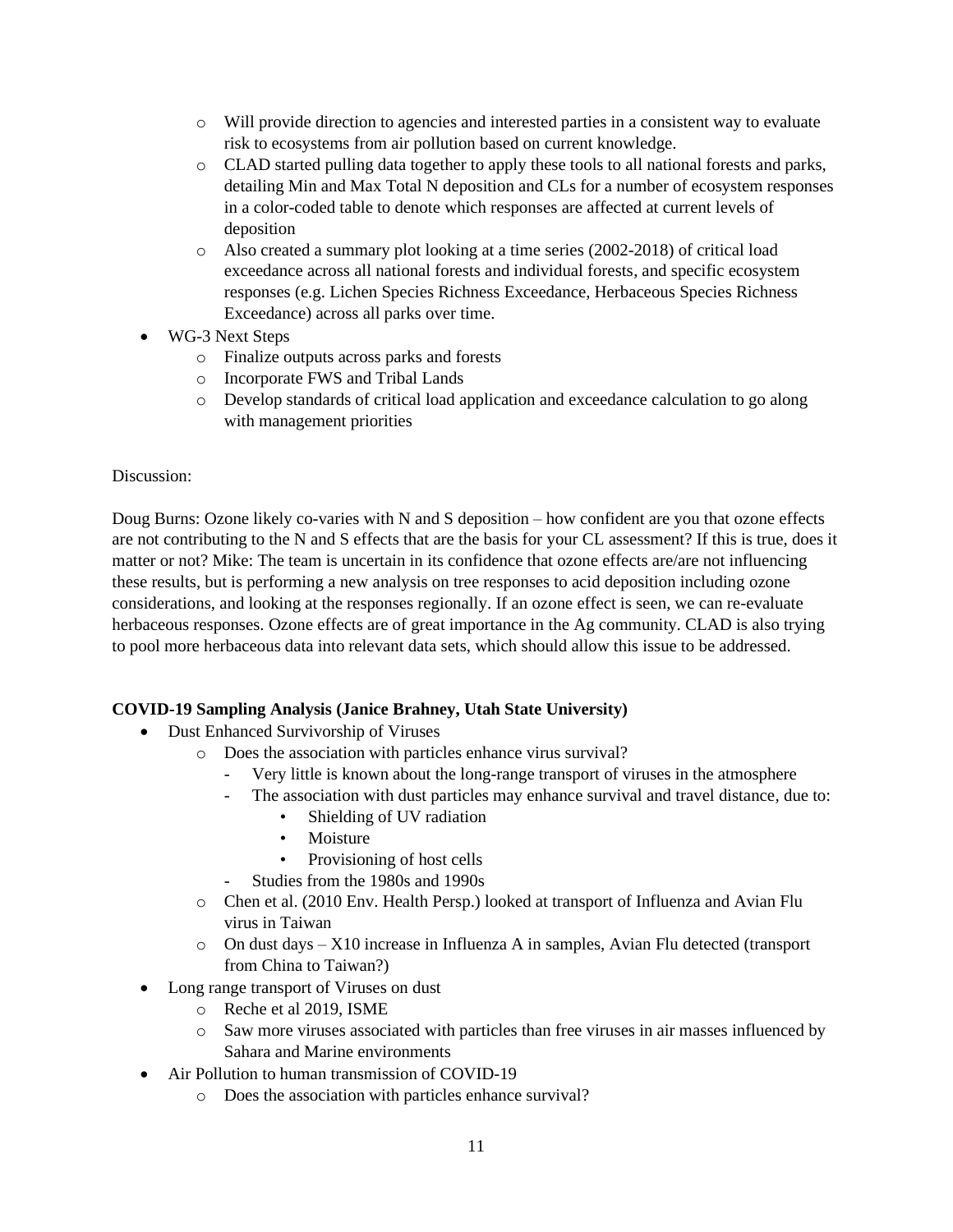- Evidence suggests that it can, but needs controlled study in lab to better understand
- o Can we measure SARS-CoV-2 in aerosols within cities?
	- What are the best techniques?
- o Do cities with more particulate pollution problems have greater ambient concentrations of SARS-CoV-2?
- o How far can the virus be transported?
- o How does dust composition influence survivorship of the virus?
- Recent study in Italy (Coccia, 2020, STOTEN)
- Density of inhabitants vs number of infected individuals
- Infectivity rates higher in cities with higher air pollution levels, controlled for interpersonal contact.
	- o Air pollution is a better predictor of infection
	- $\circ$  Air pollution to human transmission?
	- o This is suggested by the data, but measurements of viral loads on particles were not made
- Brahney et al pilot study in CityDep Network
	- o SARS-CoV-2
	- o Urban sites: Denver, Ann Arbor, Washington DC Ney York, Boston
	- o Remote sites: Niwot Ridge, CO (NW of Denver)
	- o CASTNET sites in Urban Centers: WSP-144 (NJ), BEL-116 (Beltsville MD), ANA-115 (Ann Arbor, MI) , OXF-122
- $\bullet$  ~ 30% of NADP samples (limited study) tested positive for SARS-CoV-2
	- o Test period saw declining case numbers in general
		- Denver 33%, Ann Arbor 22%, Washington DC 29%, New York 50%, Boston 25%
	- o Two successive rain events (20 min apart) in Lakewood (G. Wetherbee's backyard) both tested positive
	- o 50% positive rate at Niwot Ridge
	- $\circ$  CASTNET sites: WSP-144 42%, BEL-116 33%, ANA-115 25%, OXF n = 1 100%
	- o Evolution of methodology (better cooling of samples prior to analysis led to more positive results
	- o Suggests that concentrations of viral particles in samples were higher than when analyzed
	- o Not enough data for comprehensive stats at most sites, but data analysis from Denver suggests
		- Correlation of increased # positive results with max wind speed, positive case rates in the area in the sampling week, inversely correlated with sea level pressure (low SLP leads to greater windiness?)
		- For co-located sites, windier conditions yield more positive results at the NADP sites, but calmer conditions yielded more positive results at the CASTNET sites.
- Next Steps
	- o Reinstate sampling in key cities with different ambient levels of pollution
	- o Monitor virus concentrations in aerosols through temperature changes and population infection rates
	- o Conduct longevity experiments using nebulizers and different substrates
		- Clays
		- Organics
		- Microplastics
		- **Water**
		- Mixtures of above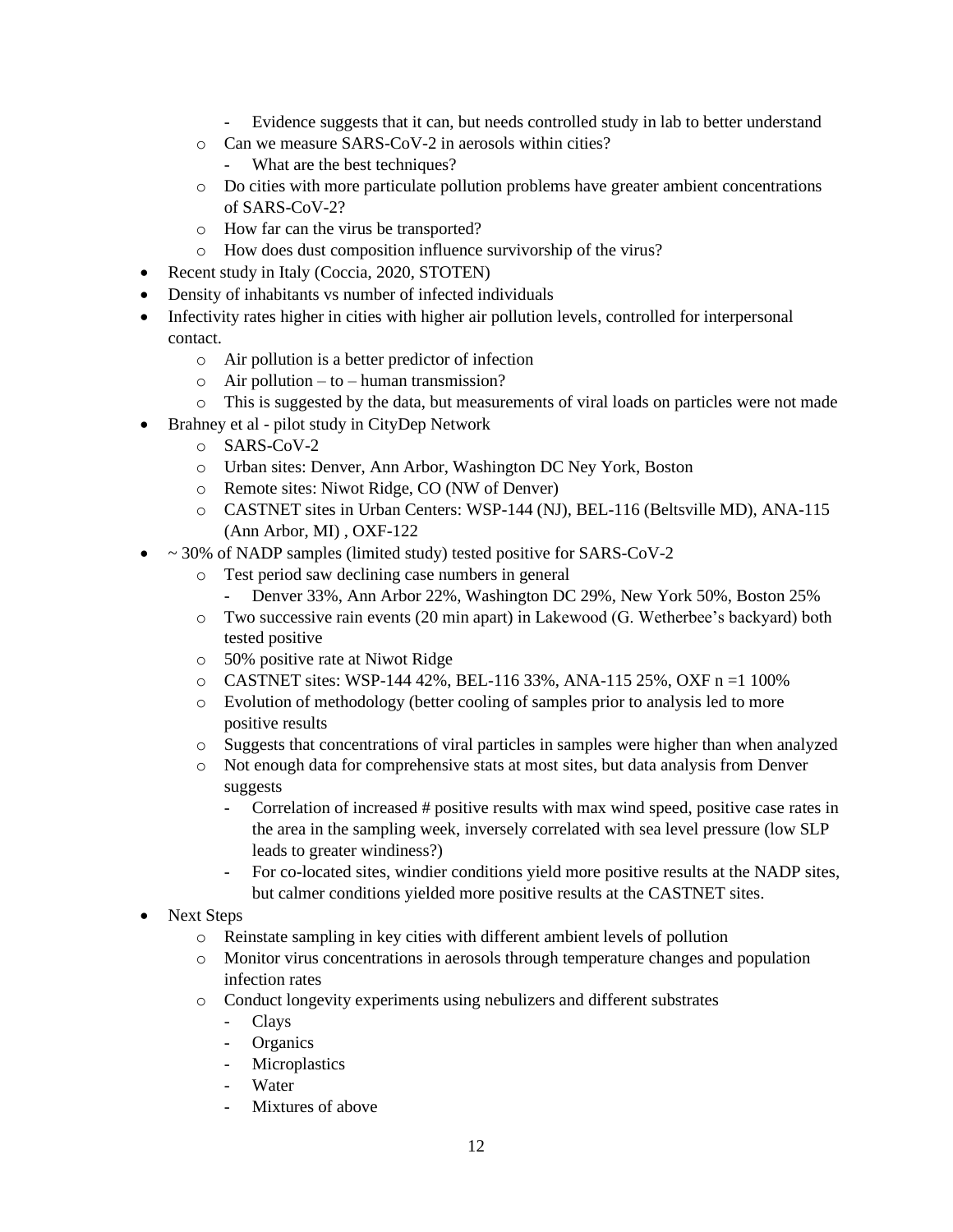- o Use new Bio Safety Level-3 facilities to test infectivity of aerosol sampls
	- Are there infectious levels of virus on aerosols in cities with high aerosol loading and high case rates?

Greg Wetherbee: In Italy - What about the fact that people are likely more impaired from urban air pollution, making them more susceptible to having symptoms? Janice: Definitely seems like a confounding factor, not clearly addressed in the cited paper. One would expect that the population would be more susceptible to infection in areas with high pollution, but the study tried just to tease out ambient pollution from interpersonal interactions.

Martin Shafer: What gene markers are you using and how many gene copies are you quantifying? Janice: Gene copies are typically less than 100 per ml. Gene markers are Keith Roper's (USU) purview

Martin Shafer: Do you spike a virus for recovery estimation? Janice: Keith was initially operating under BSL-2 facilities. BSL-3 facilities at USU are being used for animal vaccine studies, so all samples had to be decontaminated. Keith has since upgraded to BSL-3 facilities so he can look at infectivity and conduct experiments with live virus. Keith has participated in a number of inter-lab comparison studies with CDC and Water Research Network to demonstrate that his lab results are similar to other official laboratories because he participates in a study to monitor wastewater treatment through the states. He has demonstrated adherence to QA/QC protocols at least for BSL-2 facilities.

James Schauer: Can you clarify the methods that you are using and the implications for the viability of the SARS-CoV-2 virus that you are measuring in the air samples? Janice: For NADP samples, we requested filters from precip samples as well as unfiltered samples themselves and measured virus levels in both. Tried to use dry-side samples but required same-day shipping was too expensive. CASTNET samples were from the DI elution of aerosol samples. Gloves/masks were supplied to NADP site operators to avoid contamination.

## **Second Session (November 5th, 2:00 – 3:30 PM EST)**

## **TDep 2020 Fall Meeting Summary (Greg Beachley, USEPA)**

- **Motion to nominate and approve Ryan Fulgham (EPA) as the new TDep Secretary to replace outgoing Selma Isil.**
- Kicked off meeting with an overview presentation, that recapped some of the progress over the year, identifying projects and accomplishments that will be included in the 2020 Annual TDep Report. Covered website status.
	- o TDep used a Google registration form developed by co-chair Katie Benedict to assist with attendance and to solicit some feedback on member involvement, research interests, and their ideas for TDep products and focus.
- We then moved into the workgroup updates and had a few presentations. Kristi Morris and Chris Rogers are our EOS representatives, we discussed a soon-to-be-issued TDep White Paper Fact Sheet and gave a recap of the successful Monthly TDep White Paper Webinar Series.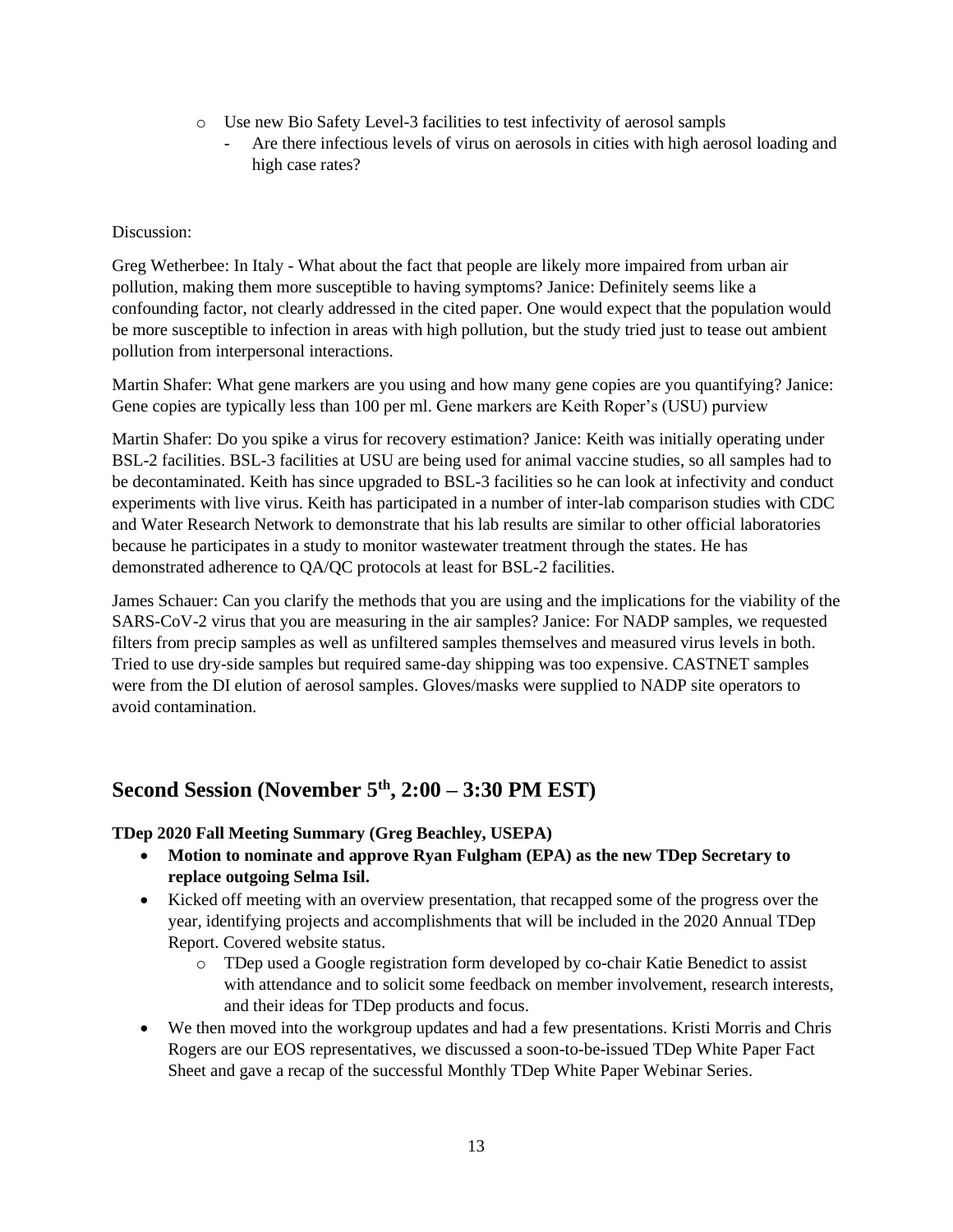- Greg Wetherbee updated the group on City Dep, highlighting an NSF Research Coordination Network grant proposal in the works to connect urban deposition disciplines in connection with environmental health to develop urban deposition.
- John Walker updated the group on Stakeholder workgroup, first walking through the summary document of the Fall 2019 Agricultural Workshop held in Boulder. That is available on the TDep Reports webpage.
	- o Anne Rea presented the framework of developing a Stakeholder Engagement Plan and a call will held in the next couple of months to discuss next steps.
- Mike Bell gave an update on Deposition Uncertainty highlighting a study (in-review) on impacts to CL using deposition estimates from different models. Also highlighted a Washington State study on deposition determined from lichen tissue to modeled deposition.
- Greg Beachley went through the TDep MMF script conversion product.
	- o The script is completed (ArcPy) and gird evaluation is taking place.
	- o A few more minor issue fixes are needed prior to issuing the final version.
	- o Expect completion by the end of the year.
	- o Old grids will be archived and still available, along with the new grids.
	- o Next step will be incorporating the CMAQ v5.3 time-series.
- Greg Wetherbee presented on adding urban deposition data to TDep maps to derive estimates of urban fractions of N deposition to the South Platte River watershed using the SPARROW model.
- Meeting ended with a productive open discussion on TDep issues.

## **CityDep Summary (Greg Wetherbee)**

- Meeting of half of the membership
- Discussion of using Ion Exchange resin columns as a way to get wet dep numbers and problems associated with that technique
- No real change to City Dep sites  $-2$  sites will shut down in Denver, 2 in Boulder soon.
- Working on NSF Grant Proposal for research network coordination for atmospheric monitoring in municipalities and cities
- Greg gave a brief history of the origins City Dep and its current status as an ad hoc group in TDep.
	- o City Dep is currently an ad hoc group in TDep, but considerations are underway to make it a TDep subgroup.

## **CLAD Summary – Jeff Herrick, USEPA**

- **Motion Passed: Elected Justin Coughlin as the new CLAD secretary (Joining Emmi Felker-Quinn & Linda Geiser on exec.; Jeff Herrick moves to Advisory Board)**
- Accomplishments. Finalizing the annual report
- Report updates from the 5 Working Groups
	- o Jason Lynch CL Database updates
	- o Chris Clark will restart CL uncertainty process
	- o Mike Bell synthesis of CLs and deposition uncertainty
	- $\circ$  Jen Phelan and Melanie Pitrolo Outreach and Education. They are finalizing the Critical Load Videos. Online content early next year will give overview of CLs, ecosystems affected, etc. Will post links to this.
- Mike Bell talked about the initiation of CLAD monthly seminar series starting in January (modeled on TDep white paper seminar series)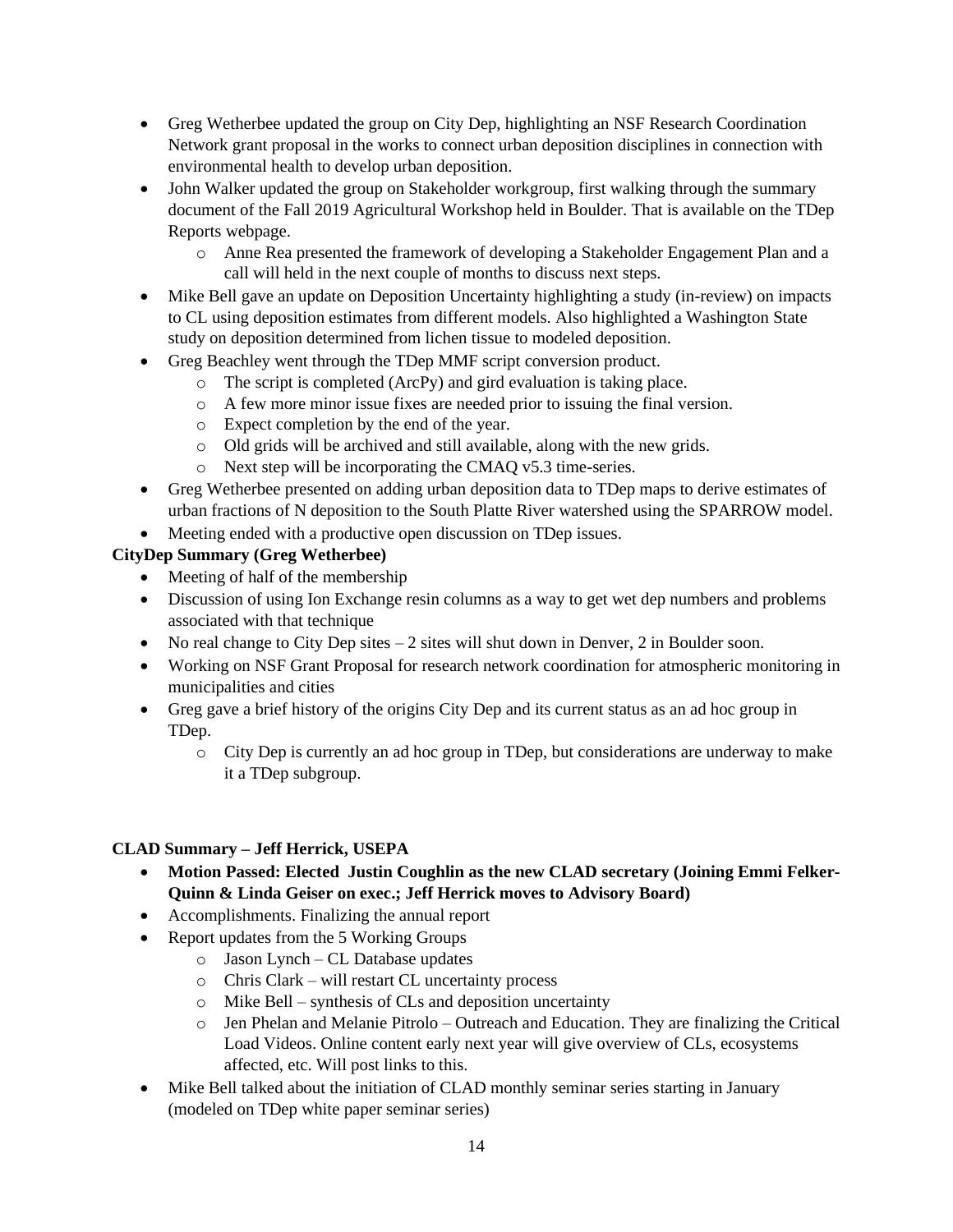- Mike Bell & Melanie Pitrolo reported on the FLAG workgroup (Federal Land Managers' Air Quality Related Values Work Group)
- Jason Lynch updated us on the Critical Load Map Summary CL maps on website next year
- Mike & Jason Lynch discussed having the CLAD Symposium in an in-person NADP Fall meeting.
- Tara Greaver discussed the EPA NOx-SOx-PM recent release of Integrated Science Assessment o https://cfpub.epa.gov/ncea/isa/recordisplay.cfm?deid=349473
- Jen Phelan and Chris Clark discussed the status of the Critical Load Mapper (https://clmapper.epa.gov/)
- Great round-robin session of updates from CLAD members captured in an online form

### **MELD Summary (Rick Haeuber/Colleen Flanagan-Pritz)**

- First meeting as a Science Committee
- Objectives of Fall 2020 Meeting (~60-70 Participants)
	- o Update MELD community on Minamata Convention on Mercury-related activities, including the effectiveness evaluation and multi-level engagement strategy.
	- o Present plans and approach for the Mercury Measurement Workgroup and participants.
	- o Provide a lightning session including talks and discussion on Mercury Emissions and Wildfire, in the context of the historic-setting 2020 wildfire season across the western US.
	- o Share relevant research, studies, and talk teasers for the NADP 2020 Fall Meeting and Scientific Symposium.
- Preparing for 4<sup>th</sup> Conference of Parties Meeting -COP-4 (2021)
	- o Convention Secretariat has been hiring consultants to develop monitoring guidance for Hg in air, biota, and humans
	- o Oct.-Dec. 2020: Drafting meetings with Nominated Experts
		- Initial Comments from Parties
		- Initial Comments posted online
	- $\circ$  MELD will be called upon  $\sim$  Jan.- Feb. 2021 when monitoring guidelines have been better formulated and will interact with
		- Minimata Monitoring Team (MMT)
			- Lead: Terri Keating (EPA)
			- Air Lead: David Schmeltz (EPA)
			- Biota: Collin Eagles-Smith (USGS)
			- Multimedia Modeling: Elsie Sunderland (Harvard)
		- Mercury Interagency Group (MIG)
			- Dave Krabbenhoft, Chair
			- Coordinate relevant scientific activities across US government to detect  $\&$ understand changes in key Hg indicators (concentrations, speciation, etc.) of changes attributable to the Minimata Convention actions
			- Identify needs and opportunities to improve relevant scientific capacity
			- Provide scientific support to the MMT and other relevant U.S. government international engagement efforts
			- Multi-level engagement strategy for Minimata Convention
			- Way for MELD to interact with subgroups the work will eventually feed up to the Secretariat for final decisions and implementation
- Kristi Morris presented efforts of the Mercury Measurement Evaluation Project
	- o Address gaps, budget concerns, low-cost methodologies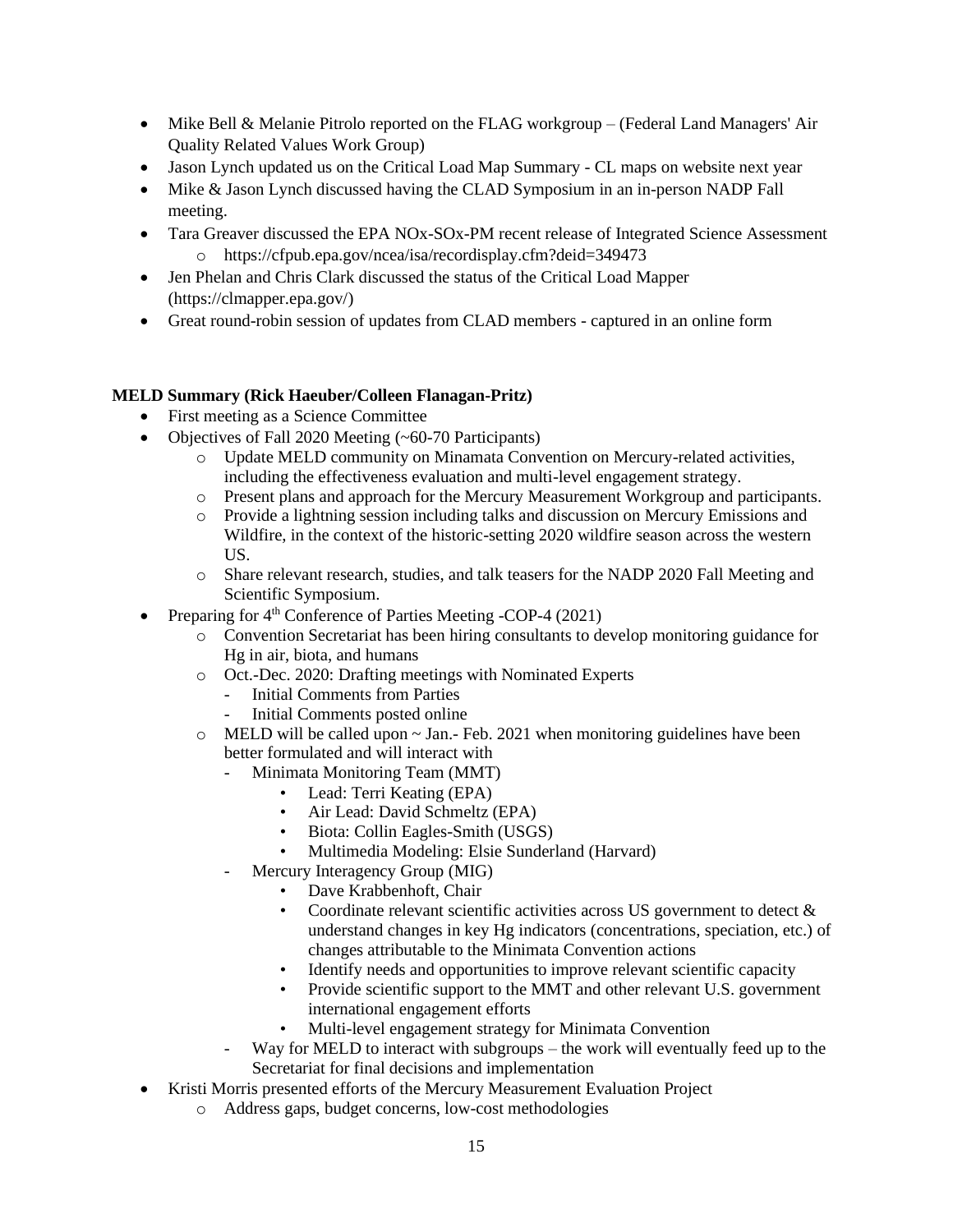- o Progress and Next Steps
	- May 2020: Mercury Measurement WG formed
	- September 2020: Mercury Measurement Evaluation Team (MMET) formed
	- October 2020: Discuss candidate technologies and evaluation criteria w/MELD
		- MerPass
		- UNR passive and active GOM techniques
		- USGS isotope measurements
		- Japanese gold trap method
		- Others?
	- November 2020: Call with Mercury Measurement WG and MMET
	- January 2021: virtual MELD workshop on mercury measurements
		- More detailed presentations by representatives and discussions
		- Assess need for co-located study
		- Spring 2021: MMET present findings and recommendations to MELD?
- MELD Lightning Session Mercury Emissions and Wildfire
	- o Overview of the 2020 Wildfire Season Richard Schwab, NPS/National Interagency Fire **Center**
	- o Estimating wildfire-generated mercury emissions from forests of the Western U.S. Jack Webster, CSU Chico
	- o Forest Floor Fire Severity Index Relationships with Soil Mercury Pools Randy Kolka, USFS
	- o Airborne Mercury Measurements in a Canadian Forest Fire in 2018 Sandy Steffen, Environment Canada
	- o A first glance at what four measurement systems tell us about atmospheric Hg downwind of large fires – Mae Gustin, UNR
- MELD Fall Meeting Wrap Up
	- o Await Minamata monitoring guidance and provide comment January/February 2021
	- o Follow up with Hg measurement workgroup and Hg measurement evaluation team, and prepare for January 2021 workshop
	- o Fire is intricately tied to environmental mercury, and wildfires are only expected to become more frequent and more intense. This is an important research direction, particularly considering efforts to reduce global emissions from anthropogenic sources
	- o Plan for Spring 2021 meeting

## **AMSC Summary (Andy Johnson)**

- Increased participation this Fall (there was no Spring 2020 Meeting)
	- o Virtual forum improved participation
		- o 18 participants
- Andy called for Co-Chairs of the Committee
	- o No takers
- Andy will be able to devote more time on AMSC and aeroallergens for Maine Climate Council's upcoming report to the Governor and Legislature (Dec. 1) recommending Aeroallergen monitoring in every county in Maine. Andy will need to respond to this report.
- Dan Katz gave a talk on a modeling study (process-based approach) of allergenic pollen at a municipal scale (e-version will be made available), and had built a low-cost (\$25) aeroallergen sampler.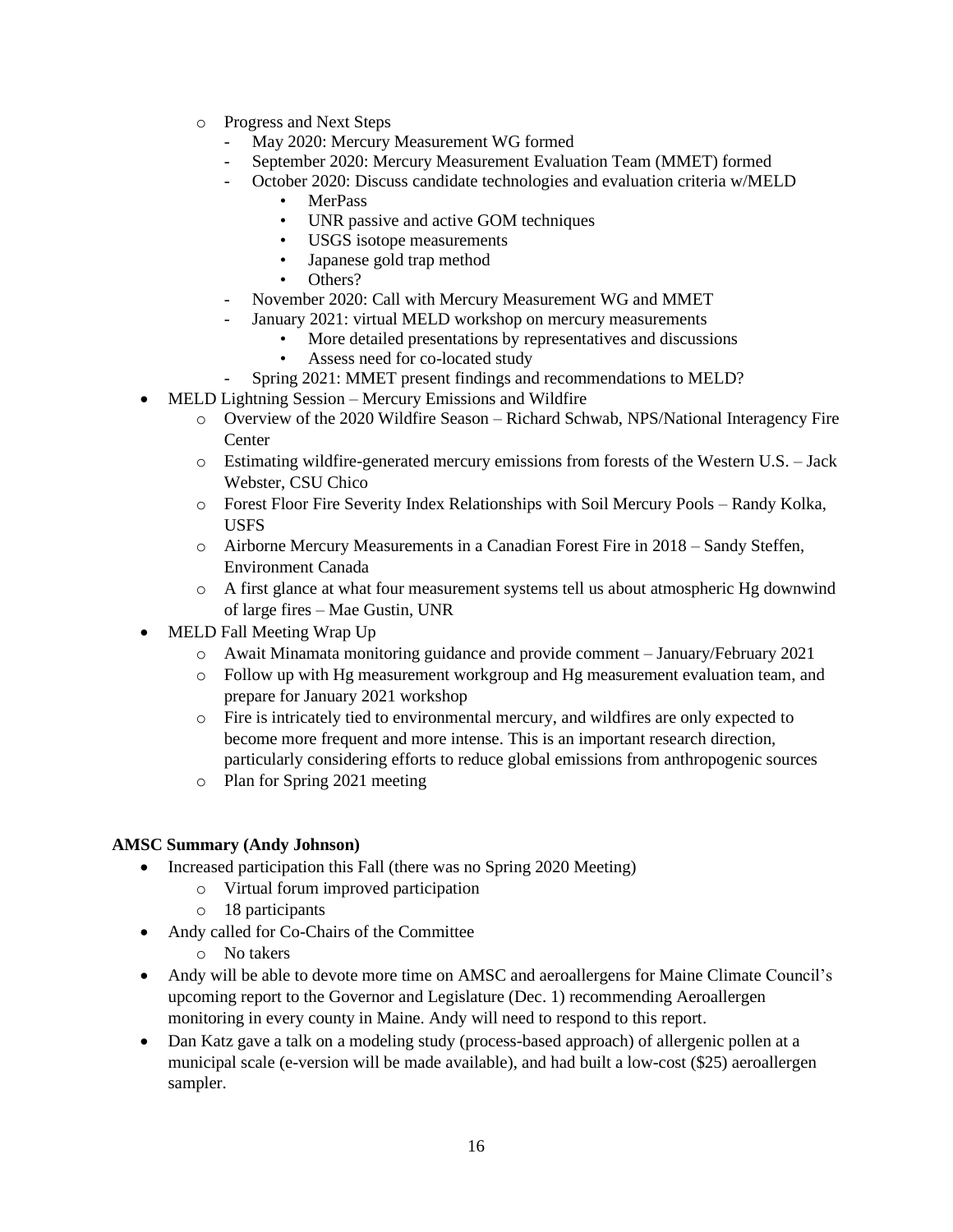- Offer from Dan Coates (Canada Aerobiology Research Lab, Ottawa) to make their samplers available and to look at pollen/aeroallergens on Greg Wetherbee's City Dep filters from the site near National Jewish Hospital in Denver.
- Andy is trying to revive a modest (\$25K) grant proposal (D. Gay and Mike Olson) to establish an aeroallergens monitoring study (multi-state) by leveraging established sites, and will reach out to the WSLH to help shop it around.
- Andy wants to reach out to members/volunteers to re-energize work on priority task areas for AMSC.
- This is AMSC's  $4<sup>th</sup>$  year as a science committee and needs to determine its approach and direction for continuance and direction going forward. Approach Exec to renew another 4 years?

## **QAAG (Camille Danielson/Martin Shafer)**

- **QAAG Motions**
	- o **CAL/HAL Quality Assurance Plan** Approved 6/24/2020
	- o **Quality Assurance Reports (QAR)** Approved 8/24/2020
		- CAL 2019 QAR
		- HAL 2019 QAR
		- AMNet 2017 and 2018 QARs
		- All Posted on Web<http://nadp.slh.wisc.edu/lib/qaReports.aspx>
	- 2020 QAAG Members, Affiliation, Primary area of responsibility/interest
		- o Martin Shafer (WSLH CAL/HAL/PO) QAAG Co-chair, Systems QA
		- o Camille Danielson (WSLH CAL/HAL) QAAG Co-chair, CAL/HAL QA Manager
		- o Mark Olson (WSLH PO) PO and HAL Manager; AMNet
		- o Chris Worley (WSLH CAL) CAL Lab Manager
		- o Amy Mager (WSLH CAL/HAL) Sample and Data Processing Manager
		- o David Gay (WSLH PO) PO Coordinator
		- o Richard Tanabe (WSLH PO) Site Liaison; Field QA
		- o Bob Larson (WSLH PO) Information and Database Manager
		- o Zac Najacht (WSLH CAL/HAL) –Assistant Data Manager
		- o Dana Grabowski (WSLH CAL/HAL) –Assistant Data Manager
		- o Na Zhang (WSLH CAL/HAL) QA Assistant HAL/CAL
		- o Greg Wetherbee (USGS) NADP QA, Field QA
		- o Eric Hebert (EEMS) Site Survey Contract; Field QA
		- o Maria Jones (EEMS) Site Survey Contract; Field QA
		- o Tim Sharac (USEPA) AMNet; HAL
		- o Melissa Puchalski (USEPA) AMoN; CASTNET Program Manager
		- o Greg Beachley (USEPA) AMoN; CASTNET
		- o Cheryl Sue (ECCC) QA/QC
		- o Marcus Stewart (Wood) CASTNET QA Manager/QA/QC
		- o Winston Luke (NOAA) AMNet; HAL
		- o Always looking for new members
	- QAAG Meetings
		- o New approach with more focused, somewhat shorter, meetings!
		- o August 24, 2020
		- o October 20, 2020
	- August 2020 QAAG Meeting Items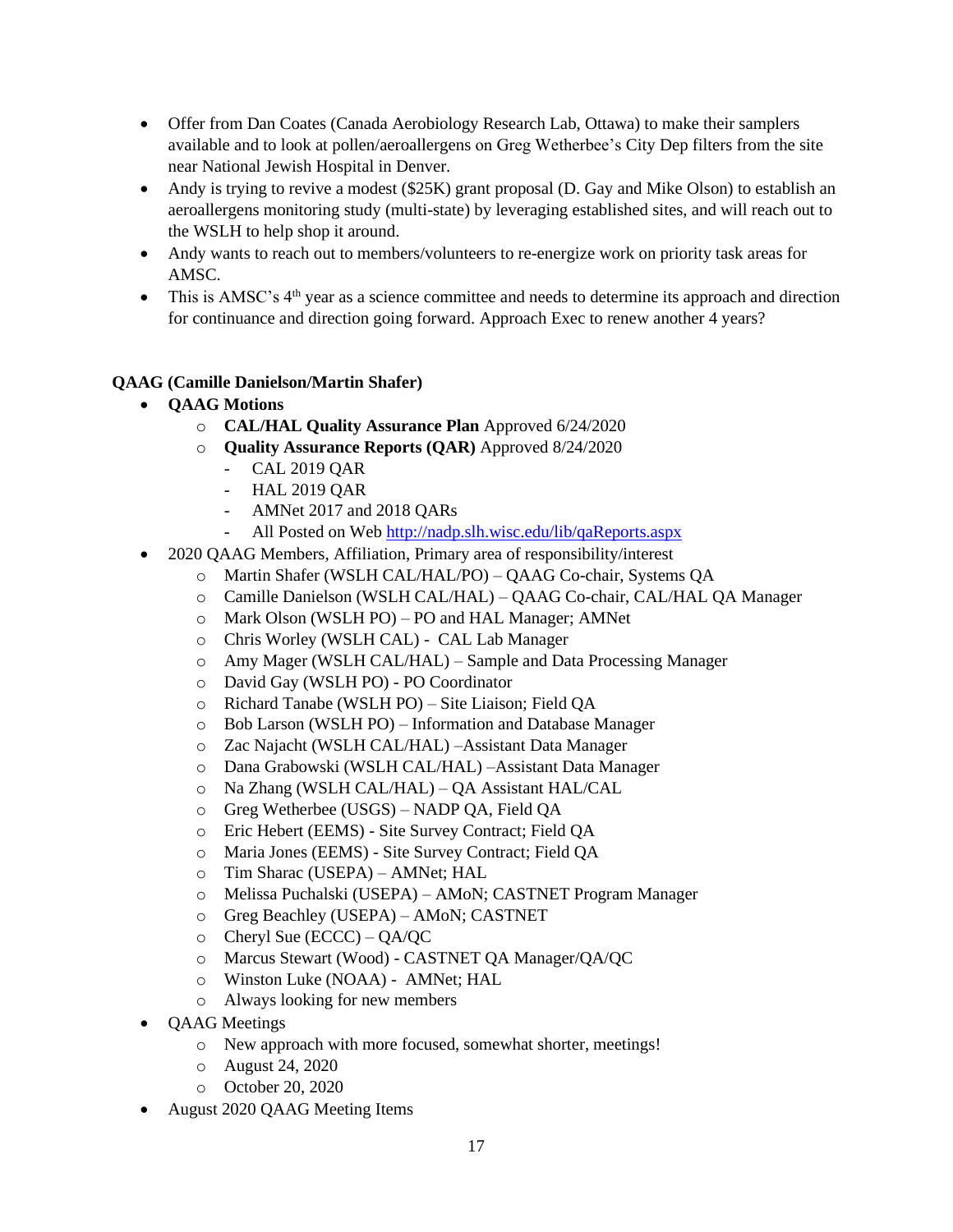- o Siting Criteria
	- What are the consequences of failing site criteria?
	- Of the sites surveyed ONLY 21% in 2017, 15% in 2018, & 24% in 2019 met all network-siting criteria (collector and rain gauge criteria are ~all over 70%) [from Annual Reports of Site Surveys –EEMS]
	- Tim Sharac leading Siting Criteria Team to:
		- Determine what siting criteria really matter?
		- Revise the criteria to include most meaningful requirements.
		- Decide how to encourage or require sites to meet criteria.
			- Flagging of sites/data?
			- Involve operators somehow in more frequent assessments?
		- Set annual goals and assess % of sites meeting criteria.
- Data Quality Objectives (DQO) Summit
	- Discussion and planning incorporate siting criteria
	- Gathered list of people interested in contributing
- October 2020 QAAG Meeting Items
	- o E-rain gauge calibration method proposed
		- Bob Larson guided accuracy method
		- PO, EEMS to work together on implementation
	- o Siting Criteria Update
		- Tim reported on data assessment work
		- MS Teams is being used to collaborate
	- o Site Support Improvements needed
		- Operator complaints regarding communication
		- Training concerns especially with new operators
		- Richard and others formed workgroup to address
		- Ideas include identifying new operators from Field Observer Report Form, sending welcome package, enhanced communication etc.
	- o EEMS update
		- Site surveys on track except Canada and Alaska (due to COVID 19)
	- o AMoN Studies
		- Goal to reduce network operational costs
			- Core recoating (with dilute phosphoric acid)
				- Large potential \$ savings, can we meet QA objectives?
		- Diffusive Body reuse
			- Move from 5 to 10 reuses?
		- Citrate packing filter
			- Keep using
	- o USGS QA Program Proposed changes
		- Concern expressed by QAAG members over several of the proposed modifications (e.g. moving to surface water PTs, less frequent PTs, and losing field QC data before we have time to assess the need).
			- Continuation of programs until DQO process complete would be best case
	- o Virtual Audits
		- Suggestion that HAL/CAL/PO be audited by a team, virtually, in 2021
		- Richard, Camille and Greg to discuss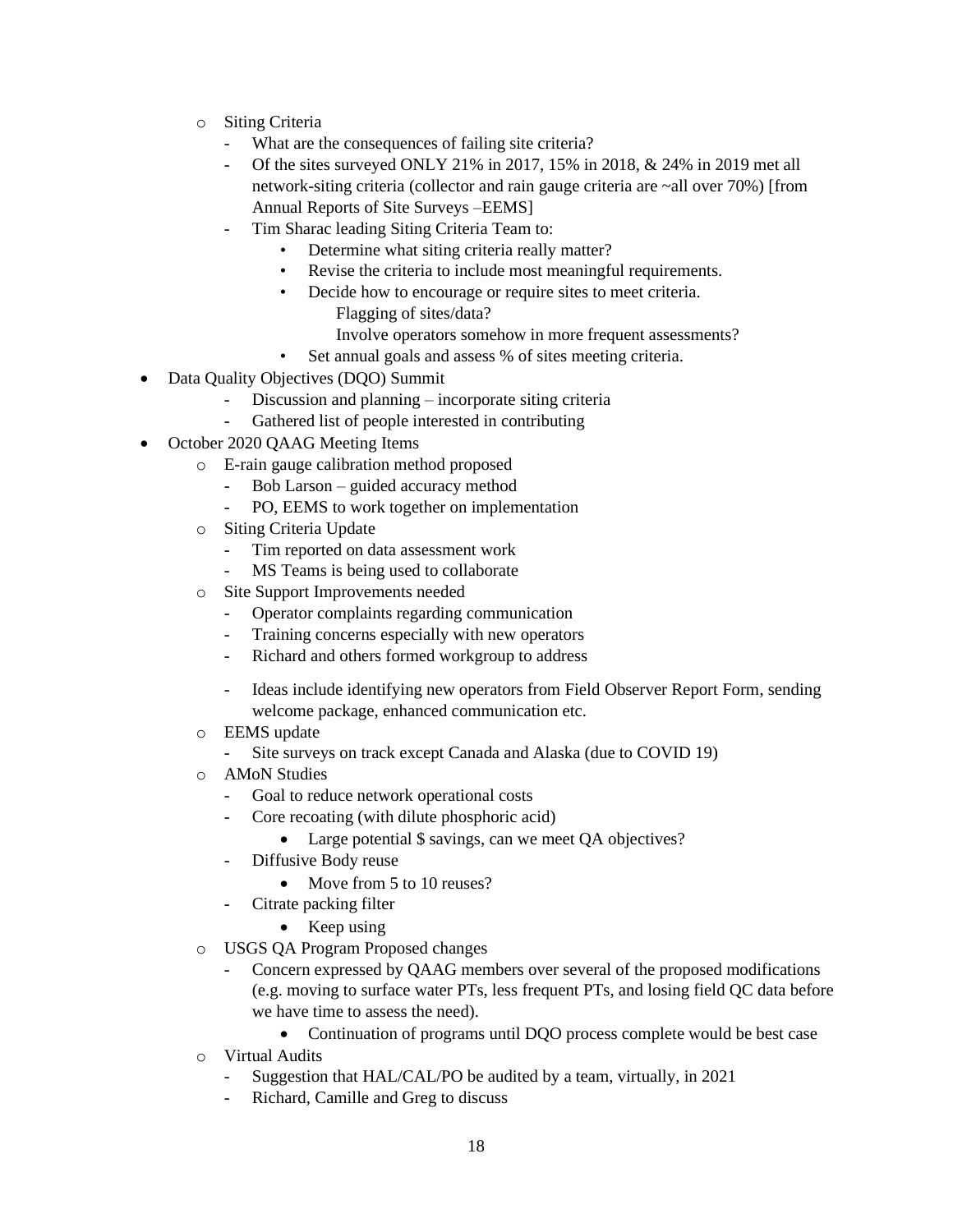- Need volunteer auditors
- o The "q" Notes Code
	- Qualifier "flag" (notes code) to indicate possible problem with an analyte
		- result More information for data users
		- Working on addition of "q" code to NTN and AMoN
			- MDN was built with "q" note code at WSLH
			- Will data users even look at this? Shouldn't they?
	- Indicates analytical QC issue which leads to quality rating of "B"
		- Lacking this in NTN entirely  $-$  LAB issue  $=$  QR "C" (invalid) or no flagging
	- The entire NTN sample rated B
		- Currently lacking way to flag individual analytes
		- Have to look at notes to determine which analyte had issue
		- Detailed notes only on reports not on web
		- QA Input?
- Do any of these issues/ideas interest you?
	- o Are you passionate about data quality?
	- o Do you want to join QAAG, the DQO Summit or help with the virtual audit?
	- o Do you have questions or concerns?
	- o Please contact us!
		- Camille Danielson [Camille.Danielson@slh.wisc.edu](mailto:Camille.Danielson@slh.wisc.edu) 608.224.4333
		- Martin Shafer [mmshafer@wisc.edu](mailto:mmshafer@wisc.edu) 608.217.7500

#### **DMAG Update (Bob Larson, NADP PO)**

- Reviewed Data Status
- Discussed new weekly meeting (Data Team meeting) at WSLH brings together data screeners/reviewers, as well as site liaisons and others
	- o Faster feedback to sites on correcting issues
	- o Used to exist at UI, proving successful at WSLH
- Greg Beachley gave an overview of the TDep script conversion
- Discussed issues related to NADP website conversion to Wordpress.
	- o Kick off next week.
	- o UWDoIT is getting started soon
	- o Will need input on web content from interested parties fairly soon
- Changing listserv software next week old listservs are disappearing and will transition to Google Groups platform
	- o Old listserv addresses will remain emails will get forwarded to Google Groups
	- o NADP community will get a final message from the old listserv to remind users to look for new alerts
		- Look for email from UW on this check spam folder if necessary
- If messages are mistakenly sent to UI, they will not be forwarded, but Bob will receive notification

#### **NOS Update (Melissa Puchalski, USEPA)**

• **Motion to elect Tim Sharac as incoming NOS Secretary - Passed**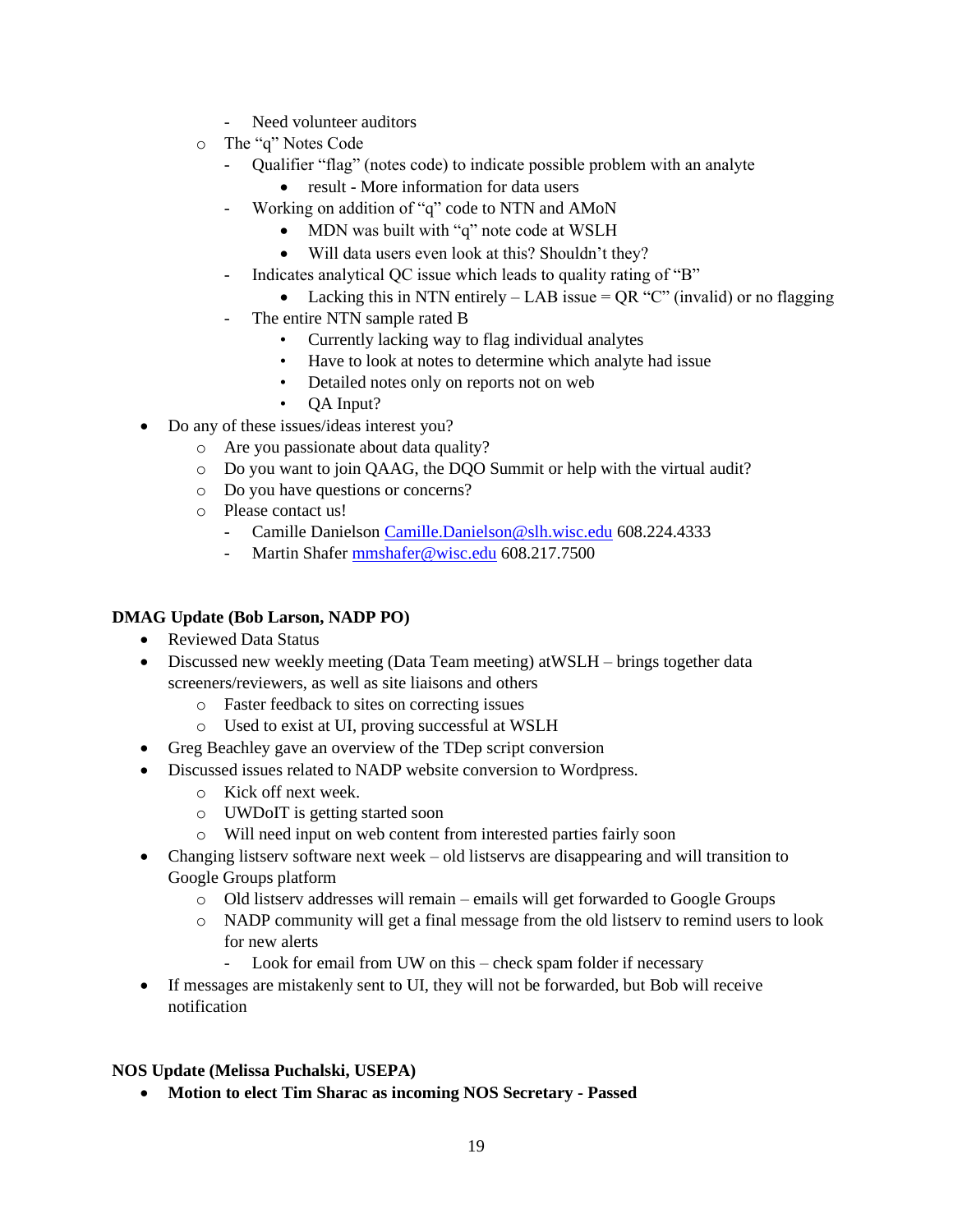- CAL has switched over to bag sampling
	- o Sites will receive bags as bulk bucket supplies are returned to the lab
	- o Significant costs savings
	- o Will have 9 weeks' worth of supplies for each site (as opposed to 6), shipping less frequently and in smaller boxes - means shipping costs will decrease.
	- o In spring 2021 PO will present results from bag vs bucket comparison study at Eagle Heights
- CAL is performing several AMoN studies to reduce costs (recoating, etc.)
	- o Results promising
- HAL has fully transitioned to WSLGH
	- o Continue to renovate labs and workspace as needed
	- o Plans for further equipment and processes testing
- Update on design and testing of total N and P samplers
	- o Will be deployed at Eagle Heights
	- o Results will be presented in spring 2021
- Lots of discussion on improving training and operator engagement, and better using survey results to improve data quality
	- o Will feed into DQO summit in January 2021
- Bob continues to work on a smarter system for battery loading at high elevation solar sites.
	- o Several participants had hands-on experience with battery systems and gave feedback.
		- o Ongoing discussions/collaboration on this issue
- USGS gave an update on NGWOS study in the Delaware watershed
	- o Biscuit Brook site is up and running
	- o Soil and flux measurements at Claryville NY Mesonet site
		- Future plans to install PurpleAir PM sensors
	- Janice Brahney gave an update on the dry side bucket study (dust)
		- o Received an NSF grant to continue the work.
- Janice gave an update on microplastics study
	- o Her recent publication in Science created a lot of interest.
	- o An upcoming international meeting will discuss additional measurements needed to investigate sources, transport, and fate of microplastics

## **EOS (Catherine Collins, FWS)**

- Spring Meeting minutes were approved via survey
- Governance Document added EOS changes, will add Meld changes and propose final draft for Exec in spring 2021
- Wikipedia page is up
	- o Content will be reviewed twice per year (Spring/Fall)
		- Content was added for CLAD
	- o NADP members are encouraged to add to the page.
- Foundation Letter
	- o Work was paused due to Covid pandemic
	- o Letter is on webpage, EOS will work on outreach for seeking donations
- Education and Outreach
	- o Work was paused due to Covid pandemic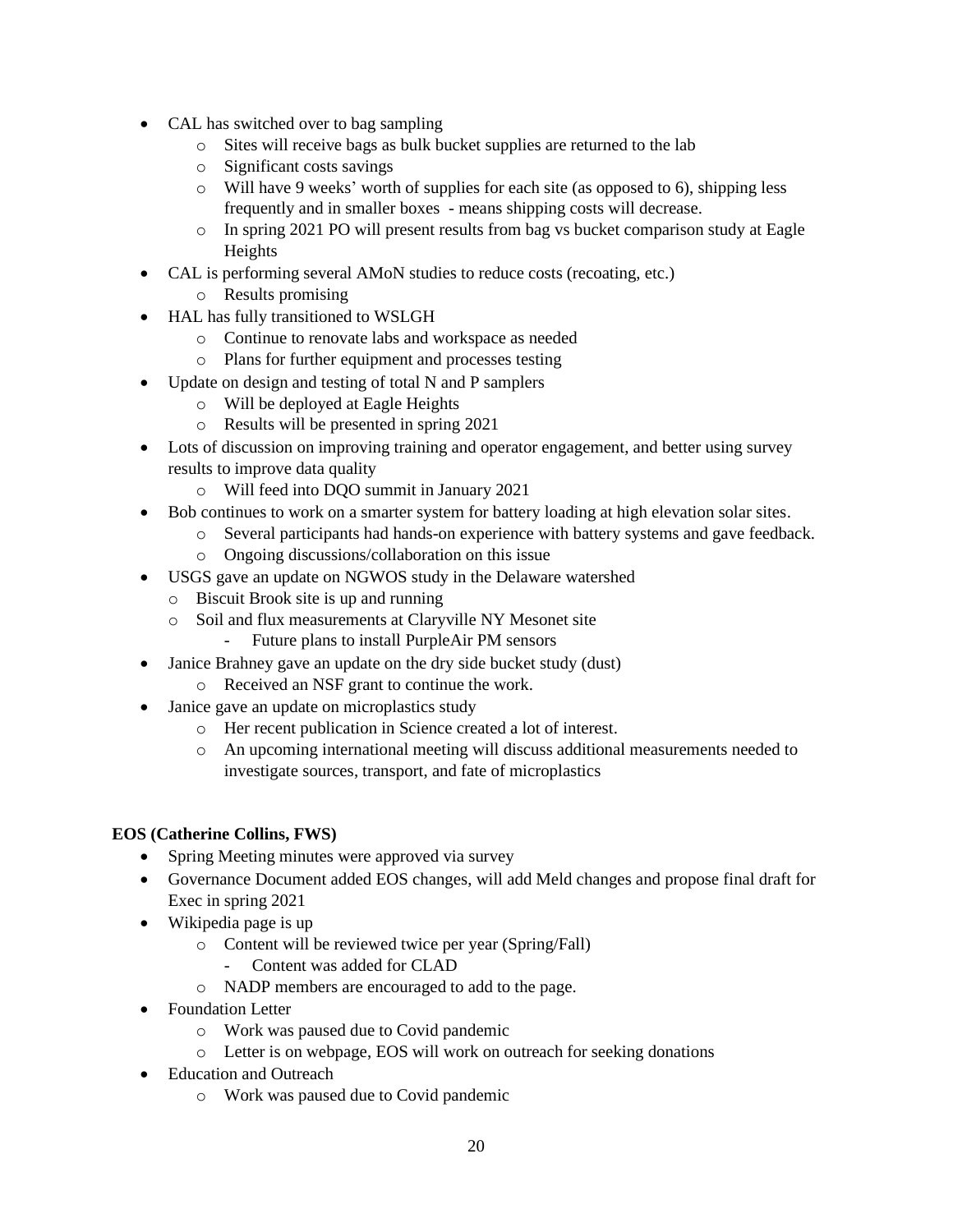- o EOS will meet monthly starting January 2021
- Mercury in Rain Brochure under final review, almost ready to go
- AMoN Brochure under final review, maps to be updated then will be ready
- Robust discussion on Social Media
	- o Plan Science/Technical and Site Operation Tracks
	- o Social Media point person in each committee/lab group to be on lookout for material to be posted
	- o It's important to like and share posts on Facebook, LinkedIn and Twitter sites
	- o Ideas for Posts
		- Goggle Scholar for papers using NADP data
		- Postcards from the field/Site of the month/Sampling Selfie/TikTok?
		- New volunteers: Nathaniel, Margaret and Eric will help with posts
- Web Page Wisconsin DoIT is migrating to the new platform; EOS to support
- Fall 2020 Symposium evaluation of 9 student papers, 10 student posters
	- o Outstanding papers will be highlighted on social media
- Committee/Lab Outreach Forum
	- o Small group to develop process plan for:
		- Fact sheets/brochures/reports/plans/paper review and publication
			- Keep the process simple outline steps and who is involved
			- NADP Cover sheet if it is an NADP product

#### **PFAS Update (John Offenberg, USEPA, Martin Shafer, WSLH)**

- PFAS initiative is a collaboration among WSLH, Wisconsin DNR, several groups at EPA
- PFAS Dispersal & Atmospheric Processing
	- o Atmospheric transport, processing and deposition is underappreciated and under-studied
	- o Many unknowns in PFAS research but Precip/Wet Deposition is an excellent matrix to begin with
	- o Sources include both point and area
	- o Industrial sources:
		- Paper mills
		- Metal finishers
		- Textile mills
		- Foam factories
		- PFAS factories
		- (manufacturing aids)
	- o Major entry points
		- Industrial Sites
		- Fire Fighting Training
		- Commercial Fugitive Emissions
		- Landfills
		- Wastewater treatment plants
- PFAS Compounds
	- $\circ$  > 4500 compounds known/suspected
	- o 220 with authentic standards
	- o 150 identified in EPA/NIEHS high-throughput toxicity work
	- o 50 with "routine" robust methods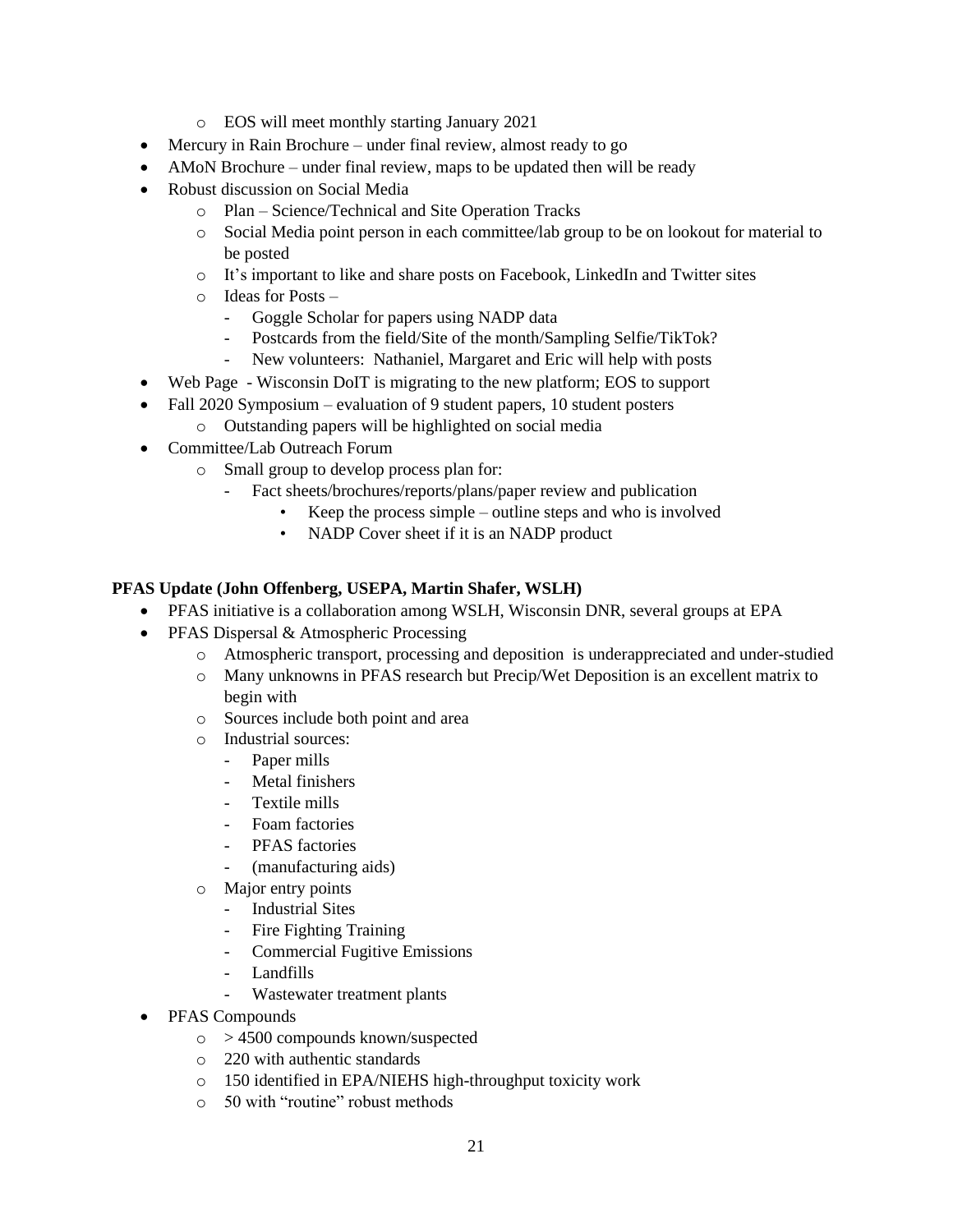- o 18 in EPA 537.1 (drinking water)
- o 3-5 with regulatory limits (States)
- o Our understanding of PFAS is continually evolving
	- Legacy compounds
	- Emerging compounds of interest
- Speciation: Neutral vs. Ionizable
	- o Neutral compounds: (volatile, longer lived long range atm. Transport
		- Fluorotelomer alcohols; FTOHs (6:2, 8:2, 10:2)
		- Fluorotelomer acrylates; FTAs
		- Perfluorooctane sulfonamides; FOSAs (Me- Et-)
		- Perfluorooctane sulfonamidoethanols; FOSEs (Me- Et-)
		- Many others
	- o Ionizable compounds:
		- PFAA (PFCA, PFSA)
			- More Volatile: TFA, PFPrA, PFBA (regional background, LRAT)
			- Less Volatile:  $>$ C6 (local sourced)
		- diPAPs (polyfluoroalkyl phosphoric acid diesters)
		- Many others
- Targeted and non-targeted analyses
	- o Decide which compounds need to be targeted
		- Developing a method for assessing total amount of organo-fluorine compounds will allow a better grasp of PFAS problems
		- Tools exist that allow us to assess the pool of transformable PFAS
- Atmospheric deposition of PFAS via precipitation
	- o Effort began 2 years ago can we use the NADP infrastructure to investigate?
		- o Goals of the 2019/2020 NADP/WSLH Pilot Study
			- Assess the efficacy of the NADP infrastructure and current sample collection methods, for PFAS studies
			- Broaden the number of PFAS compounds evaluated
			- Few studies quantify more than 20 compounds
			- Initiate an overview study of PFAS concentrations in precipitation across the US
				- Extant data is quite limited
			- Improve the Quality Assurance documentation of PFAS precipitation studies
				- limited QA in many of few published studies
- WSLH PFAS precipitation analytical method
	- o Methods are challenging, complex, costly and require highly trained analysts
	- o Analytical methods:
		- ISO Method 21675 (PFAS in Water by LC-MS/MS). 36 PFAS compounds. 28 isotopically labeled surrogates
		- 500+ mL sample volume; entire sample extracted
		- Automated SPE (Oasis-WAX; 8-station Promochrom Tech.)
		- Sciex QTRAP 5500 LC/MS/MS, Waters Acquity UPLC
	- o Contamination control:
		- QC'd polypropylene collection bottles
		- Gloves worn during sampling
		- No Teflon or related materials
- PFAS method performance outcomes in precipitation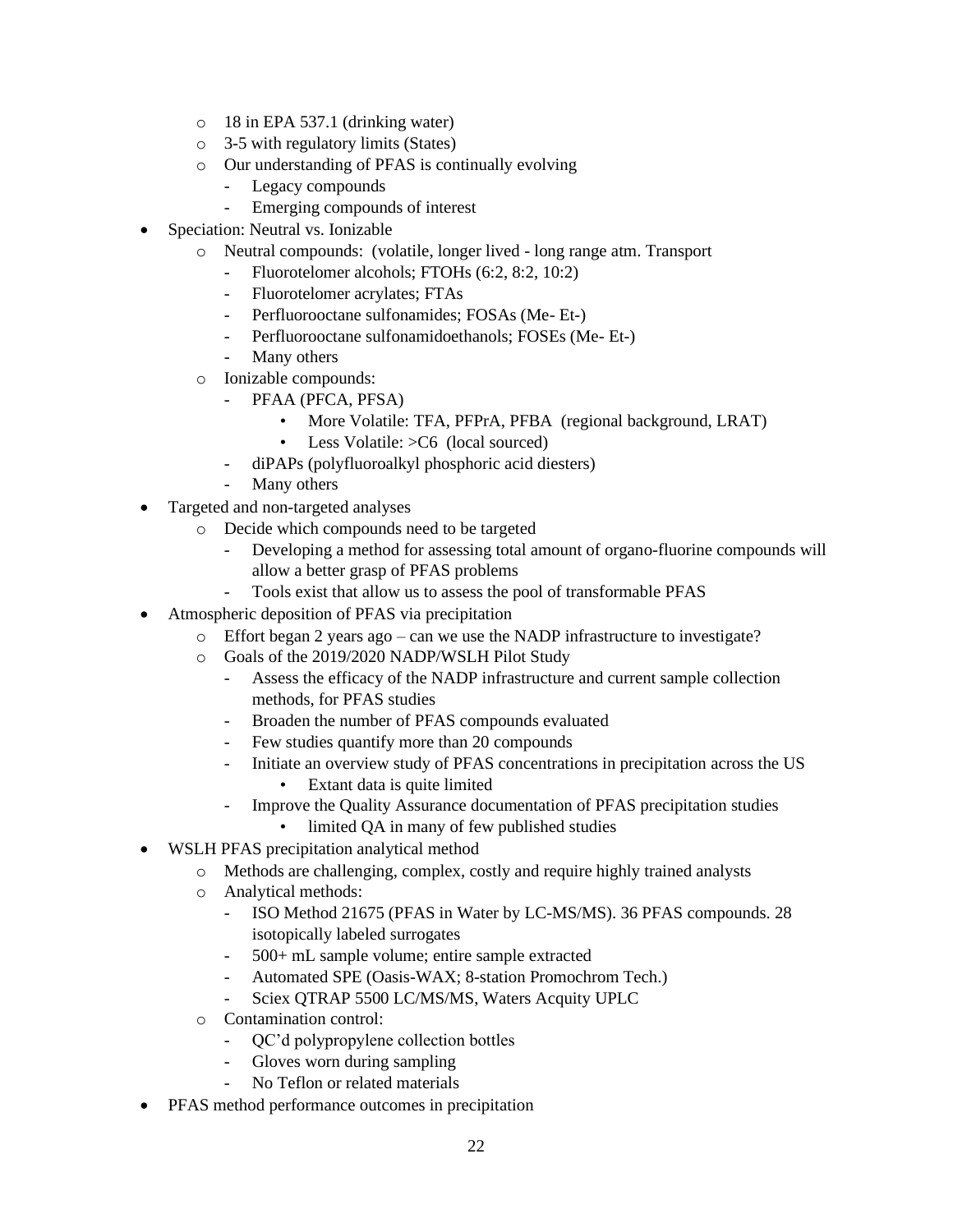- o LODs typically 0.05 to 0.2 ng/L
- o Spike recoveries typically 90 to 110%
- $\circ$  (4 ng/L spike)
- Outcomes of efficacy study: Blanks
	- o The entire NADP sampling process was essentially contamination-free
	- o System blanks:
		- Both bucket & bag collectors
		- Both lab & field deployments
		- 7-day trials, run in triplicate
	- o High purity water (7-day field conditions)
		- Bags: no detects for 36 species (except PFOA, 0.23 ng/L, one sample)
		- Buckets: no detects for 36 species (except PFOA, 0.44 ng/L, one sample)
		- NTN bottle: no detects for 36 species
	- o Methanol rinses
		- Buckets: no detects for 36 species
- Outcomes of efficacy study: Retention studies
	- o PFAS retention/loss studies
		- Both bucket & bag collectors in lab & field deployments
		- Both MQ & precipitation matrices
		- Kinetic studies (0, 1, 3, 7-day samples)
		- Spiked with 36-PFAS compound mixture
- Outcomes of efficacy study: Summary
	- o Loss of PFAS is minimal for compounds of carbon number <10 under current and planned NADP protocols
		- For most compounds < C10 we can quantify recoveries
	- $\circ$  Losses are observed for longer-chain ( $> 10$  carbon) PFAS compounds
		- Largely recoverable with 50 ml methanol rinse of bucket
		- Based on 7-day exposure, 10 ng spike into 2L MQ water
	- o The current NTN protocols are "CLEAN" for a broad range of PFAS compounds.
	- o Alternate handling/collection protocols can be implemented to address losses of longerchain compounds (MeOH rinsing).
	- o Precipitation (and air) are effective monitoring matrices for detection of trends (likely better than other environmental receptors (e.g. fish))
- Pilot synoptic study: Key findings
	- o 30 NTN sites, 37 samples, summer & spring 2019
	- o Levels of many PFAS compounds were low (1 ng/L), though the  $\Sigma$  exceeded 4 ng/L at several sites.
	- o Sites in the mid-Atlantic states generally had the greatest # of detectable PFAS species and the highest concentrations.
	- o PFHxA, PFHpA, PFOA and PFNA were each present in nearly 70% of all samples. - C6,7,8,9
	- o The carboxylic acid compounds were by far the most frequently detected and largest class contribution to the total targeted PFAS.
		- Transformation products of volatile precursors are transformed into carboxylic acids and scavenged
	- o Deposition fluxes: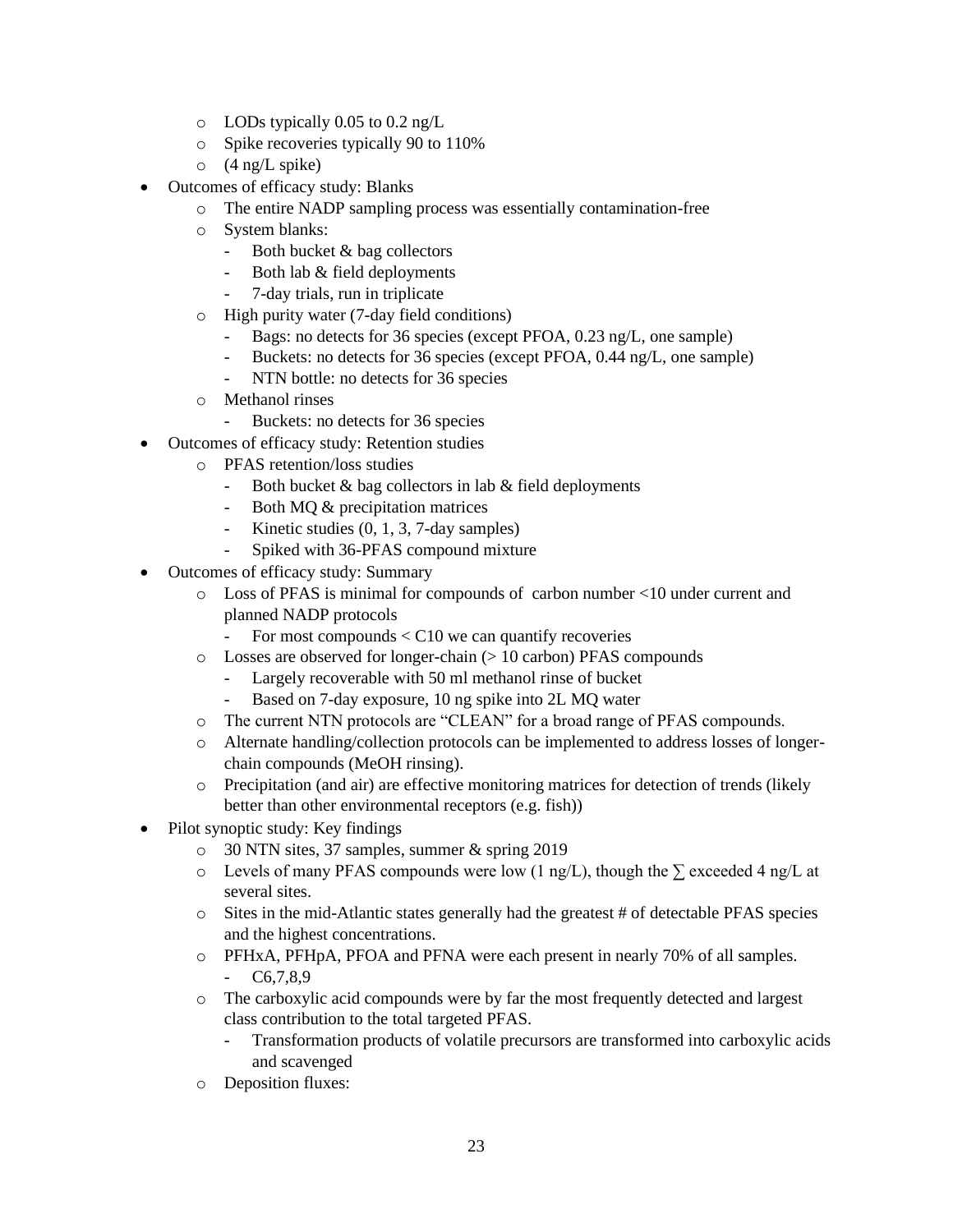- Concentrations of 0.2 to 6.0 ng/L equate to a wet deposition PFAS flux of 0.7 to 21 ng/m<sup>2</sup> /day (at an annual precipitation volume of 125 cm/year).
- Non-trivial can supply significant loadings to a number of large lakes over time
- WSLH-NADP PFAS toolbox
	- o Developed a standardized robust protocol (SOP) for PFAS wet-deposition measurements using the NADP-NTN infrastructure
	- o Incorporates optimized analytical methods
	- o Will support site-specific, state, regional, and national PFAS wet-deposition efforts
	- o Model (process) for other emerging contaminants
- Atmospheric processing of PFAS Major unresolved issues
	- o Collaborate with WDNR, EPA/ORD
	- o How important are "air pathways" to PFAS dissemination?
		- The role of point, regional, and global emission sources at a given location
		- The role of atmospheric transformation processes
	- o Can sources be identified and reduced to decrease the impact of air pathways?
		- Primary emission source versus secondary (reactive transformation) pathway.
	- o Emission factors from major classes of emission sources.
		- Is source reconciliation possible from compound "fingerprint" profiles?
	- o Measurement uncertainties (ambient distributions, chemical transformations, phase partitioning, wet/dry deposition, transport)
	- o Composition of PFAS pool: unaccounted for fraction, oxidizable fraction, C2, C3, >C12?
	- o Can we model (CTM-CMAQ) that which is observed?
- Wisconsin Precipitation PFAS Intensive
	- o All 7 NADP-NTN sites in Wisconsin
		- WI06 UW Arboretum (pseudo urban)
		- WI08 Brule River (rural, N. Wisconsin near Lake Superior)
		- WI10 Potawatomi (rural, NE Wisconsin)
		- WI31 Devil's Lake (rural, most popular state park)
		- WI35 Perkinstown (rural)
		- WI36 Trout Lake (rural NSF LTER site)
		- WI37 Spooner (rural, near Duluth, MN)
	- $\circ$  14 Weeks (April July 2020)
	- o Precip samples, field method blanks, field matrix spikes, methanol trip blanks, and sample splits for duplicate processing and analysis (if excess volume available)
	- o WDNR funded: NADP, WSLH partners
	- o Optimized PFAS sampling protocols with MeOH rinsing
	- o Comprehensive analytical protocols
		- 36 Targeted PFAS (LC/MS) WSLH
		- Total organic fluorine (CIC) WSLH
		- Non-targeted analysis (LC/MS) EPA/ORD
	- o This initiative incorporates further method enhancements for neutral PFAS species that are very important to atmospheric transport and transformations
	- o An MOU between WDNR, EPA R5 and EPA-ORD is in place to exchange a selection of these samples for non-targeted PFAS analysis.
	- o Collected 70 samples = 71% of max possible (14 weeks x  $7 = 98$ )
	- o Compounds showed similar concentrations, rural and urban sites
		- **-** Spring data: 4-15 PFAS compounds identified across the network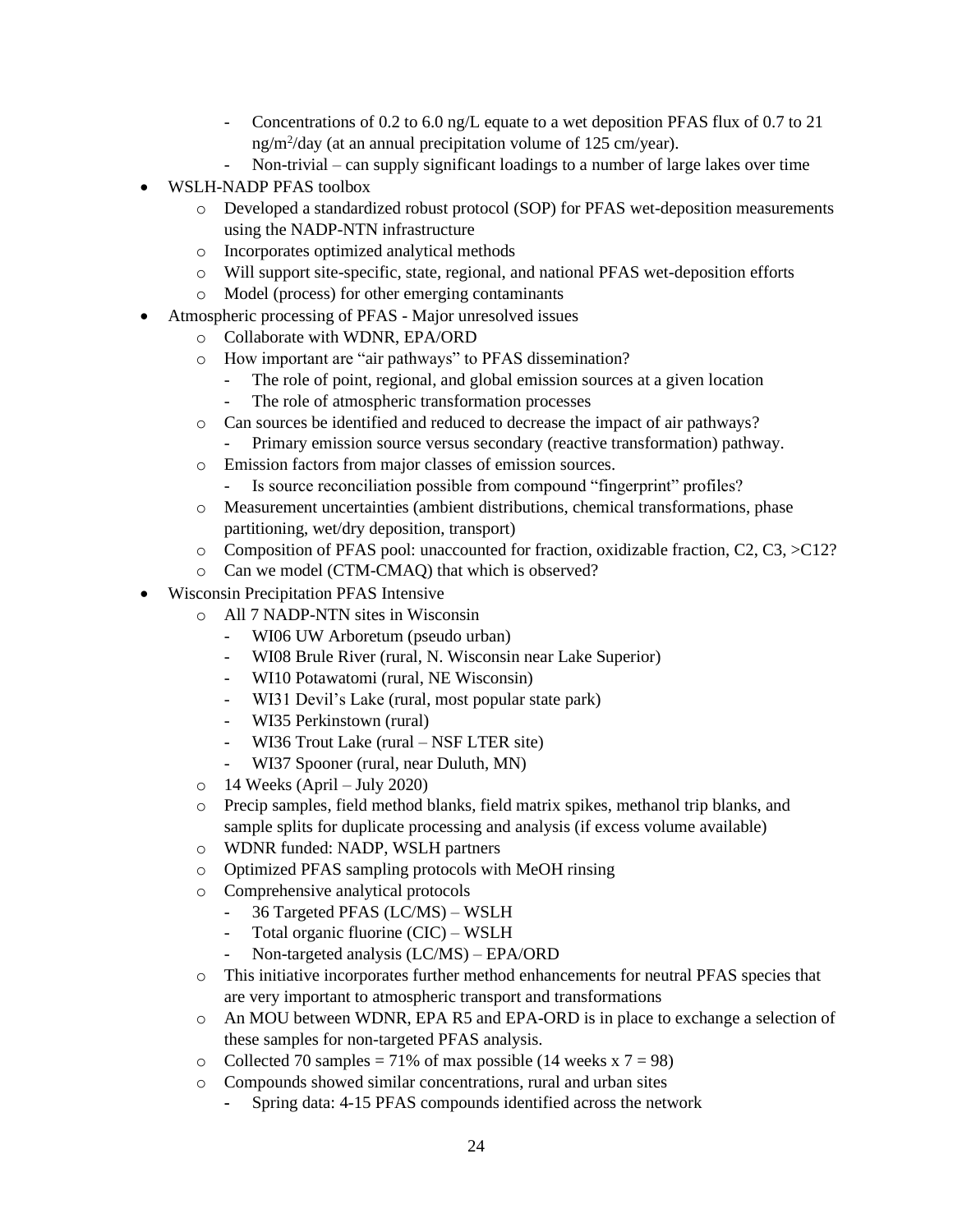- Spring data: Sum of PFAS concentrations ranged from <1 to >22.3 ng/L
- Dynamic variability at many sites event-to-event
- Frequency of detection: 36 species looked at, 8 species are in  $>50\%$  of samples
- 6 species (C6-C9) show up in 75% of samples
- PFOA and PFOS are regularly detected: legacy sources, atmospheric transformations
- Wet dep fluxes (sum of PFAS compounds) at 7 sites range  $\sim$  2 to  $>$  40 ng m-2 day-1
- Local sources and regional background are evident
- Initiation of Sampling for PFAS in Eastern US.
	- o John H. Offenberg, John T. Walker, Melissa Puchalski, Doug A Burns, Andy Johnson, Martin Shafer
	- o Largest/longest-term monitoring program of its type
- PFAS in wet deposition: Sampling started September 2020
	- o 4 sites along East Coast
	- o Weekly samples for 2 years at each site
	- o Casco Bay-Wolf's Neck Farm, Freeport, ME (ME96). Site Sponsor: ME DEP. 2-years.
	- o Whiteface Mountain, NY (NY98). Site Sponsor: USGS. Partner: SUNY Albany. 2-years.
	- o Washington's Crossing, NJ (NJ99). Site Sponsor: EPA/OAP/CAMD. Partner: NJDEP. 2 years.
	- o Duke Forest, NC (NC30). 3 years of wet deposition single sampler for targeted PFAS
		- Including 1 year of co-located multiple samplers PFAS wet deposition
		- Triplicate samplers (both NTN & PFAS dedicated analysis)
			- Address QA issues, best practices development, etc.
		- Plus 1 year of PFAS throughfall under hardwood & pine canopies.
- Collection at existing NADP National Trends Network (NTN) sites
	- $\circ$  Important buy-in & coordination w/NADP Site Sponsors & Site Operators
		- Integration with existing NAPD NTN sample protocols
		- Limit disruption to standard NTN operations
		- Coordination with NADP Central Analytical Lab (supplies, QA)
		- Apply NTN PFAS tool-kit: bucket rinse (MeOH) & optimized lab processing
		- Weekly PFAS data. Samples pooled across weeks if <500mL of precipitation
	- PFAS Analysis by Wisconsin State Lab (WSLH) after NTN processing
		- o 36 PFAS compounds by isotope dilution, SPE-LC/MS/MS
		- o EPA-ORD interest in adding Non-Targeted Analysis (NTA) dependent on analyst & instrument availability
		- o Working towards collaboration with other state efforts.
- Regulatory Limits and Reference Concentrations
	- o EPA Reference Concentration: 70 ng/L (PFOA+PFOS)
	- o State drinking water limits:  $5 70$  ng/L
	- o WI proposed 20 ng/L WQL, 2 ng/L action level
	- $\circ$  Research suggests biological impacts at < 1 ng/L

Doug Burns: Martin is there any information available in the literature about dry deposition on PFAS and what levels would you expect? Martin: There is limited info on dry dep, a couple of studies using surrogate surfaces, some modeling studies. Most of these studies were done in contaminated areas and wet dep dominated. Donna commented that EPA has used CMAQ to model wet and dry deposition. The amount and the transport distances are important. A small fraction of PFAS is deposited close to sources,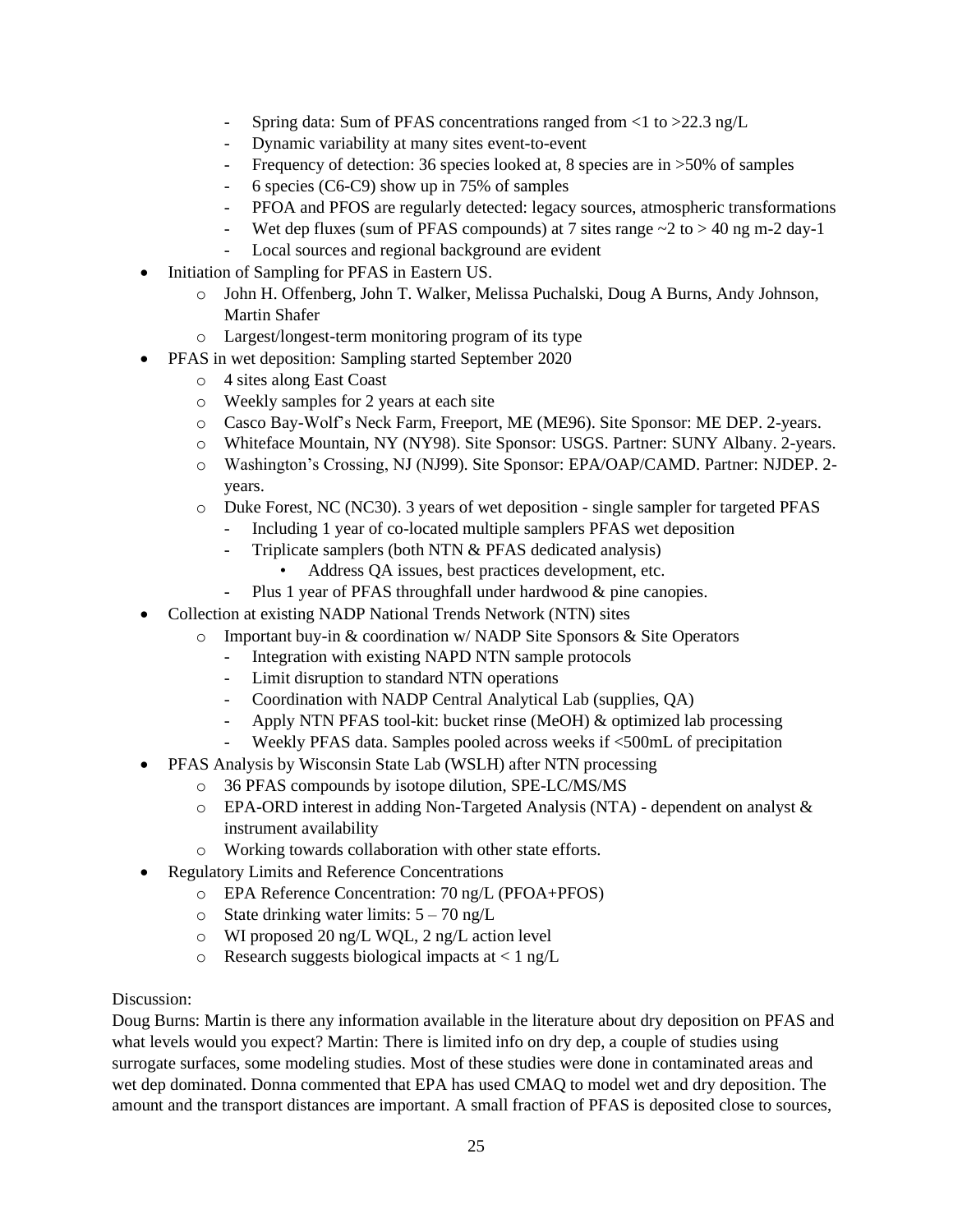much more LRT – distance of transport is an important consideration. John Offenberg commented that with the broader range of compounds about which we know very little, we have made some best guesses in this regard, but there is much to be learned. Martin responded that analyses of physical processes of PFAS compounds will be needed to inform the models.

Doug Burns: Would it be possible to get <sup>13</sup>C measurements from some of the peaks for use in source attribution? John Offenberg commented that we do not understand the list of compounds well enough to address this issue. There are many unknowns in PFAS generation from industrial processes and atmospheric transformations.

## **FY-21 USGS Precipitation QA Project (Greg Wetherbee, USGS)**

- The USGS PCQA Project
	- o Started in 1978
	- o Requirement to QA data that USGS funds and uses
	- o PCQA has always been independent and external to NADP as a USGS in-kind service.
	- o PCQA funding can be (and has been) used for other purposes (e.g. field instruments, research studies) – QA program support can fluctuate
- FY20 PCQA Programs
	- o NTN Interlaboratory comparison
		- Standards circulated to N. Hemisphere precipitation and AQ monitoring network labs
		- US, Canada, Mexico, Norway, Japan
		- 11 labs, monthly samples
	- o MDN Interlaboratory comparison
		- US, Canada, Sweden, Japan, Thailand, Taiwan
		- 9 labs, monthly samples.
	- o NTN Field audit and MDN system blank
		- Send solutions to the field they are processed in the field
		- Investigate contamination/sample stability
- Some History
	- $\circ$  Before 2010, PCQA had up to 2.5 FTE + 0.5 student FTE.
	- o Now, it supports 1.1 FTE
	- o Salaries account for 94 percent of the project cost
	- o Co-located program had 4 sites/year. Only 2 today.
		- NCON Collector deployed at select USGS NTN sites to collect co-located data for replicate samples to quantify overall variability of NADP data
		- Haven't done in a few years- samplers have been used for deployment elsewhere in the Colorado USGS network, but sites will disappear in January 2021 and co-located sites will be moved out into the network (date TBD)
	- o NTN interlab shipped 4 samples every 2 weeks.
		- Today, we ship 4 samples/month.
	- o MDN programs were implemented in 2004 although there is only 1 USGS Hg site at PR20
- Fraction of useable PCQA funds as labor and FTEs
	- $\circ$  Number of FTEs has declined from ~1.5 in 2020 to ~ 1.1 today
	- o Labor fraction thus consumes a larger share of the program (95% now)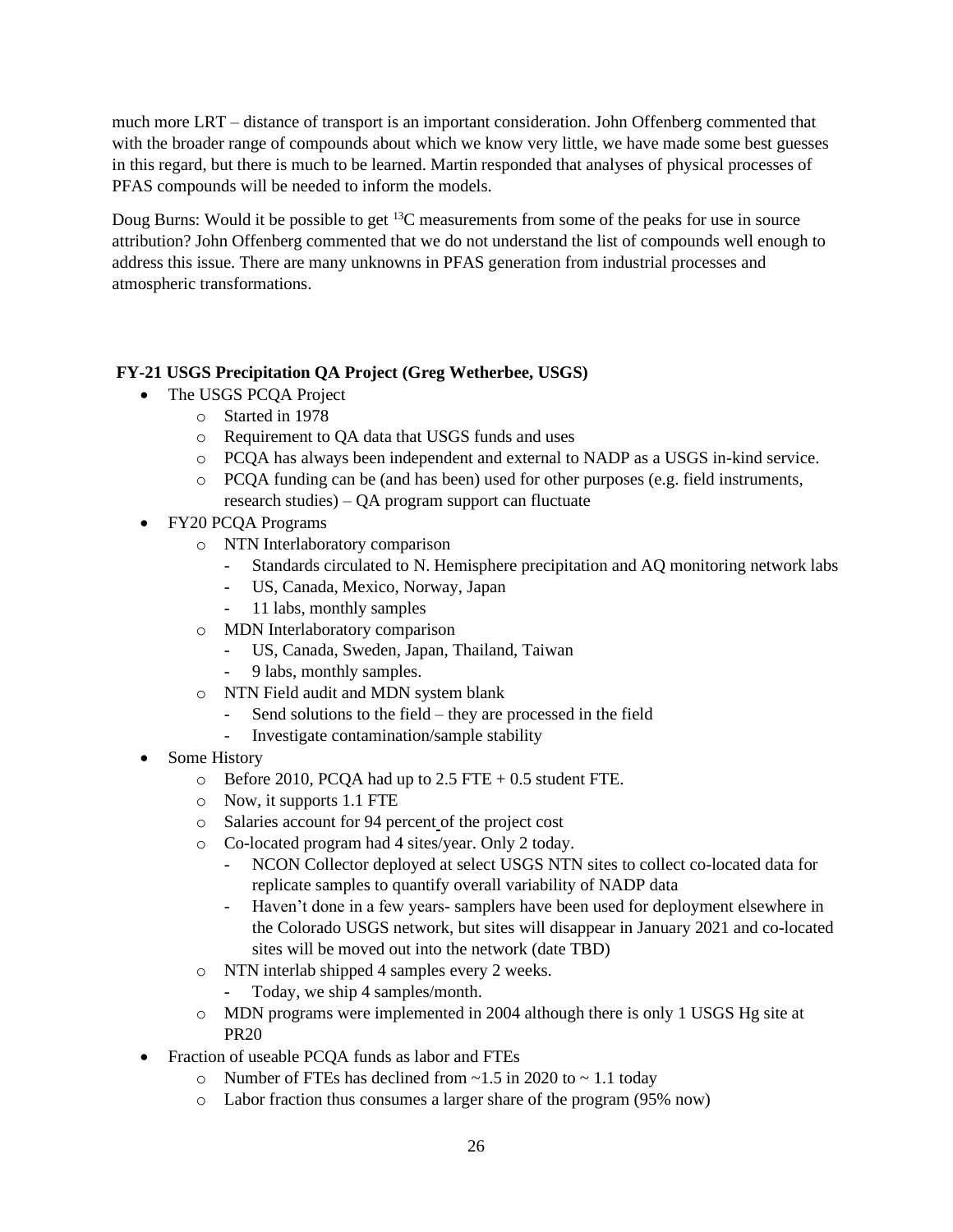- o USGS Headquarters began charging overhead to the program in 2020
- Proposed changes for core PCQA projects to reflect constrained funding
	- o Transfer the field audit and system blank programs to CAL and HAL by FY22.
		- Update: Funding issues at CAL may not be able to support new programs right now
		- Will be discussed at the DQO Summit
	- o Bi-monthly NTN interlaboratory comparison samples and quarterly MDN samples. Labs will now pay for shipping. – Start Jan. 2021
	- o Offer all NTN and MDN labs participation in USGS Standard Reference Sample Program
		- Surface water samples, 6X per year
		- High analyte concentrations will need to be diluted
	- $\circ$  Resurrect the co-located sampler program at 2 sites depending on travel restrictions Candidates - OK00, TX56, FL14
- NUANC research sites
	- o Began in 2017
	- o Shutting down January 2021:
		- CO13 (CSU-Fort Collins) and new CO83 (Timnath).
		- CO84 (Betasso Reserve) and CO85 (CU-Boulder).
	- o Operating with other sponsors:
		- CO86 USFWS and operated by CDPHE
		- CO06 City and County of Denver, operated by CDPHE.
- **Other Activities** 
	- o Help NPS with potential new RMNP site?
	- o Work with Richard Tanabe and Camille Danielson on virtual lab reviews.
	- o DQO Summit Camille and Martin
	- o Siting Criteria re-evaluation Tim Sharac
	- o Help to relocate OK00 and OR09.
	- o Possible co-located site at OK00?
	- o Other QAAG items
	- o Evaluate cost-effective ways to augment or change the ways that NTN and MDN data are collected for network sustainability.
- Products
	- o Completed FY20
		- USGS SIR 2017-2018 External QA Report was approved but not yet published.
		- Updated PCQA web site. Adding FY20 publications soon.
	- o In progress publications
		- Atmospheric Nitrogen Deposition along an Urban-Remote Elevation Gradient in the Colorado Front Range, USA – Heindel, Murphy, Repert, Wetherbee, Liethen, Clow
		- Urban Atmospheric Nitrogen loading to the South Platte River Wetherbee, Novick, Weizorek, Robertson, and Saad
	- o Planned
		- $15N-NO<sub>3</sub>$ ,  ${}^{18}O-NO<sub>3</sub>$ ,  ${}^{15}N-NH<sub>3(g)</sub>$ , Paper(s) with E. Elliott and J.D. Felix.
		- Rocky Flats NWR N deposition USGS Open-File report.
		- Microplastics in Rocky Mountain Snowpack samples.
		- USGS SIR: 2019 2020 External QA Report
		- USGS Data Release for 2019 2020 QA data.
- Dry deposition studies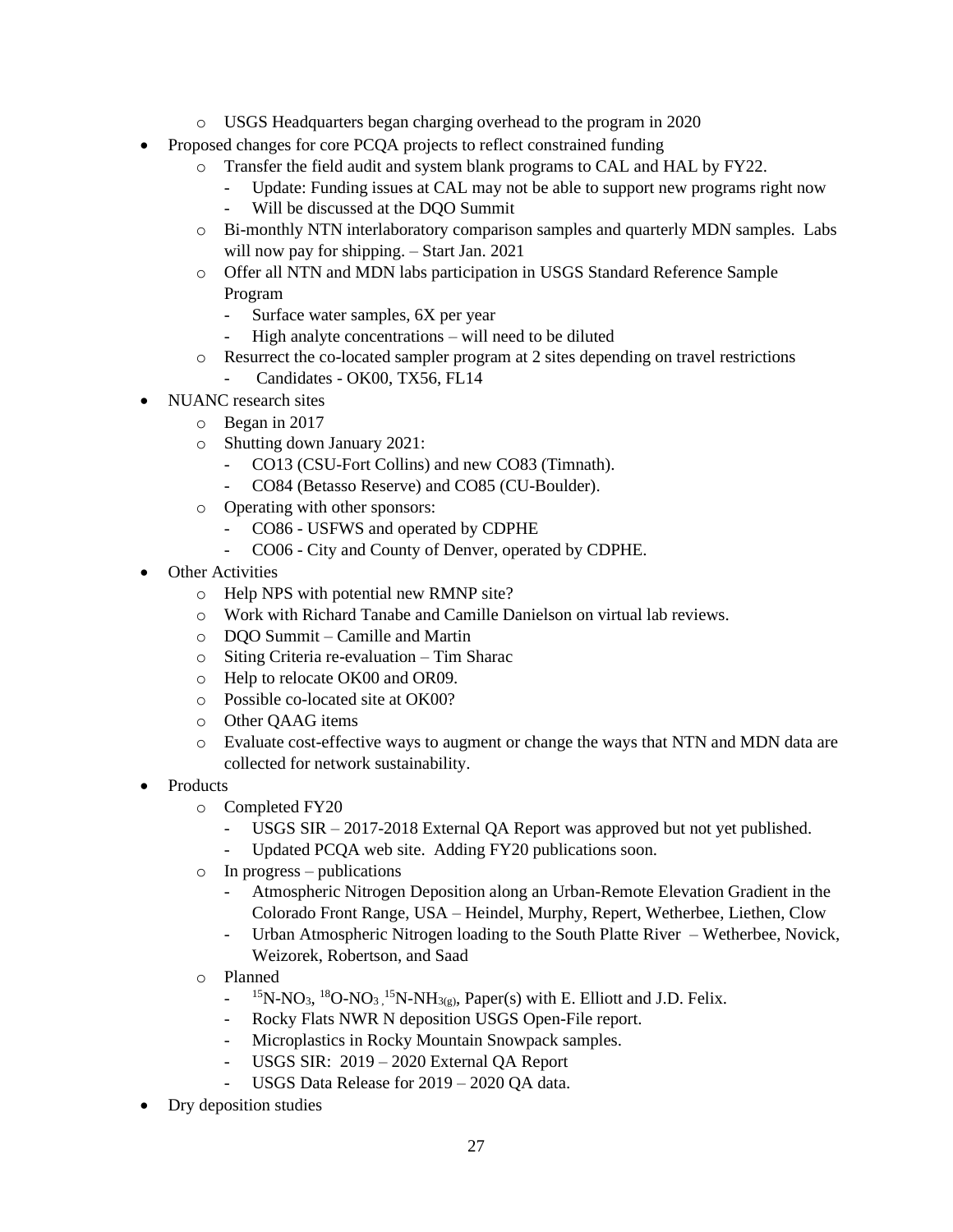- o Dry deposition was proposed to be reinstituted when reliable sampling techniques have been developed
- o Proposal discussion to use Brahney Bucket/Dry Side collection
	- Implement 12-point plan?
	- Discussed in spring 2021

Camille Danielson: Your QA program is valuable as it gives us confidence in our data.

Chris Worley: Greg, in your transfer plan are you still performing the statistical work and data report? Greg: Yes, I can still help with that. Much of it has been automated, and it should be simple to continue.

Donna Schwede: Greg - you need to define dry deposition. Janice's method won't give the same values as flux measurements. John Walker: I think we need to have a conversation about NADP measuring dry deposition and what methods are recommended/accepted by the dry deposition community. Needs to be a discussion of what constitutes dry dep and how to measure/characterize this, and how to use the data. Needs to be the subject of wider discussions within the community. Donna: Effort initiated at Duke Forest to compare flux measurements and throughfall to better understand the processes, and compare with model results. John: The methods we apply and which are accepted by the dry dep community will differ depending on the compounds being measured and the questions we want to answer. Dry dep measurement is extremely complicated but it is time for NADP to begin to address this issue. Dry side bucket has limitations, but Dr. Brahney is doing outstanding work here and we need to match appropriate methods to compounds being looked at. Greg agreed with the broad sentiment, but it is important to determine the role played by the dry site bucket. The 12-point planning process is meant to provide a critical look at what we want to do and is no guarantees of moving forward. Melissa suggested discussion further in TDEP/City Dep. Broad agreement with this approach.

Martin Shafer suggested that NADP can do more than just generating data – part of the mission should be involving university students and their participation in the program. Greg pointed out that TDEP is an NADP product and fuses measurement with modeling. Also, we are using the wet and dry side measurements to provide a total phosphorous measurement – this is probably a very appropriate technique for P, and there is likely demand for total P deposition estimates for lakes and for water quality management. Microplastics require further refinement of methodologies, though.

Greg Beachley: I'll put this discussion on the list for TDep Steering Committee to hash out a bit better before next spring 2021.

Camille Danielson: Greg, thanks for delaying the move of the blanks programs for a while - we will discuss all the field QC more at the DQO meeting so if anyone has input on that please let us know or join the effort.

## **Third Session (November 5th, 4:00 – 5:30 PM)**

## **AMNet/MDN/Litterfall Update (Mark Olson, Doug Burns).**

• AMNet Update 2020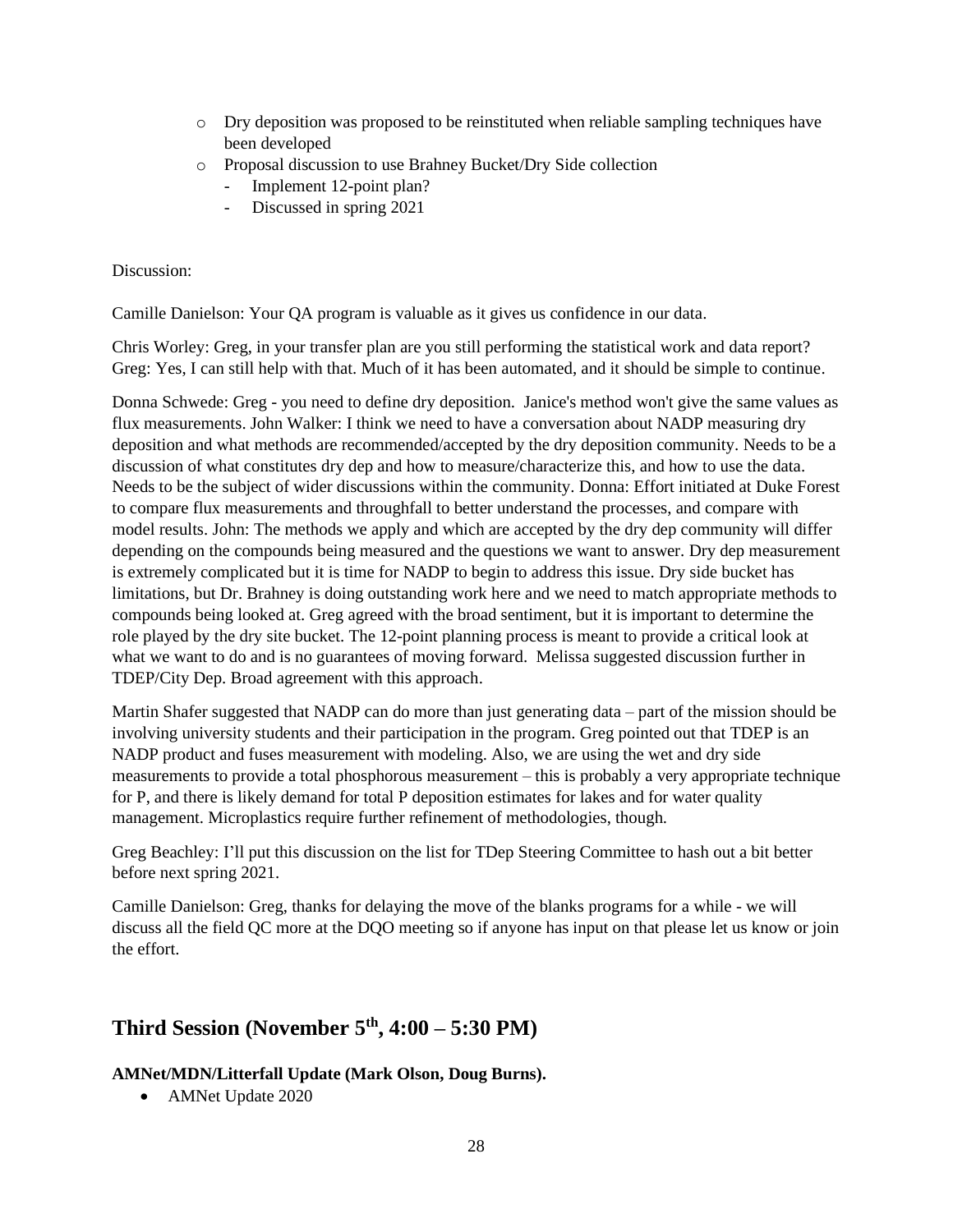- o Down to 13 sites, peaked at 26
	- 4 GEM only, 9 Speciation sites
- o Lost IN21 and NY43 in 2020
- o NY06 (Bronx) moved to NY98 (Whiteface)
- o MS12 will move to Barrow, eventually
- o 4 GEM : 9 Speciation units
- o Last site visit was December 2019
- o Loaner program being used for repairs, 1135 to OH02 and NJ30
	- Sites that close donate equipment to NADP
	- Particulate units (1135) have been shipped to replace failed modules (NJ, OH)
- o 2017 and 2018 Quality Assurance Reports have been complete
- o 2019 data has been validated and QAR is near completion
- AMNet International Work
	- o Asia Pacific Mercury Monitoring Network support
	- o Scheduled to install GEM monitor in Jakarta, March of 2020 canceled
	- o Scheduled for Taiwan site visit on Jakarta trip visit postponed
	- o Supporting wet and dry deposition Network in South Africa
	- o Next International Conference on Mercury as a Global Pollutant, scheduled for July 2022 in Cape Town South Africa
		- Invited to hold a workshop, wet and dry deposition sampling
- **MDN** Update
	- o For details see HAL Update from NOS yesterday –extensive report on MDN
	- o How do we increase site numbers?
	- o Could strategically placed sites in the West fill in the map?
		- Gaps along west coast, UT, AZ, NM, TX, NV, ID, WY
	- o Target specific groups? Fisheries, Tribes, Environmental organizations
	- o Include passive sampling option
	- o What do we need to grow/maintain the network?
	- o NADP will move forward tying to expand the MDN
- Expand MDN by tying to Mercury Mines and Native American Reservations
	- $\circ$  High affinity of Hg with gold legacy gold mines in the west pose significant Hg load
	- $\circ$  Native American Reservations in the Continental US highest in the west where we need sites
	- o Low hanging fruit to target and leverage Tribal input and buy-in
- Offer fish and hair Analyses to expand MDN?
	- $\circ$  Link to mercury ingestion in humans is through fish
		- Use a Direct Mercury Analyzer (purchased for Litterfall network) for ancillary/ad hoc analysis?
			- Excellent for Mercury in solids
			- Target areas, reservoirs, subsistence fishing
			- Offer free (12) fish analyses a year
			- If mercury levels are elevated, use this to "sell" MDN sites?
	- o Hair analysis to assess community Hg levels (e.g., at ICMGP)
- Litterfall Update
	- o 2007 Litterfall initiative approved as pilot project for 3 years
	- o 2010 Litterfall data published (Risch et al.)
	- o 2012 Approved as transition network for 5 years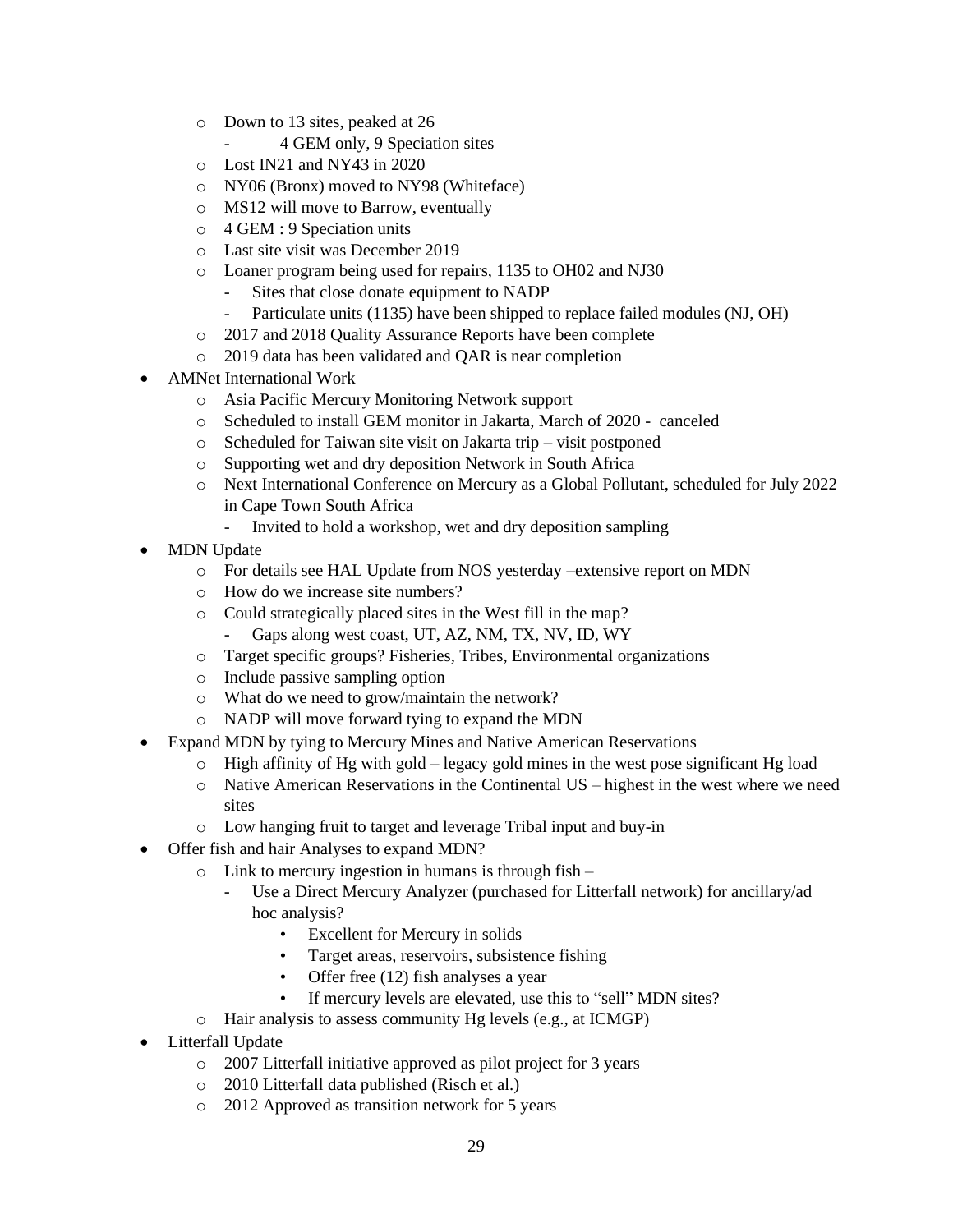- 12 Point Plan approved in 2012
- o 2017 Approved as full network by Joint, failed in Exec
	- Approved as transition network for 2 more years
- o 2018 Approved for 2 more years as transition network
- o 2018 Fall transition to WSLH approved
- o 2020 Need to decide what/where to go
	- Approve as full network? Continue as transition network?
- Litterfall Transition to WSLH
	- o USGS ran Litterfall Initiative through 2019 sample collection
		- Responsible for shipping collectors and receiving samples
	- o Analysis of 2019 samples was performed by WSLH
		- Analysis and data reporting is close to completion
	- o From 2020 on, WSLH responsible for sampler preparation, deployment, sample collection and analysis
	- o 12-Point plan approved in 2012, still relevant? Need review?
		- Do we need advocates for Network status?
		- Exec needs to at least approve an extension as transition network
- Litterfall at WSLH
	- o Smooth transition from USGS
	- o Collectors cleaned and shipped by WSLH
	- $\circ$  22 sites in 2020
	- o Lost last 2 sites in PA, gained two, OK99 and CAXX
	- o Reduced annual fees from \$2,800 to \$2,000
	- o One problem several sites expected return shipping,
		- This was not clear when we estimated costs
		- SOP states Sponsors responsible for return shipping
- Litterfall moving forward
	- o Not the most efficient method to collect and analyze samples
	- o 4 collectors, each approximately 0.5 m2 in area
	- $\circ$  Collected monthly, bagged, and freeze dried; yields  $\sim$  a kilogram of material with different moisture levels
	- $\circ$  Analyze  $\sim$  50 milligrams of freeze-dried material
	- o Drying and grinding is labor intensive
		- Subsample large samples and freeze dry, then oven dry the surplus to get dry weight?
		- Reduce costs, expand initiative, bundle with other Hg measurements
	- o Need to evaluate collection techniques, timing, species
		- Now focus is on deciduous trees, but Daniel Obrist's work suggests that coniferous trees have a greater influence on litterfall than deciduous trees, but harder to collect
	- o WSLH current side studies
		- 8 living species collected, 4 conifers collected using litterfall techniques
		- Effects of wet deposition on leaves, collect wet after rain, rinse with DIW, collect dry
		- Effort underway to improve measurements, reduce costs
	- o Next steps? Transition network extension presented to Exec?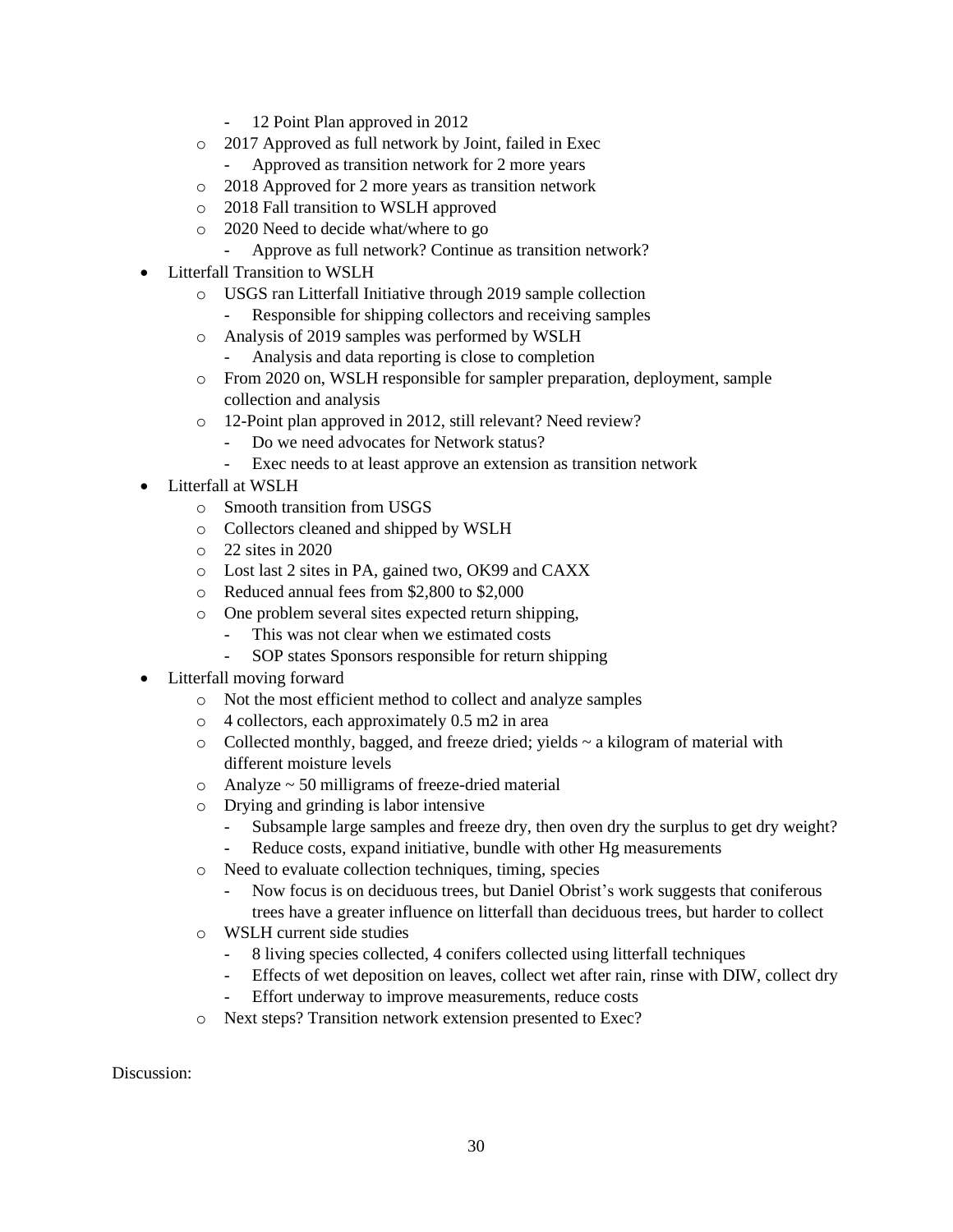Doug Burns is in process of publishing 2017-2018 data release. Data are in three different locations with permanent DOIs since 2009. Doug thought Joint and Exec voted to approve Litterfall as a permanent network but Kevin O'Brien at University of Illinois objected and reversed the Exec vote.

Greg Wetherbee noted that there has been lots of investment in purchasing a DMA and renovating the HAL, and that it would make perfect sense to continue the Litterfall network – is there interest in running the sites by sponsors/operators? Mark Olson: There is interest but it is a regional network in the NE U.S., and it's uncertain where it will expand. Need to talk to sponsors and data users to improve and stabilize the networks. Doug Burns: The Litterfall network has never been large, but stable with ~20 sites. Greg: Network is paying for itself, so let's grow it, not mothball it. Mark: There is no intention to mothball. Moving to more regional coverage with TX and OK sites. Need to push on a variety of fronts – litterfall, MDN, hair and fish analyses.

Ryan McCammon asked about Litterfall costs. Costs have been reduced to \$2000 per year. Ryan also asked about siting criteria for Litterfall – this document was prepared by Marty Risch. Litterfall was designed to co-locate with MDN sites.

Martin Shafer: Litterfall network fits in nicely with the intent to focus on dry deposition.

Colleen Flanagan Pritz: Mark - your mention of analyzing fish Hg speaks directly to the L in MELD.

Donna Schwede: Mark - have you given any thought to analyzing the litterfall for more than Hg - e.g. total N?

Emmi Felker-Quinn: Litterfall C:N or N:P would be an interesting dataset to add with all of the excess material.

David Gay supports the Litterfall network but WSLH needs to improve methods to reduce work required to process and analyze the litterfall samples. Camille Danielson: Lots of work is required to analyze samples now, but need to improve efficiencies to make it a worthwhile network – given the work to process samples, WSLH wants to ensure that the data are used and useful.

David Gay: Litterfall network is not widely "advertised" in NADP outreach, so there needs to be greater effort here to promote discussion and use of data.

Doug Burns: We need a good model for mercury to drive and justify/support the NADP Hg networks. We should work to get to a total Hg dep value.

Melissa Puchalski: Do we need a motion to bring this to Exec – to extend as a transition network, with the understanding that continued effort be given to making the network more efficient and bringing in new users?

## **Motion: To accept the Mercury Litterfall Network as an official network of NADP – moved by Greg Wetherbee, Andy Johnson second.**

#### Discussion:

Doug Burns: With sample processing and analysis methods evolving, is it the right time to make Litterfall an official network? Mark Olson echoed that concern. David Gay suggested that he, Mark, and others write a revised SOP and circulate to Charlie Driscoll, Daniel Obrist, Eric Prestbo, and MELD for feedback – if meets with approval that gives us more confidence to move forward. Greg Wetherbee: Joint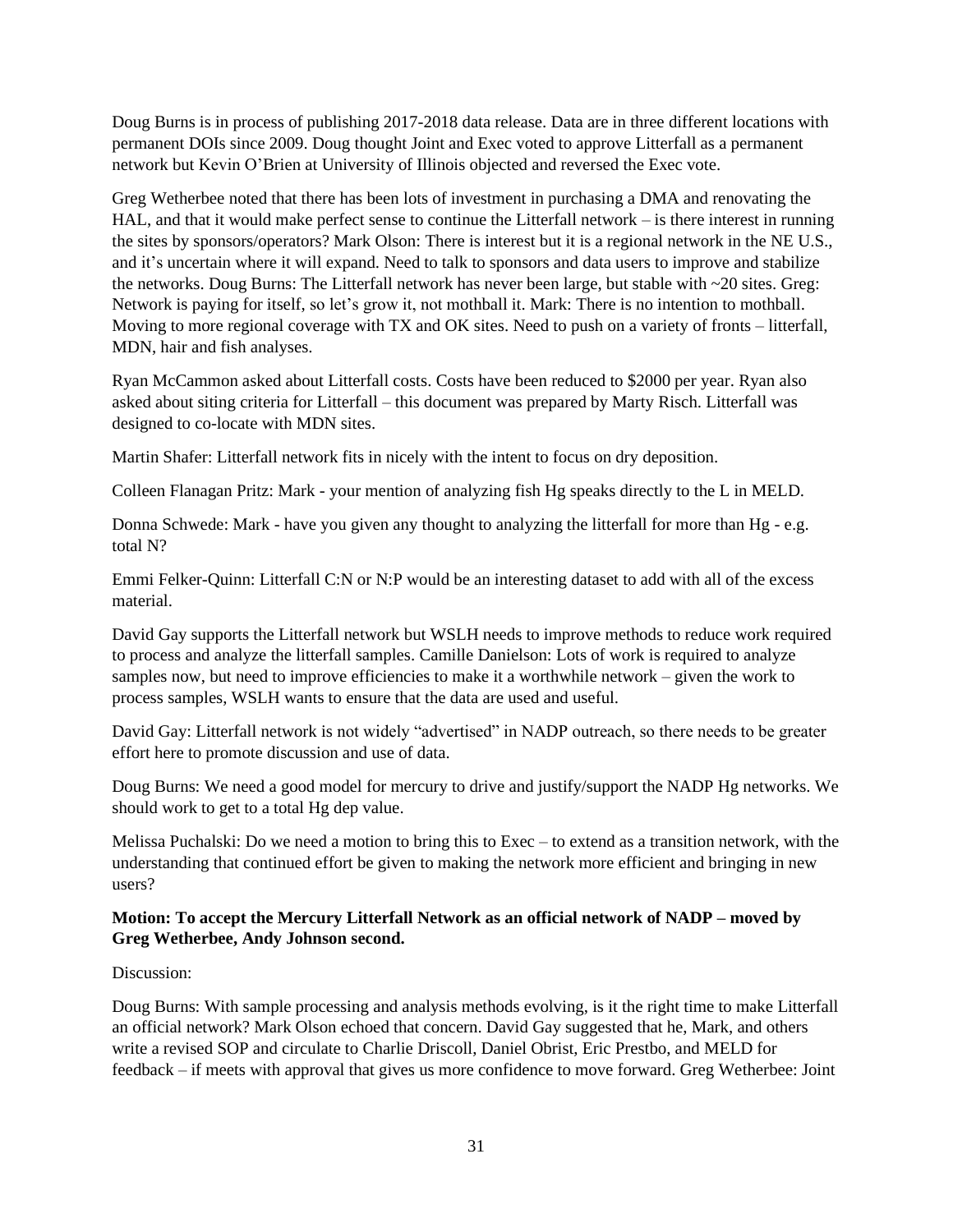accepted Litterfall as an official network in 2017 – why backtrack now? Donna Schwede: Did Joint change the motion to keep as a transitional network because Kevin O'Brien's rejection? Doug: Yes.

Mark Olson advocated for method improvement first, before proceeding with a motion to make Litterfall an official network.

Richard Tanabe read the Exec minutes from Louisville (Spring 2017): The motion to convert the Litterfall network from a temporary network to a permanent NADP network failed – concerns were raised about the availability of sufficient PO staff to make this a permanent network at this time. Note that further discussion resulted in superseding this motion with another to continue the network as transitional for two more years. The latter motion passed.

Melissa: Greg do you wish to add a friendly amendment?

#### **Greg retracted the motion**

**Motion: To extend the Litterfall network as a transitional network for two additional years to allow for method development and improvement. Moved by Melissa Puchalski, second by Ryan McCammon.**

#### Discussion:

David Gay suggested that MELD be involved in this process. Colleen Flanagan-Pritz expressed interest in the disposition of the network and commented that anything related to mercury should be folded into 1MELD. This issue predated MELD, however, so we should defer the matter to Exec and continue discussions. Doug Burns agreed that this is a good approach.

Kristi Morris: Any method development should be left to the WSLH Lab, and widespread admiration for the effort of Lab staff. David Gay agreed. Camille Danielson suggested that MELD assist with data interpretation and use. This will be put on the agenda for the spring 2021 meeting**.**

#### **Motion passed**

David Gay: We are looking for feedback on fish tissue sampling and tie-in with MDN is this a good idea? Colleen and others agreed that it is a good idea, particularly with respect to the tribes whose diet relies on fish.

Greg Wetherbee: Has the method used for fish analysis been published? We have to be careful. David Gay: NADP could offer fish concentration measurements to tribes that join MDN – the data would not be official data published on the web. Colleen recommended refinement of methodology to decide on sampling strategy and study design.

Martin Shafer: There is already an available USGS database containing data on mercury in tens of thousands of fish, so the NADP approach should be more targeted.

David Gay: It would be worthwhile to sample fish from near MDN collectors to allow the data to be put into local context.

Greg Wetherbee liked the idea of offering fish tissue analysis but cautioned that elevated mercury levels might prompt the tribes to take the issue to court. If so, NADP therefore must be sure of the sampling and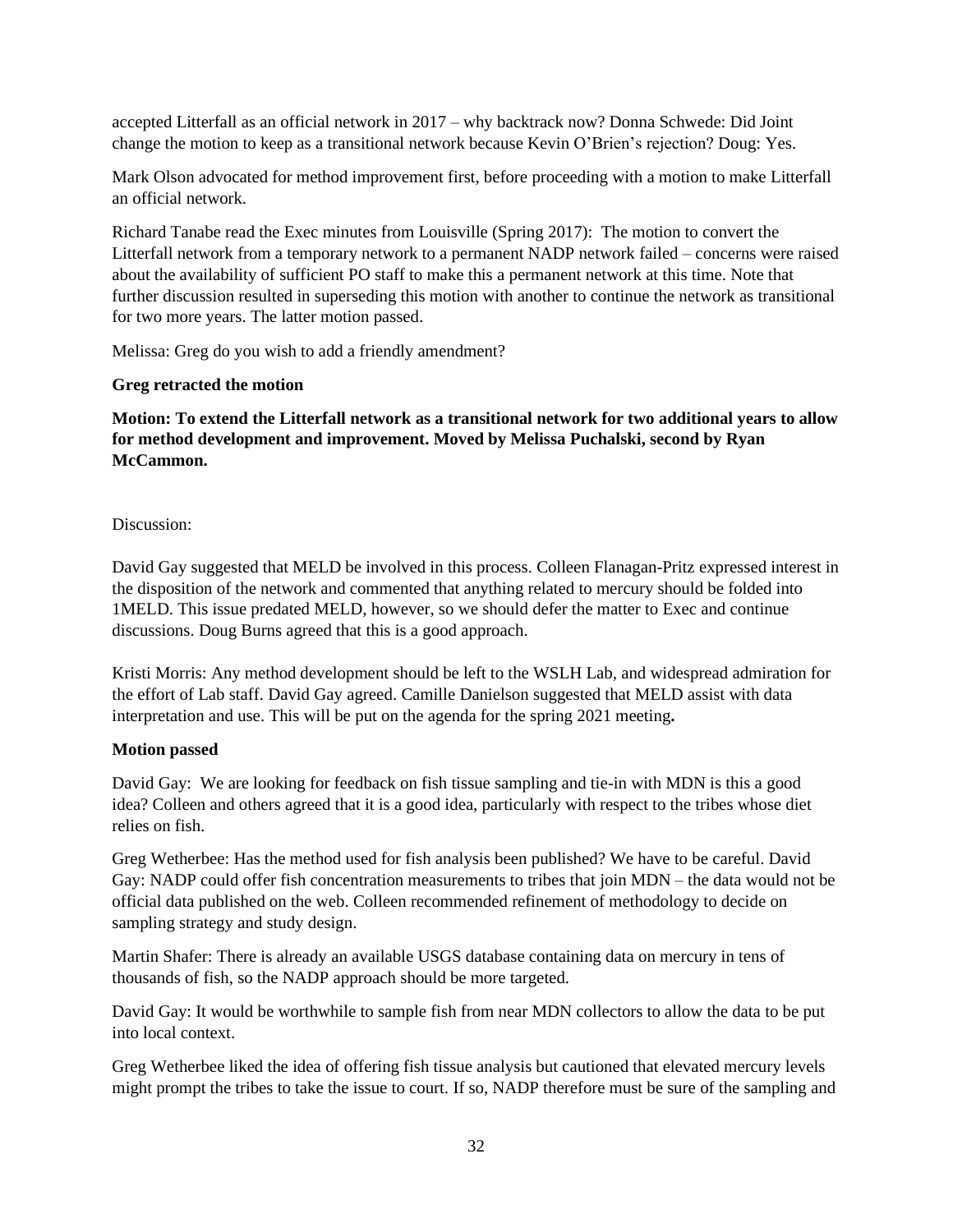analysis methodologies and can stand behind them so that it is not put into an untenable situation. Must be prepared to defend the measurements.

Mark Olson reminded Joint that this a fledgling idea and is just a suggestion. The expertise exists in the WSLH and NADP, and the idea must be fleshed out.

Colleen: This issue can be explored and refined in MELD in spring 2021.

Kristi: Perhaps offer the measurements as a screening tool only, to prompt further study if need be?

Catherine Collins: FWS collects data for and issues advisories for water bodies. EPA also issues advisories for Hg in fish, so it may not be news to the tribes.

### **Nomination of NADP Secretary (Doug Burns)**

- Doug formed an ad hoc committee with Kristi Morris and Andy Johnson selected Linda Geiser (USFS) to be the next NADP Secretary.
- Doug opened the floor to entertain other nominees. None were advanced.

## **Motion: To approve Linda Geiser to be the incoming Secretary of NADP. Moved by Doug Burns, second by Ryan McCammon. Motion passed.**

### **Eagle Heights/WSLH Special Study Projects (Mark Olson)**

- Mark presented a map of the Madison WI area, denoting the location of special study locations/testbed (QA) sites at WI93 (Eagle Heights) and WI06 (Arboretum)
	- o WI93 is surrounded by community gardens, hiking trails, etc.
	- o Site is near Madison Well# 19 (underground drinking water tank)
		- Vegetation was cleared to establish WI93
		- (10) Cement posts 4 feet deep were installed
			- Posts are fitted with stainless steel rods and flanges to allow different gages and collectors to be mounted
		- Good site security 24h surveillance
- Equipment at Eagle Heights (WI93) is laid out in two parallel rows
	- o West row
		- Ott Pluvio 2 L
		- AMoN 4 bucket (16 collector capacity)
		- ETI Noah IV with wind shield for snow/ice shields will be installed on other gages
		- Ott Pluvio 2S
		- Spare 2" flange not in use
	- o East Row
		- MDN ACM
		- MDN NCon dual chimney
		- NTN NCon
		- NTN ACM
		- NTN KIJ
- Power and Communication
	- o AC power at each of the 10 posts GFI, dual-circuit
	- o 4 pairs wire from each post to common communication box to allow for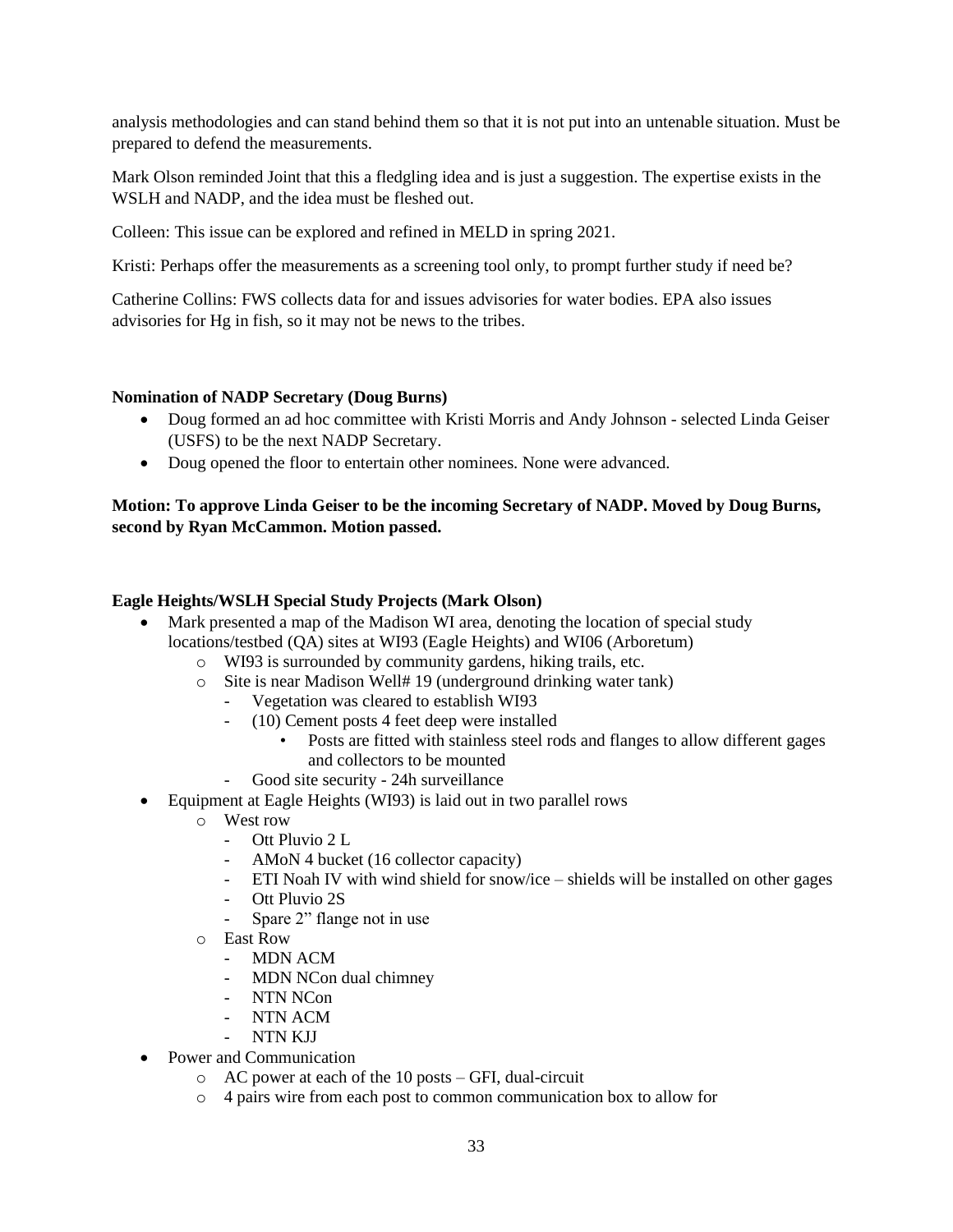- Event recorder for sampler opening
- Power to gages emanate from common source
- Data Logger in communication box
- KJJ Sampler
	- o Installed October 2020 and is now operational
	- o Will start sampling January of 2021, compare with ACM and NCon collectors
	- o Need to replace KJJ lid seal as it came with an open cell foam with no covering
		- Need to design flexible backing for installation Teflon wrap, semi-flexible plastic etc.
		- Final mods will need to be done in the factory if used in the networks
	- o UW Madison Capstone project
		- Mechanical engineering students looking at ACM linear actuator retrofit
- Future Studies at Eagle Heights
	- o NTN collector comparison ACM vs NCon vs KJJ vs Modified ACM (linear actuator)
		- Look at chemistry, lid opening closing (catch)
	- o NTN collector comparison NCon with TP/TN Sampler vs Standard NCon
	- o MDN collector comparison ACM vs NCon
	- o Precipitation gage comparison ETI Noah IV vs Ott P 2L vs Ott P 2S
	- o AMoN accommodates up to 16 samplers recoated vs factory dipped cores
	- o Future sensor studies
	- o Low cost sensor testing
		- Low Cost Precip Sensors to capture low-precip events
			- ETI alternative
			- ETI Upgrade, bucket base
			- Ott Upgrade
			- Preliminary results are promising
- Site Upgrades
	- o ETI Wind Shield "shake" issue
		- When wind blows the legs of the shield shakes and shakes the gauge induces feedback with load cell, hard to determine if we see precip at low rates
		- PO will test an improved ETI wind shield base plate designed to reduce shake
		- Designed to be a field-ready conversion/upgrade to ETI gauges
- Additional Upgrades
	- o NCon motor shims when lid over bucket the motor can wobble
		- NCon 3-D printed motor shims
		- EEMS can install if needed
	- o Hach/Ott Remote Monitoring Module gaskets
		- Gaskets in the weather tight boxes can degrade and leak
		- PO has found a retrofit and will distribute to EEMS for deployment as needed
	- o AMoN gasket upgrades
		- Try to eliminate leakage around the tops of the inverted buckets with wider gaskets
		- Will be included with new buckets
	- o ACM sensor boxes
	- Need to have new boxes machined (photo degradation some date to the late 1970s)
	- o WSLH Remote Monitoring Module, WiFi equipped
		- Install with new Ott gages that are replacing Belforts
		- Batter y and CR3000 with WiFi
		- Eliminates Bluetooth dongle, connects directly to Android phones
	- o ACM clutch disc
		- PO is low on these so will have more machined (CNC)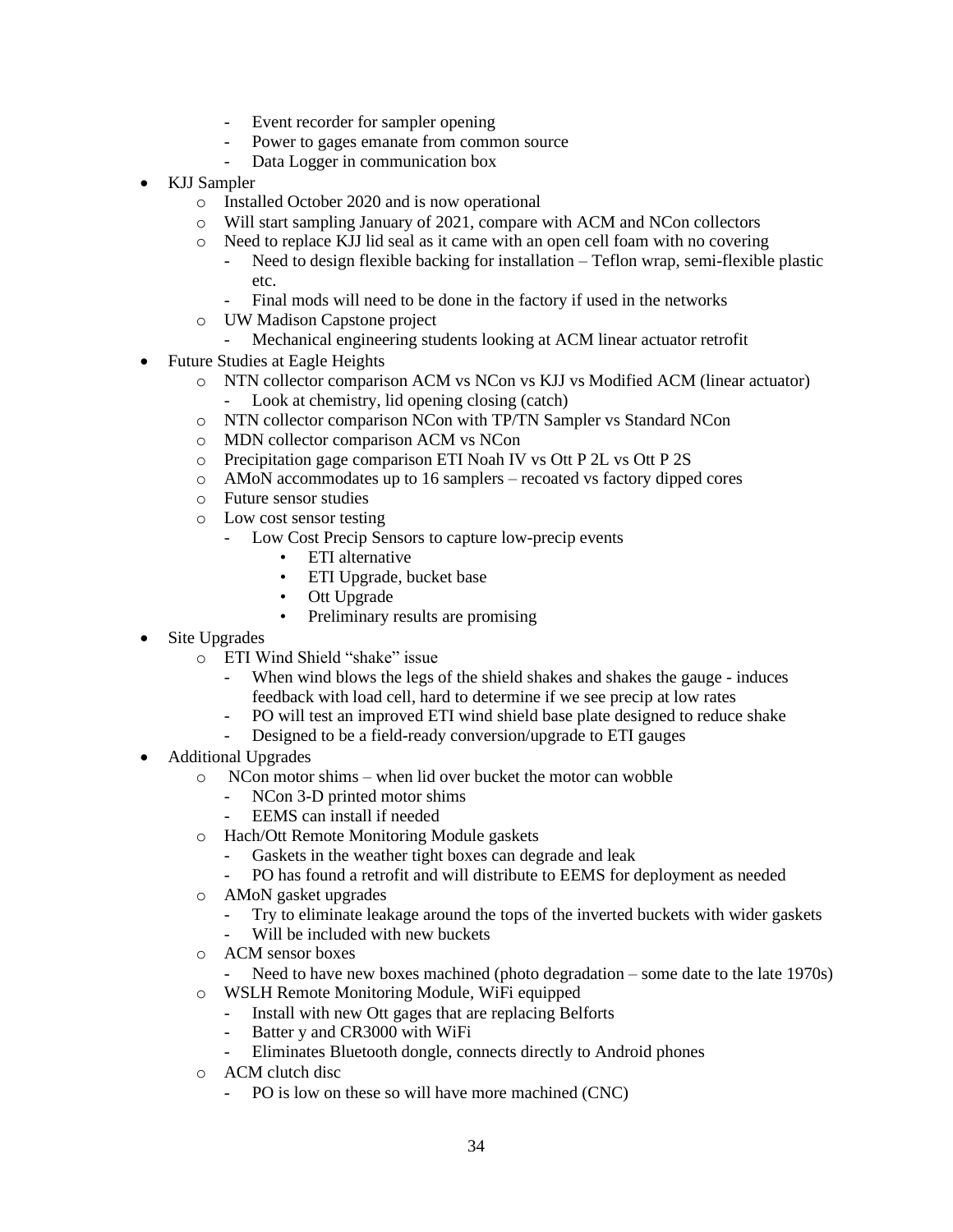- Network Equipment Depot
	- o Physics Department Senior Electronics Research Tech has been helping with difficult ACM motor box repairs
	- o ACM clutch discs CNC machined locally
	- o ACM sensor boxes in need of repair/replacement
	- o ETI optical sensor rebuild/repair, about 10 in need
	- o We need staffing help in the NED

There were numerous praises for UW departments in interacting with the NADP PO and WSLH.

## **Data Quality Objectives Summit – Martin Shafer**

- NADP is in need of data quality objectives (DQOs) and criteria
	- o Networks may not be suitable for this kind of analysis
	- o But we should revisit this topic for due diligence
	- o Need to define DQ needs should be a formal process
	- o What are the goals/needs for data quality?
- Why a DOO process?
	- o Evaluate possible options for study implementation
	- o Sets expectations as to efforts, costs, outcomes
	- o Defines tolerable error/uncertainty rates and decision risks
	- o Establishes the quality and quantity of data needed to support decisions at a pre-specified level of statistical confidence
	- o DQOs define the performance and acceptance criteria that limit the probability of making decision errors buy considering the purpose of collecting the data; defining the appropriate type of data needed; and specifying tolerable probabilities of making decision errors (USPEA, 2002)
- Need an objective process for defining what are acceptable uncertainties in NADP products
	- o A DQO process can facilitate that
	- o Is such a process practical, or even possible, for the NADP networks?
	- o CASTNET implemented a formal (pseudo-traditional) DQO planning study, so in theory it can be done for any national monitoring program
		- DQO Planning Document, EPA, Wood Environmental 2019
- The formal Data Quality Objectives process
	- o A systematic planning process for efficiently generating environmental data sufficient for an intended use
		- State the problem & identify study team members and resources
		- Overarching Identify goals/decisions (study questions)
			- What is network designed to do?
			- What is specific goal of monitoring?
		- Identify information inputs (study variables)
		- Establish design constants (study boundaries where? when?)
		- Critical performance element, develop decision rule
			- Design target levels of each parameter given study goals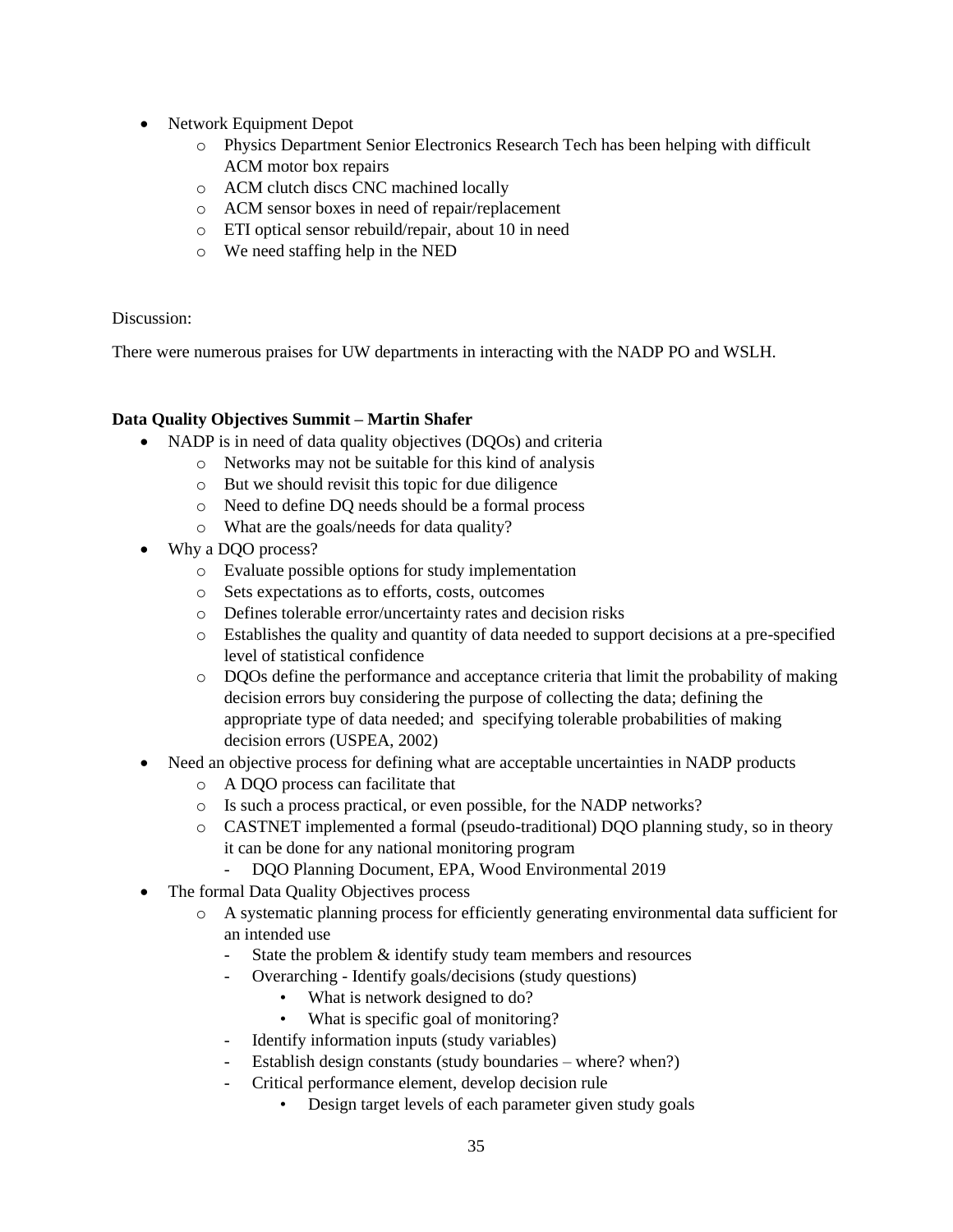- How will the data be used?
- Define statistical methods
- Specify performance/acceptance criteria (limits on decision errors)
- Develop/optimize the monitoring plan
- Are NADP networks amenable to a traditional DQO process?
	- o Were the NADP networks initially established with specific QG objectives (decisions) for trend and spatial analysis?
		- Not to our knowledge
	- o Can the DQO process for trend and spatial analysis be applied to current data users?
		- Establish the quality (e.g., via DQOs) and quantity (spatial/temporal resolution) of data needed to support the needs (decisions) of the most "critical" data users?
	- $\circ$  If the number and spatial distribution of NADP sites precludes such a formal analysis, what measures/approaches will allow us to define acceptable uncertainties in NADP products?
	- o If not "top-down", use "bottom-up (Method Quality Objectives)" to develop criteria?
- Options in lieu of a formal DQO process
	- o To what end? Will the data users care and be able to better define the limitations and uncertainties in their studies?
	- o Enhanced use of existing field-based and inter-laboratory Data Quality Indicators (DQIs)
		- Reimagining of protocols outlined in the 2007 NADP DQO document
	- o Development of data quality metrics
	- o Detailed assessment of the sources of uncertainly, using either existing data or limited new evaluations
	- o Evaluation and reporting of uncertainties on all NADP data products
	- o A robust data product is one with a well-defined error trerm
- Method Quality Objectives/Data Quality Indicators
	- o Quantitative stats and qualitative descriptors used to interpret the degree of acceptability or utility of data to the user
	- o Comparability
		- Assessed from USGS Interlaboratory Comparison Program (PT)
	- o Completeness
		- Fraction of data that is valid (limits established by NADP PO)
	- o Representativeness
		- Collection efficiency
		- Regional representativeness of emission sources
		- Siting criteria compliance
	- o Sensitivity
		- Network maximum contaminant levels (from USGS field audit/system blanks)
	- o Uncertainty
		- Assessment from co-located monitoring sites (from USGS co-location program)
		- Precision
		- Bias
	- o Components
		- Methodology relevant data, algorithms, assumptions
		- Decision rule
		- Frequency of evaluation and remedial actions
		- Supporting analysis and historic performance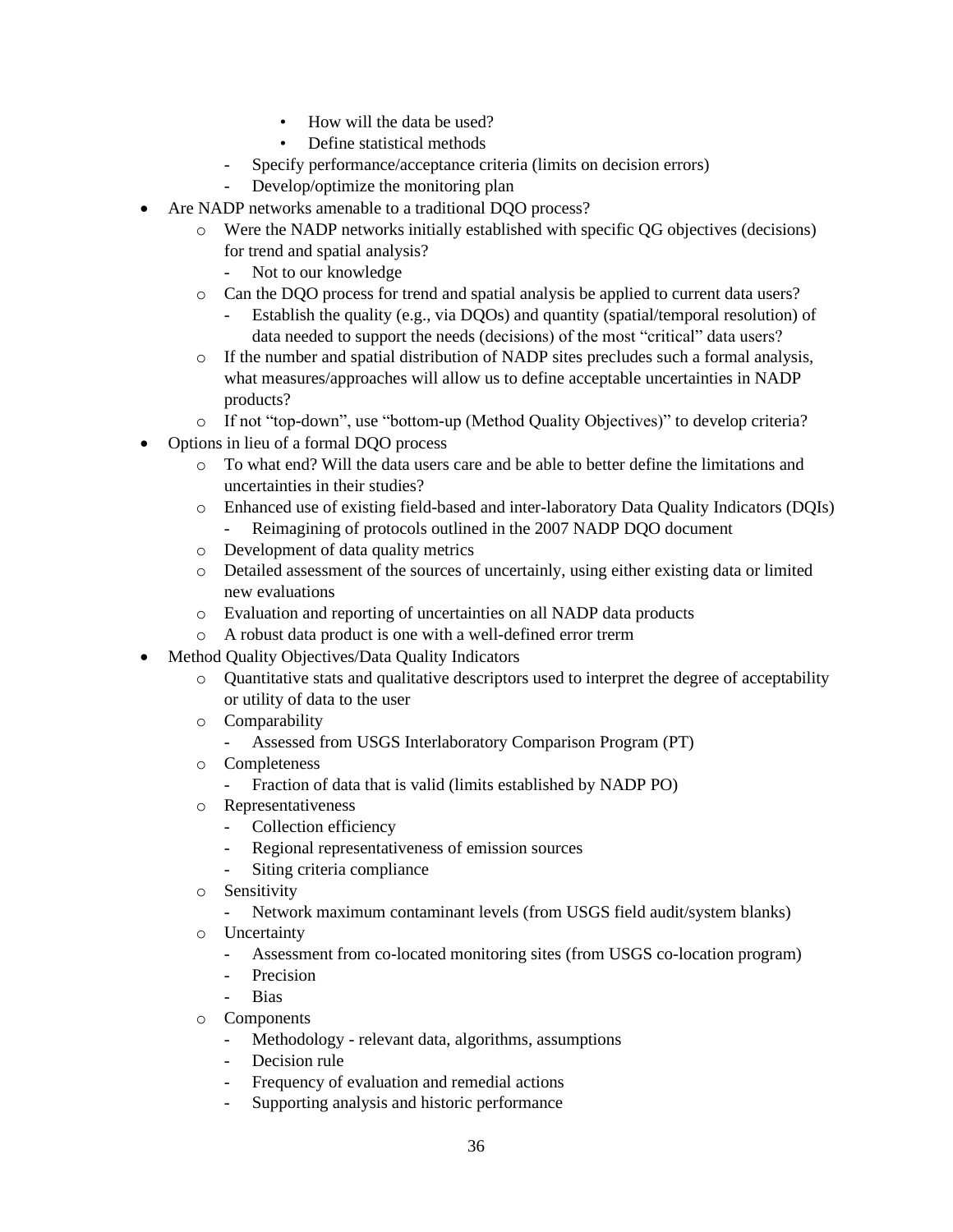- Plans and preliminary steps
	- o Marcus Stewart has joined as a planner/facilitator
		- He led Wood effort for CASTNET
	- $\circ$  Substantial interest in the DQO Summit. A volunteer team ( $>$  20 members) is in place
		- 6 ECCC, 2 EPA, 2 USGS, 3 NPS, 1 NOAA, 1 Wood, +7 WSLH
			- Poll for best dates in January for kickoff meeting
	- o Identify NADP data users to survey regarding their DQOs
	- o Prepare a targeted, short survey for data user what do they need?
	- o Review and summarize historical/relevant documents
	- o Share survey results and historical summaries with DQO team
	- o DQO Summit will inform next steps
	- o **Report back at Spring meeting.**

### **Fall 2021 Science Symposium (John Walker)**

- Fall 2021 Meeting –Planning Status
	- o Thanks to Nathaniel for his help with planning
	- o Raleigh, NC (NC State) and Knoxville, TN (UT) have been researched
	- o Raleigh (meeting on campus, lodging within walking distance/short shuttle ride)
		- Cannot confirm availability of Oct. 25-29 or Nov. 1-5 until March 2021
		- Both are possible Homecoming weeks
		- Registration system does not allow for transfer of funds to NADP
		- Lodging capacity adjacent to campus may be an issue
		- Room space and A/V setup \$1485/day + \$900/day for breakout rooms
	- o Knoxville
		- UT will allow modification of 2020 contract
		- Can book Oct. 25-29 now, Nov. 1-5 not available
		- Hotel attached to conference center can honor federal per diem rate
		- Registration system fits NADP needs
		- Room space and A/V setup \$900/day including breakout rooms
	- o John Walker leaning toward Knoxville
		- Take advantage of contracts/planning already in place
		- Less expensive than Raleigh
		- Logistically easier than Raleigh (registration system, etc.)
		- Seemed like a good location for Fed/State participation in the CLAD workshop
		- The likelihood of an in-person meeting is unknown. Significant effort required to establish contracts and plan for Raleigh may be for naught.

#### Discussion:

David Gay and Greg Wetherbee: Knoxville makes sense from the budget perspective - costs are more reasonable. Greg floated the idea of moving the Fall meeting back to September (could not do previously because this necessitated paying for two conferences in same fiscal year). Covid presents the opportunity to fix that by moving the Fall meeting to September 2021 with better weather and potentially better locations in the future.

David Gay: Is there danger of feds running out of money at the end of the FY? Greg: No, it was something opposed by Admin Officers who are trying to close out the books at the end of the FY. If we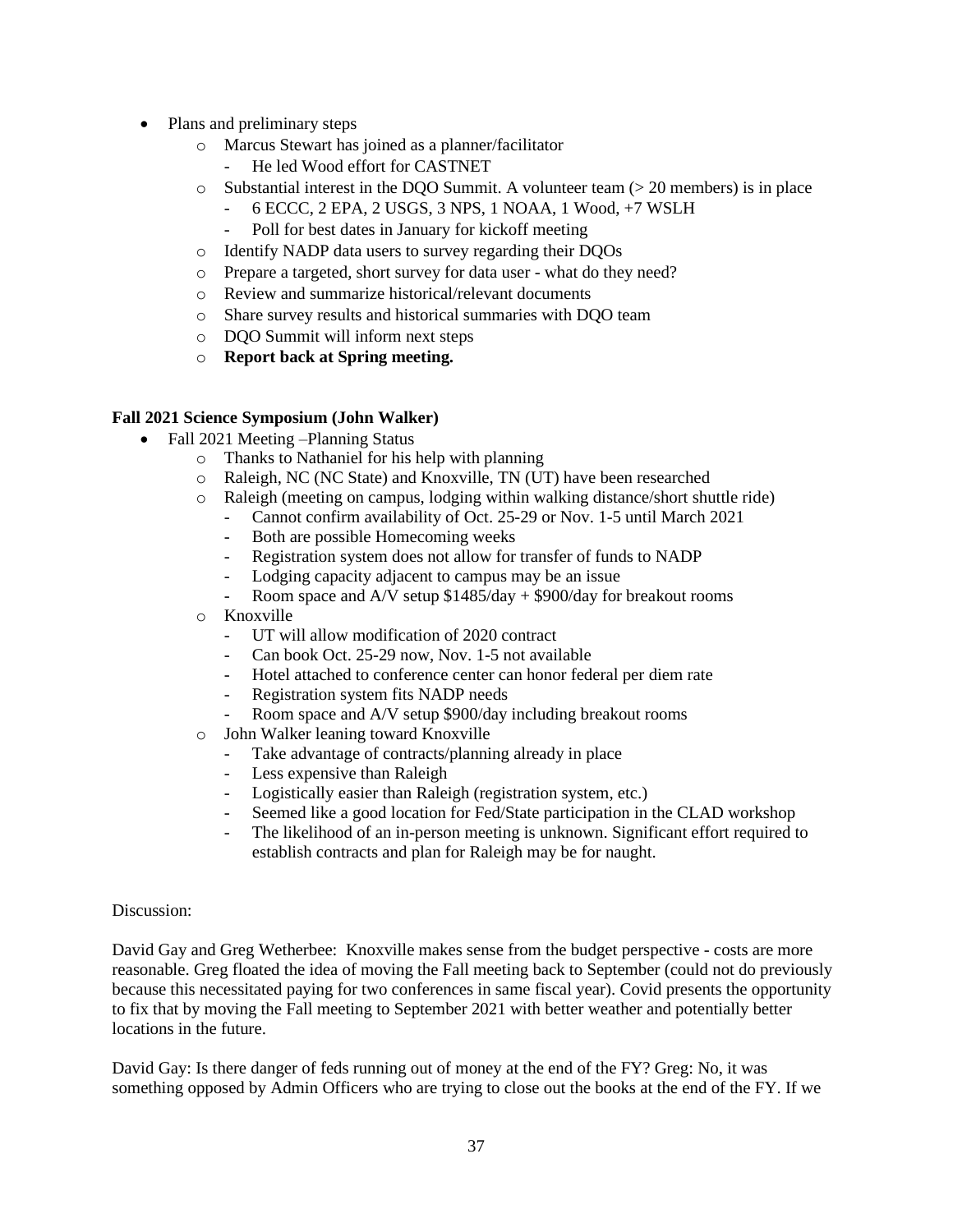meet early enough in September (by 2<sup>nd</sup> week) this may alleviate some strain on the system. This may be a way to spend leftover end of year money.

John: Maybe we can circle back and ask about the possibility of a mid-September meeting? David Gay will ask Nathaniel to investigate.

#### **2021 Spring Meeting (Winston Luke)**

- Due to Covid, a virtual; meeting is the only viable option
	- o Early-mid May?
	- o End of April?
	- o One or two weeks (science committee meetings Weak 1, business meetings Week 2)?

#### Discussion:

There was more interest in breaking the meeting into two weeks, especially if virtual. Mike Bell: The other advantage is that this will allow us not to overlap science committee meetings.

Winston/PO will reach out to the community regarding timing and meeting topics. PO sill send a surrey next week to gauge responses/desires.

Andy Johnson: If the meeting is over two weeks, and if the fall meeting moves to September 2021, it may be better to move spring meeting to late April-early May to get good separation between the two meetings.

Melissa thanked all the speakers and noted that there were fewer motions at this meeting due to the PO's taking on more tasks without the need for subcommittee action. Melissa also thanked the PO for all their work, and for hosting the meeting, and thanked Greg for hosting the Science Symposium.

Andy asked about participant lists for the meetings. Richard Tanabe will send those along with Zoom recordings, etc.

Greg Wetherbee: Kudos to the PO and WSLH for all their hard work, ideas, and innovation, and to Melissa for her efforts.

#### **Motion to Adjourn: Moved by Donna Schwede, Catherine Collins second. Approved.**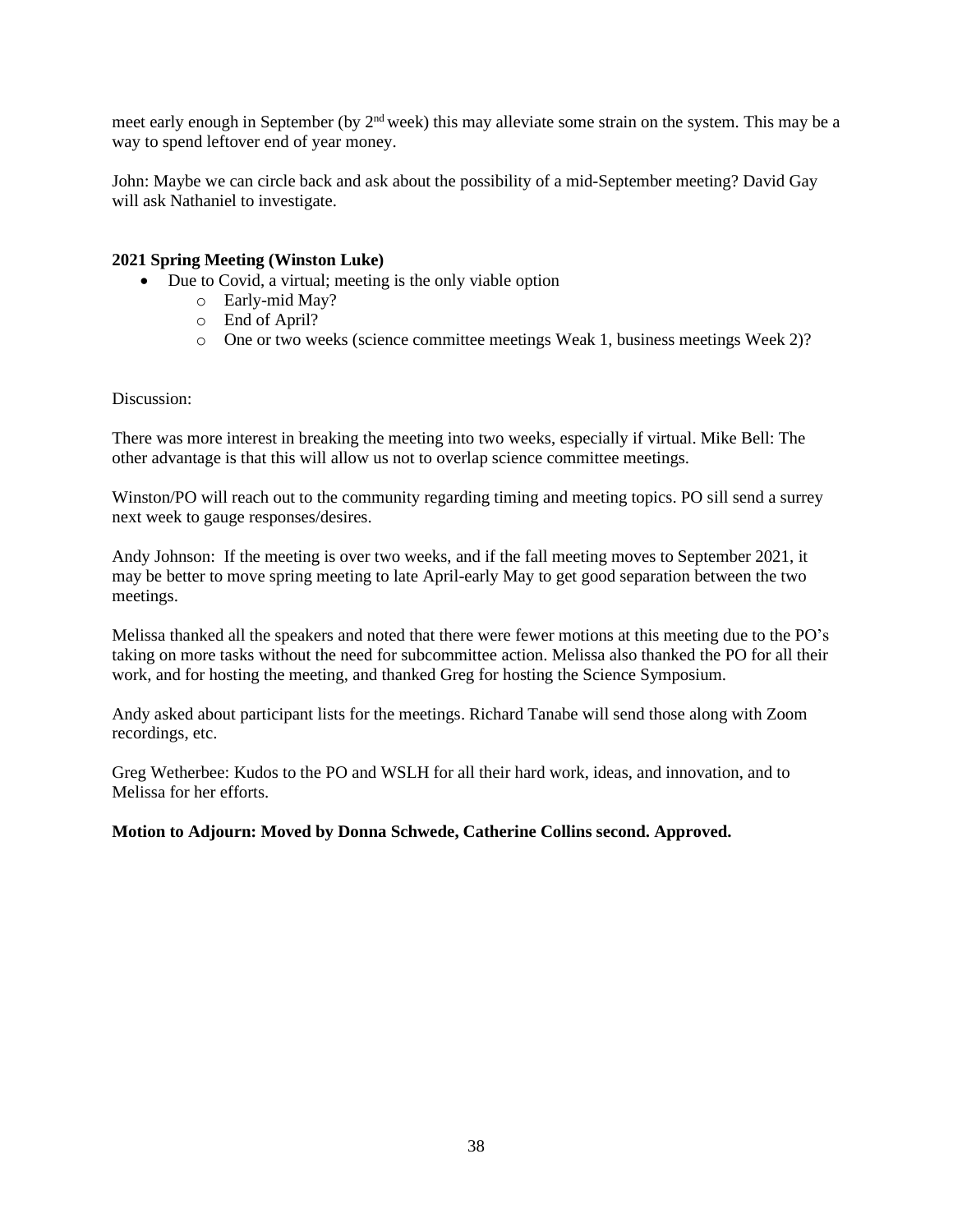#### **Participant List**

Sarah Benish sebenish@umd.edu Doug Burns daburns@usgs.gov Tom Butler tjb2@cornell.edu Muge Kafadar kafadar@wisc.edu Mary Lynam lynam@umich.edu John Offenberg jho@email.com

Kulbir Banwait kulbir.banwait@canada.ca Greg Beachley beachley.gregory@epa.gov Mike Bell michael\_d\_bell@nps.gov Katie Benedict katherine.benedict@colostate.edu Katie Blaydes katie.blaydes@slh.wisc.edu Janice Brahney jbrahney@gmail.com Roger Claybrooke rclaybrooke@usgs.gov Amanda Cole amanda.cole@canada.ca Catherine Collins catherine\_collins@fws.gov Christa Dahman christa.dahman@slh.wisc.edu Camille Danielson camille.danielson@slh.wisc.edu Nichole Davis nichole.davis@slh.wisc.edu Ed Eberhardy ed\_eberhardy@nps.gov Colleen Flanagan Pritz colleen\_flanagan\_pritz@nps.gov Cari Furiness cari furiness@ncsu.edu David Gay david.gay@slh.wisc.edu Dana Grabowski dana.grabowski@slh.wisc.edu Richard Grant rgrant@globaliedu.org Michael Harwood Mike.harwood@canada.ca Rick Haeuber Haeuber.Richard@epa.gov Eric Hebert eric.hebert@ee-ms.com Selma Isil selma.isil@woodplc.com Nathaniel Javid nathaniel.javid@slh.wisc.edu Andy Johnson Andy.Johnson@maine.gov Maria Jones maria.jones@ee-ms.com James Kuchta james.kuchta@canada.ca Bob Larson robert.larson@slh.wisc.edu Winston Luke winston.luke@noaa.gov Jason Lynch Lynch.Jason@epa.gov Taylor Macy macy.taylor@epa.gov Amy Mager amy.mager@slh.wisc.edu Ryan McCammon rmccammon@blm.gov Kevin Mishoe kevin.mishoe@woodplc.com Kristi Morris kristi\_morris@nps.gov Zac Najacht zachary.najacht@slh.wisc.edu Alexander Nyhus alexander.nyhus@wisconsin.gov Jason O'Brien jason.obrien2@canada.ca Mark Olson mark.olson@slh.wisc.edu Erin Pierce erin.pierce@slh.wisc.edu Eric Prestbo eprestbo@tekran.com Melissa Puchalski puchalski.melissa@epa.gov Bill Richardson bill.richardson@sacfoxenviro.org Chris Rogers christopher.rogers@woodplc.com David Schmeltz schmeltz.david@epa.gov